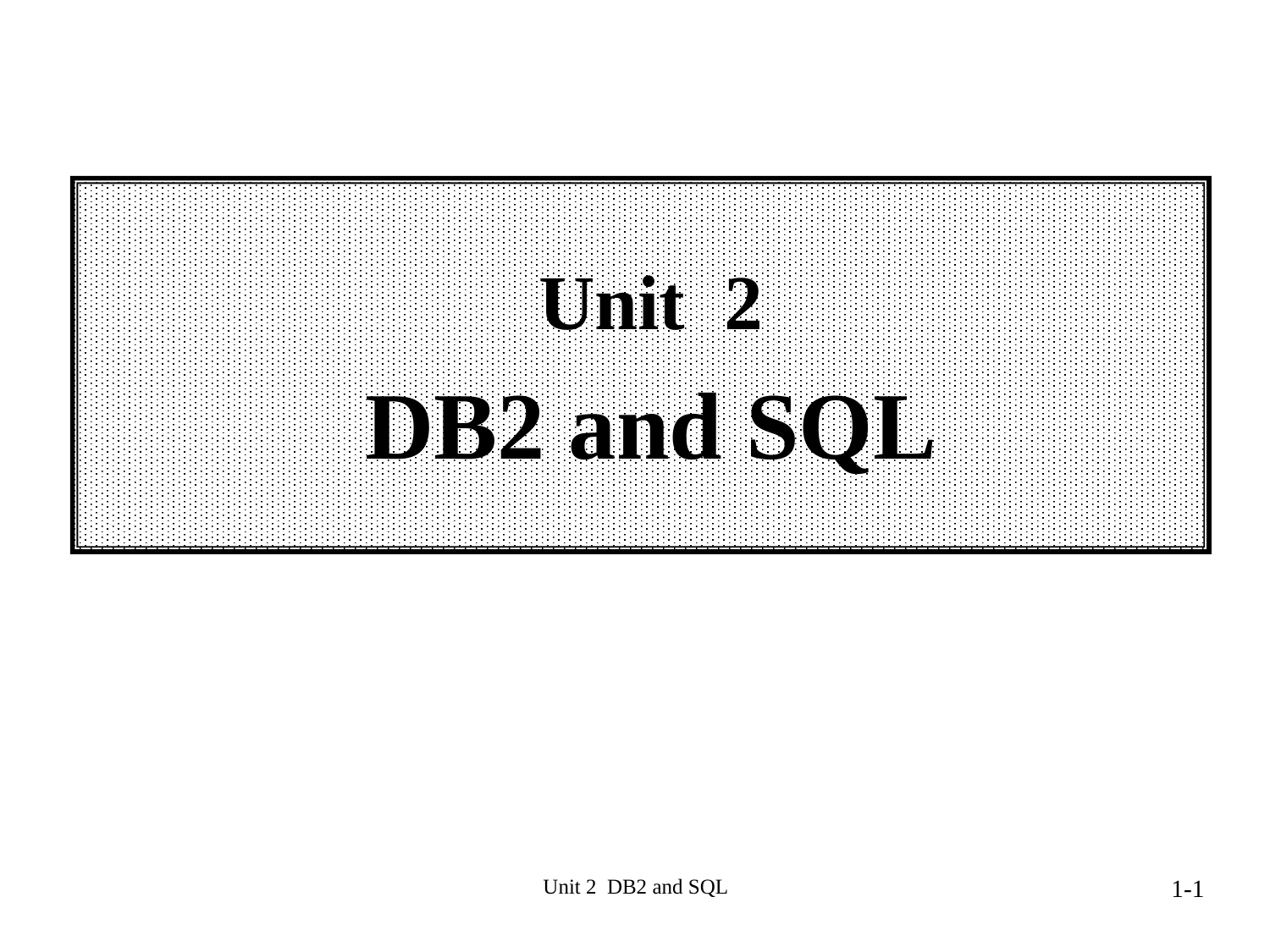## **Outline of Unit 2**

- 2.1 Overview DB2
- 2.2 Data Definition
- 2.3 Data Manipulation
- 2.4 The System Catalog
- 2.5 Embedded SQL
- 2.6 實作範例

#### <e.g.> Supplier-and-Parts Database

| S | S#             | <b>SNAME</b> | <b>STATUS</b> | <b>CITY</b> |
|---|----------------|--------------|---------------|-------------|
|   | S <sub>1</sub> | Smith        | 20            | London      |
|   | S <sub>2</sub> | Jones        |               | Paris       |
|   |                | $S3$   Blake | 30            | Paris       |
|   | S4             | Clark        | 20            | London      |
|   | S <sub>5</sub> | Adams        | 30            | ⊾thens      |

| P | P#             | <b>PNAME</b> | COLOR | WEIGHT | <b>CITY</b> |
|---|----------------|--------------|-------|--------|-------------|
|   | P <sub>1</sub> | Nut          | Red   | 12     | London      |
|   | P <sub>2</sub> | Bolt         | Green |        | Paris       |
|   | P3             | Screw        | Blue  |        | Rome        |
|   | P4             | Screw        | Red   | 14     | London      |
|   | P <sub>5</sub> | Cam          | Blue  | 12     | Paris       |
|   | P6             | $\cos$       | Red   | 19     | London      |

| S# | P#             | QTY |
|----|----------------|-----|
| S1 | P1             | 300 |
| S1 | P2             | 200 |
| S1 | P3             | 400 |
| S1 | P4             | 200 |
| S1 | P5             | 100 |
| S1 | P6             | 100 |
| S2 | P1             | 300 |
| S2 | P <sub>2</sub> | 400 |
| S3 | P <sub>2</sub> | 200 |
| S4 | P <sub>2</sub> | 200 |
| S4 | P4             | 300 |
| S4 | P <sub>5</sub> | 400 |

 $SP$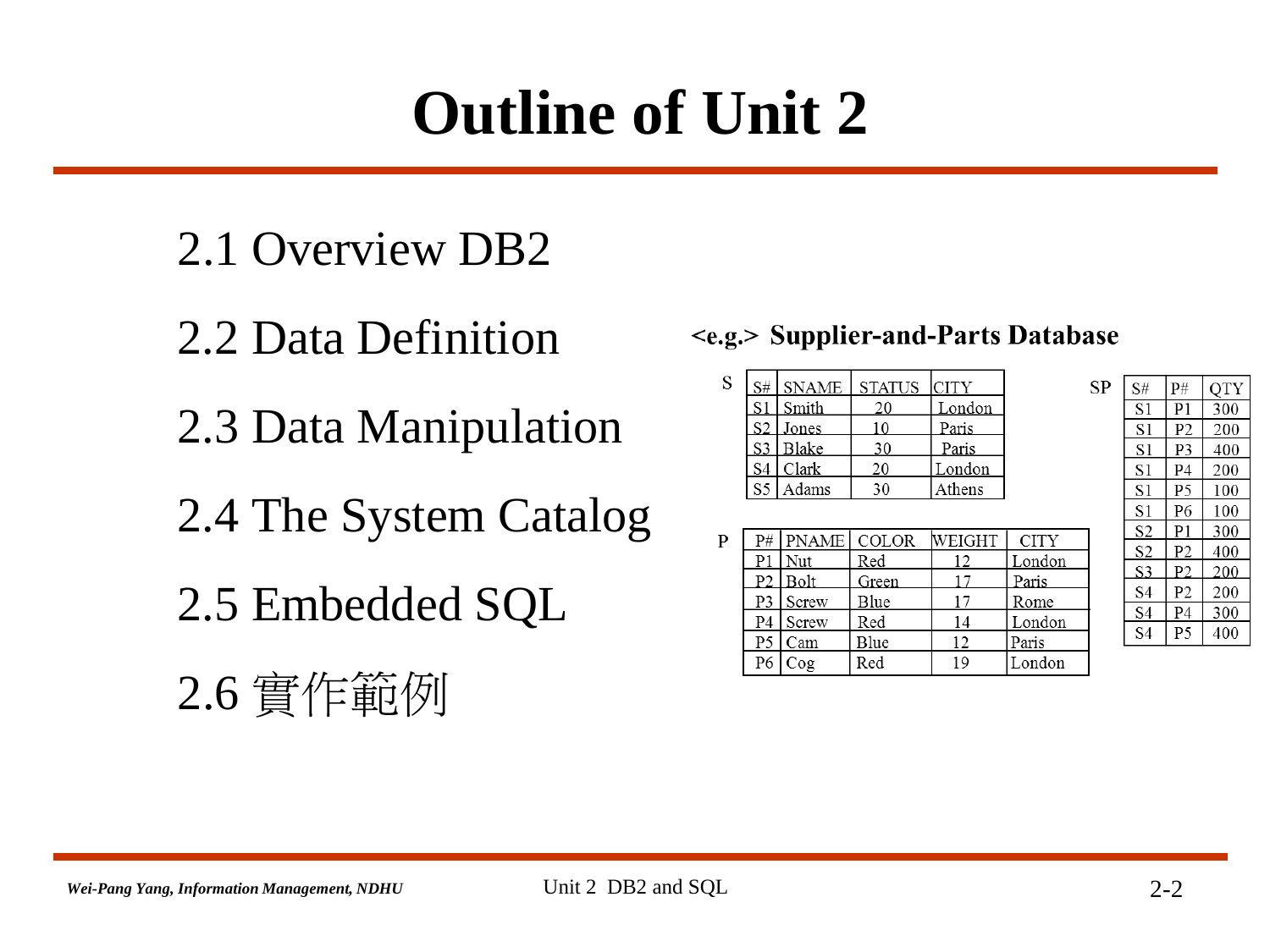# **2.1 Overview DB2**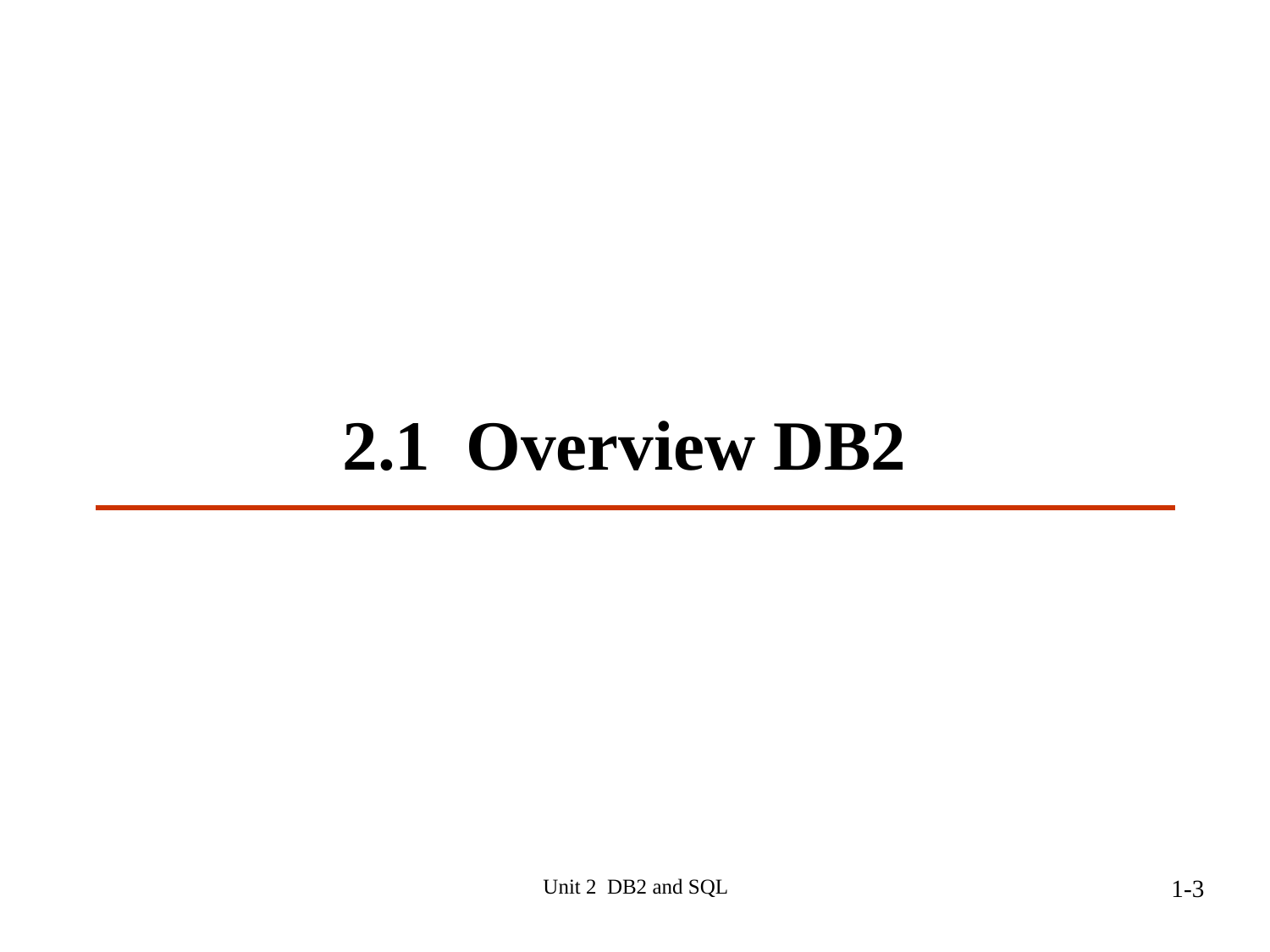## **Background**

■ Relational Model: proposed by Codd, 1970

Ref: *[A Relational Model of Data for Large Shared Data Banks](http://dret.net/biblio/titles#cod70)*, CACM, 13(6):377-387, June 1970.

|                           | System R                                    | <b>INGRES</b>                                |
|---------------------------|---------------------------------------------|----------------------------------------------|
| <b>Developer</b>          | <b>IBM</b> San Jose Res. Lab<br>1974 - 1979 | <b>UC</b> Berkeley<br>late 1970 - early 1980 |
| <b>Machine</b>            | <b>IBM</b> System 370                       | DEC PDP                                      |
| <b>O.S.</b>               | VM / CMS                                    | <b>UNIX</b>                                  |
| <b>Query Language</b>     | <b>SQL</b>                                  | <b>QUEL</b>                                  |
| <b>Language Embedded</b>  | COBOL or PL/1                               | COBOL, PASCAL, C<br>FORTRAN, BASIC           |
| <b>Commercial Product</b> | DB2, SQL/DS                                 | <b>Commercial INGRES</b>                     |
| <b>Distributed OB</b>     | $R^*$                                       | Distributed INGRES                           |
| <b>OO</b> Extension       | <b>Starburst</b>                            | <b>POSTGRES</b>                              |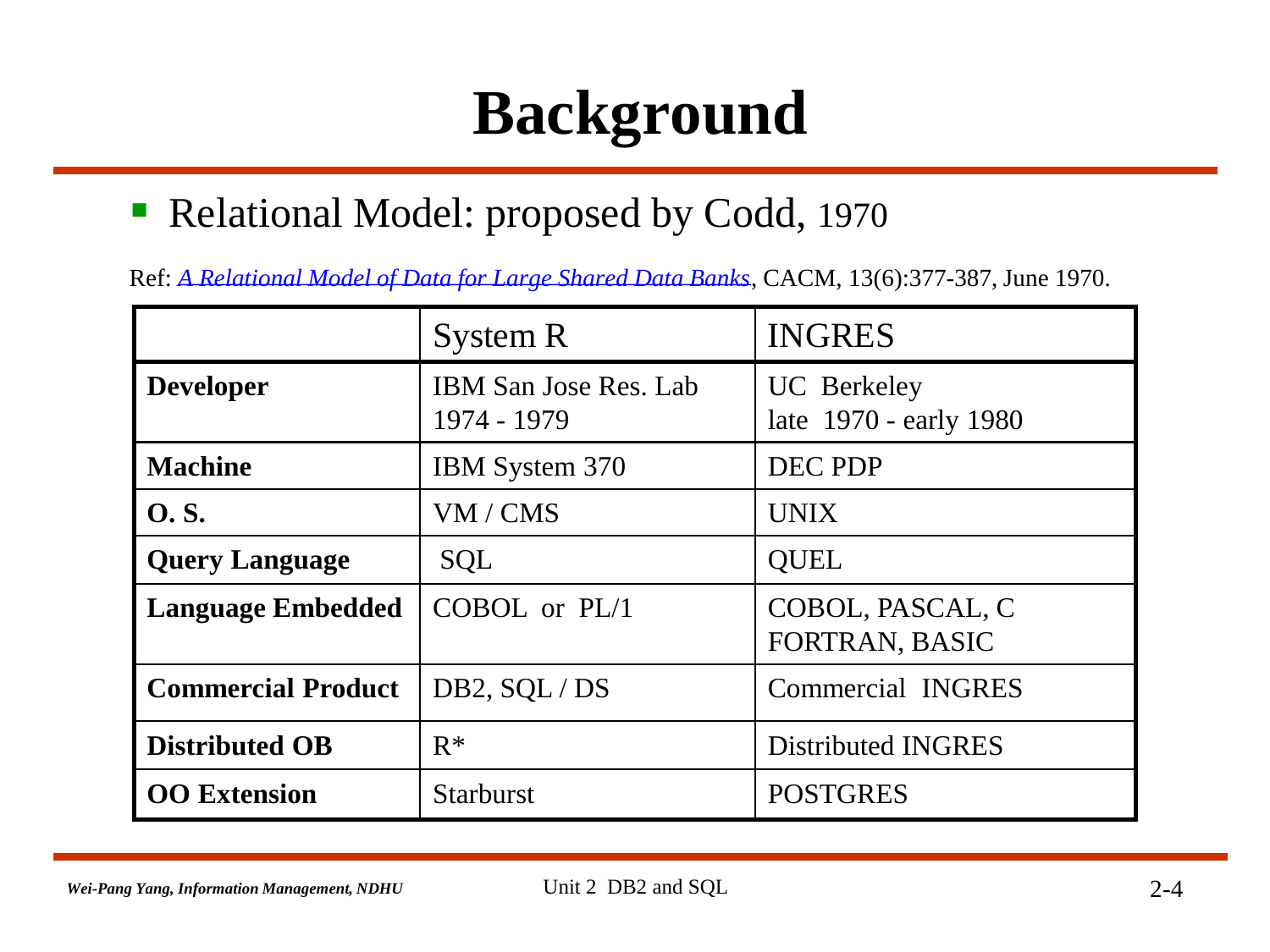## **Relational Databases**

■ Definition: A *Relational Database* is a database that is perceived by its users as a collection of tables (and nothing but tables).

#### **<e.g.> Supplier-and-Parts Database**

| S | S#             | <b>SNAME</b> | <b>STATUS</b> | <b>CITY</b> |
|---|----------------|--------------|---------------|-------------|
|   | S <sub>1</sub> | Smith        |               | London      |
|   | S2             | Jones        |               | Paris       |
|   | S <sub>3</sub> | <b>Blake</b> |               | Paris       |
|   |                | Clark        | 20            | London      |
|   | S <sub>5</sub> | Adams        |               | Athens      |

| P |                |              | P# PNAME COLOR WEIGHT |    | <b>CITY</b> |
|---|----------------|--------------|-----------------------|----|-------------|
|   | P <sub>1</sub> | Nut          | Red                   | 12 | London      |
|   | P <sub>2</sub> | <b>Bolt</b>  | Green                 |    | Paris       |
|   | P <sub>3</sub> | Screw        | <b>Blue</b>           |    | Rome        |
|   | P4             | <b>Screw</b> | Red                   | 14 | London      |
|   | P <sub>5</sub> | Cam          | Blue                  | 12 | Paris       |
|   | P <sub>6</sub> | Cog          | Red                   | 19 | London      |

|                |                | c   |
|----------------|----------------|-----|
| S <sub>1</sub> | P <sub>1</sub> | 300 |
| S <sub>1</sub> | P <sub>2</sub> | 200 |
| S <sub>1</sub> | P3             | 400 |
| S <sub>1</sub> | P4             | 200 |
| S <sub>1</sub> | P <sub>5</sub> | 100 |
| S <sub>1</sub> | P <sub>6</sub> | 100 |
| S <sub>2</sub> | P <sub>1</sub> | 300 |
| S <sub>2</sub> | P <sub>2</sub> | 400 |
| S <sub>3</sub> | P <sub>2</sub> | 200 |
| S <sub>4</sub> | P <sub>2</sub> | 200 |
| S4             | P <sub>4</sub> | 300 |
| S4             | P <sub>5</sub> | 400 |

 $SP | S# | P# |$  OTY

**(Hierarchical Model) IMS**

vs.

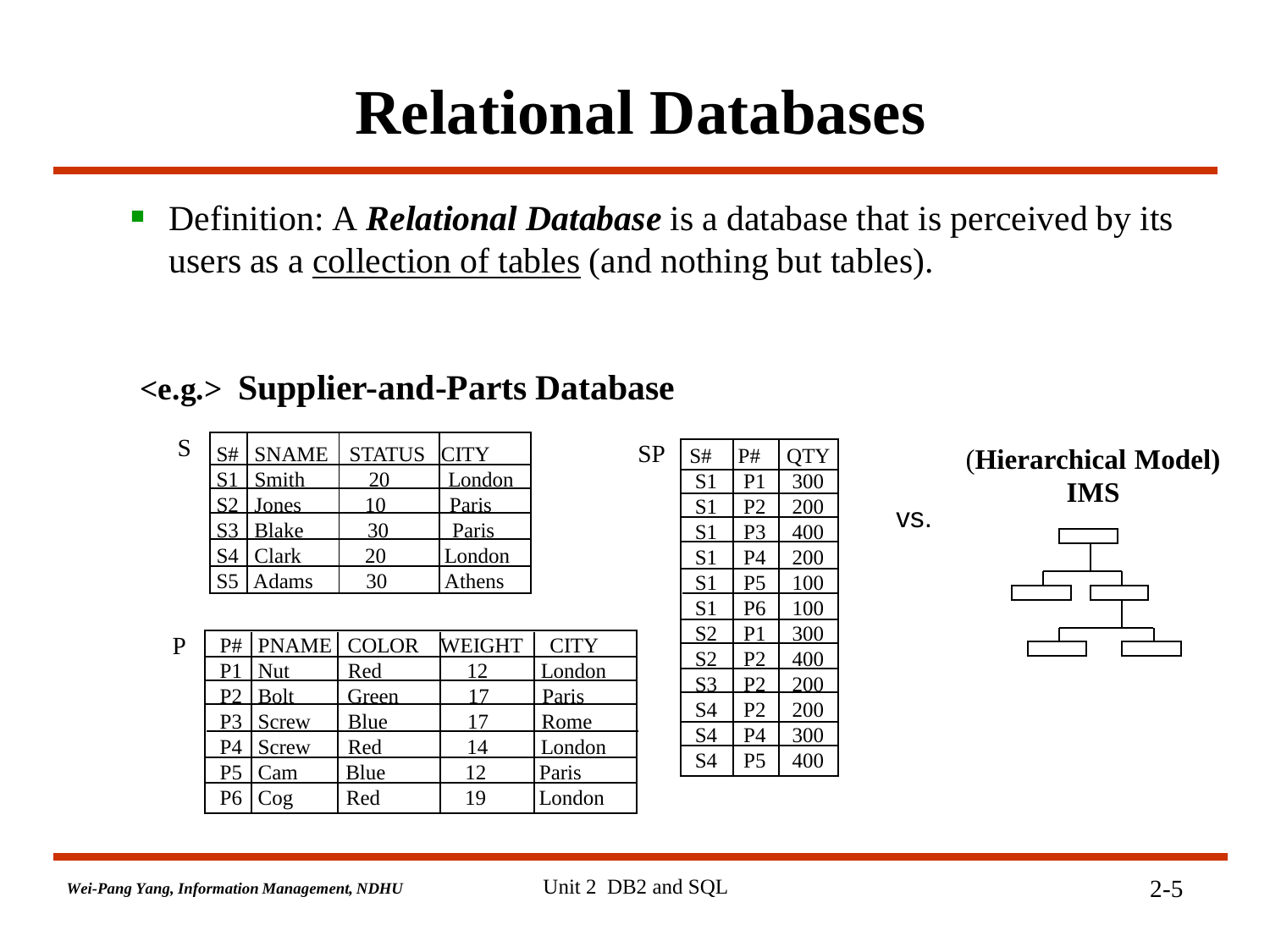## **Relational Databases** (cont.)

| S | S#             | <b>SNAME</b> | STATUS CITY |        |
|---|----------------|--------------|-------------|--------|
|   | $\sqrt{S}$     | Smith        |             | London |
|   | S <sub>2</sub> | Jones        |             | Paris  |
|   | S <sub>3</sub> | <b>Blake</b> |             | Paris  |
|   |                | Clark        | 20          | London |
|   | S <sub>5</sub> | Adams        |             | Athens |

| P | P#             |             | PNAME   COLOR | <b>WEIGHT</b> | <b>CITY</b> | <b>SP</b> | S#             | P# | <b>OTY</b> |
|---|----------------|-------------|---------------|---------------|-------------|-----------|----------------|----|------------|
|   | P1             | Nut         | Red           | 12            | London      |           | S <sub>1</sub> | P1 | 300        |
|   | $\mathbf{p}$   | <b>Bolt</b> | Green         |               | Paris       |           | S <sub>1</sub> | P2 | 200        |
|   | P <sub>3</sub> | Screw       | Blue          |               | Rome        |           | S <sub>1</sub> | P3 | 400        |
|   | P4             | Screw       | Red           | 14            | London      |           | S <sub>1</sub> | P4 | 200        |
|   | P5             | Cam         | Blue          | 12            | Paris       |           | S <sub>1</sub> | P5 | 100        |
|   | P6             | Cog         | Red           | 19            | London      |           | S <sub>1</sub> | P6 | 100        |
|   |                |             |               |               |             |           |                |    |            |

| SP | S#             | P#             | <b>OTY</b> |
|----|----------------|----------------|------------|
|    | S <sub>1</sub> | P <sub>1</sub> | 300        |
|    | S <sub>1</sub> | P <sub>2</sub> | 200        |
|    | S <sub>1</sub> | P <sub>3</sub> | 400        |
|    | S <sub>1</sub> | P4             | 200        |
|    | S <sub>1</sub> | P <sub>5</sub> | 100        |
|    | S <sub>1</sub> | P <sub>6</sub> | 100        |
|    | S <sub>2</sub> | P <sub>1</sub> | 300        |
|    | S <sub>2</sub> | P <sub>2</sub> | 400        |
|    | S <sub>3</sub> | P <sub>2</sub> | 200        |
|    | <b>S4</b>      | P <sub>2</sub> | 200        |
|    | S <sub>4</sub> | <b>P4</b>      | 300        |
|    | <b>S4</b>      | P <sub>5</sub> | 400        |

- S, P, SP: 3 relations (tables)
- A row in a relation is called a tuple (record)
- S, P: entities; SP: relationship
- primary key:  $S#$  in S,  $P#$  in  $\tilde{P}$ ,  $(S#, P#)$  in SP
- atomic: not a set of values, instead of repeating group

$$
\langle e.g. \rangle \qquad \underset{S2}{\text{S#}} \qquad \underset{[P1, P2, P3, P4, P5, P6]}{\text{P#}} \qquad \underset{[P1, P2]}}{\longrightarrow} \qquad \text{atomic} \qquad \underset{[P1, P2]}}{\text{Mormalization}}
$$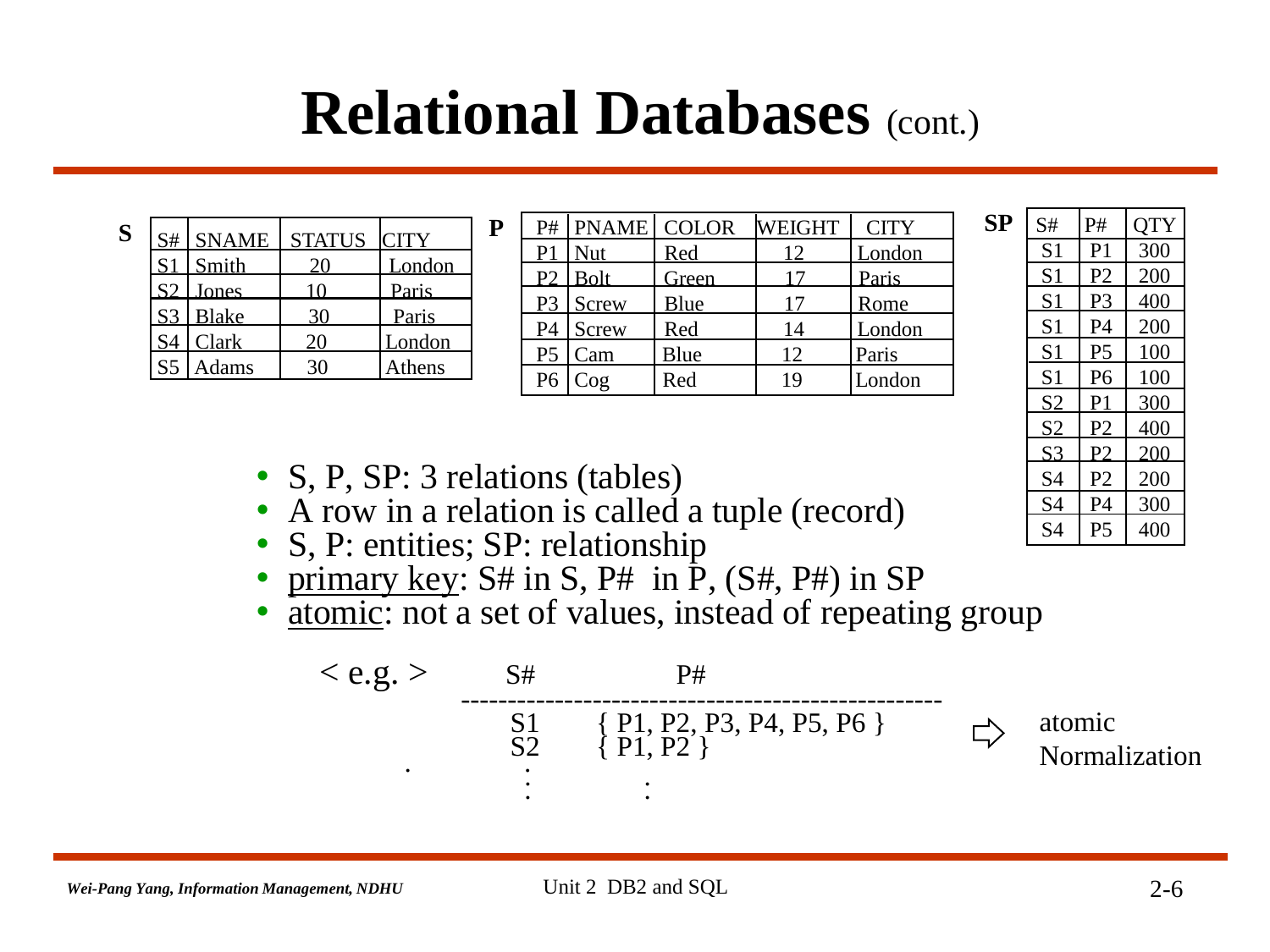## **Major System Components: DB2**

<span id="page-6-0"></span>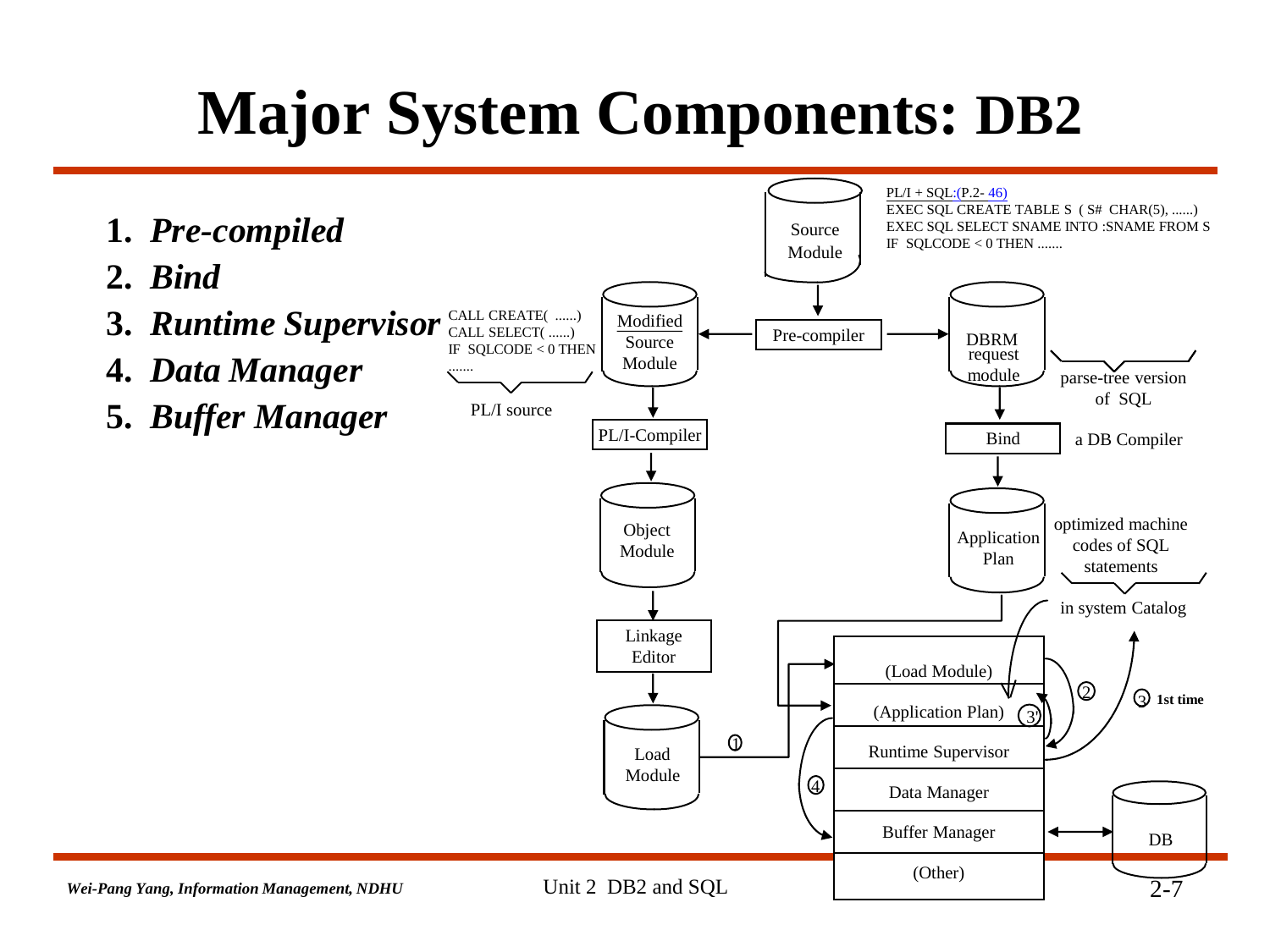### **Major System Components: Execution time**

<span id="page-7-0"></span>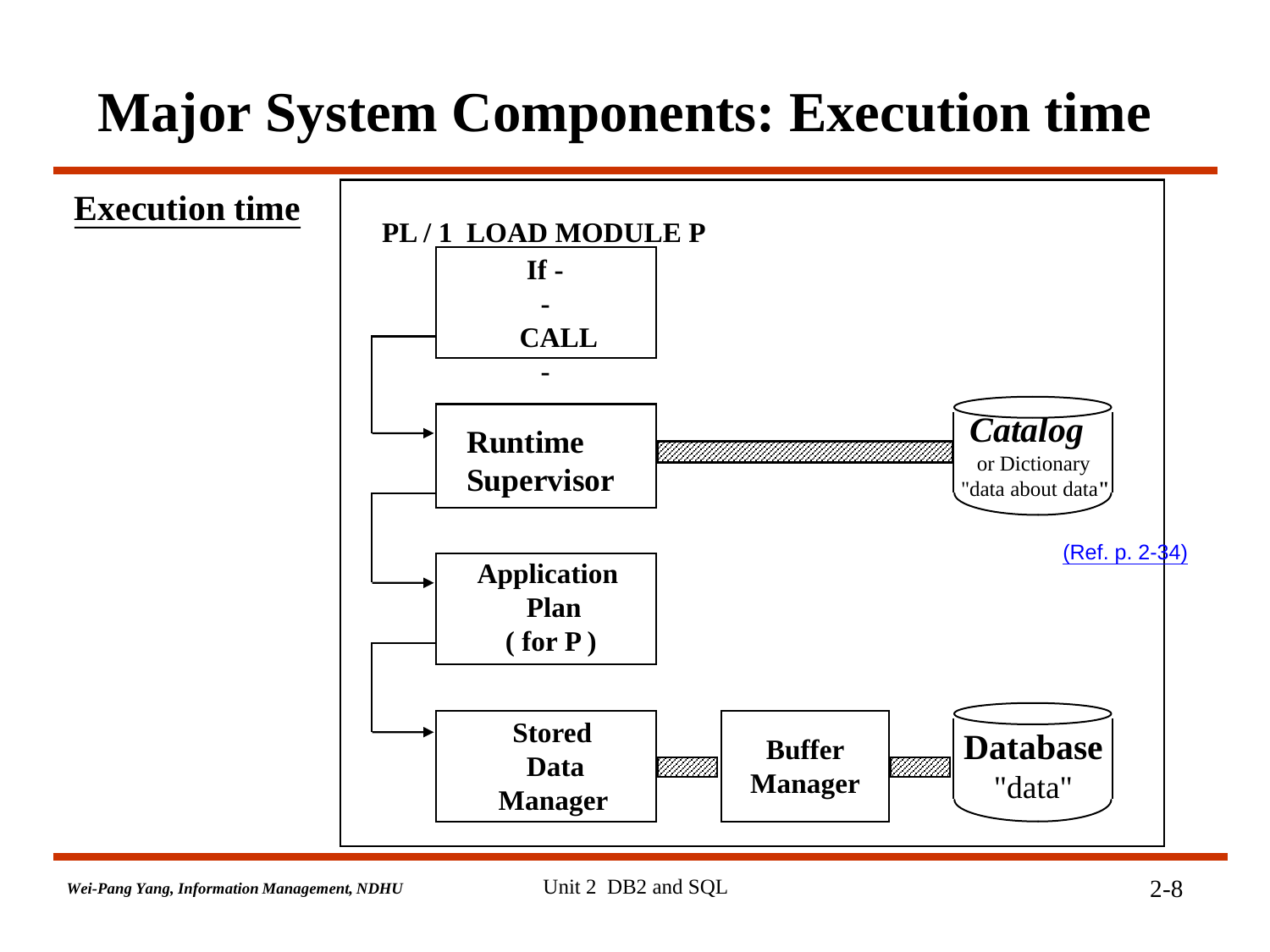### **Major System Components: Optimizer**

<span id="page-8-0"></span>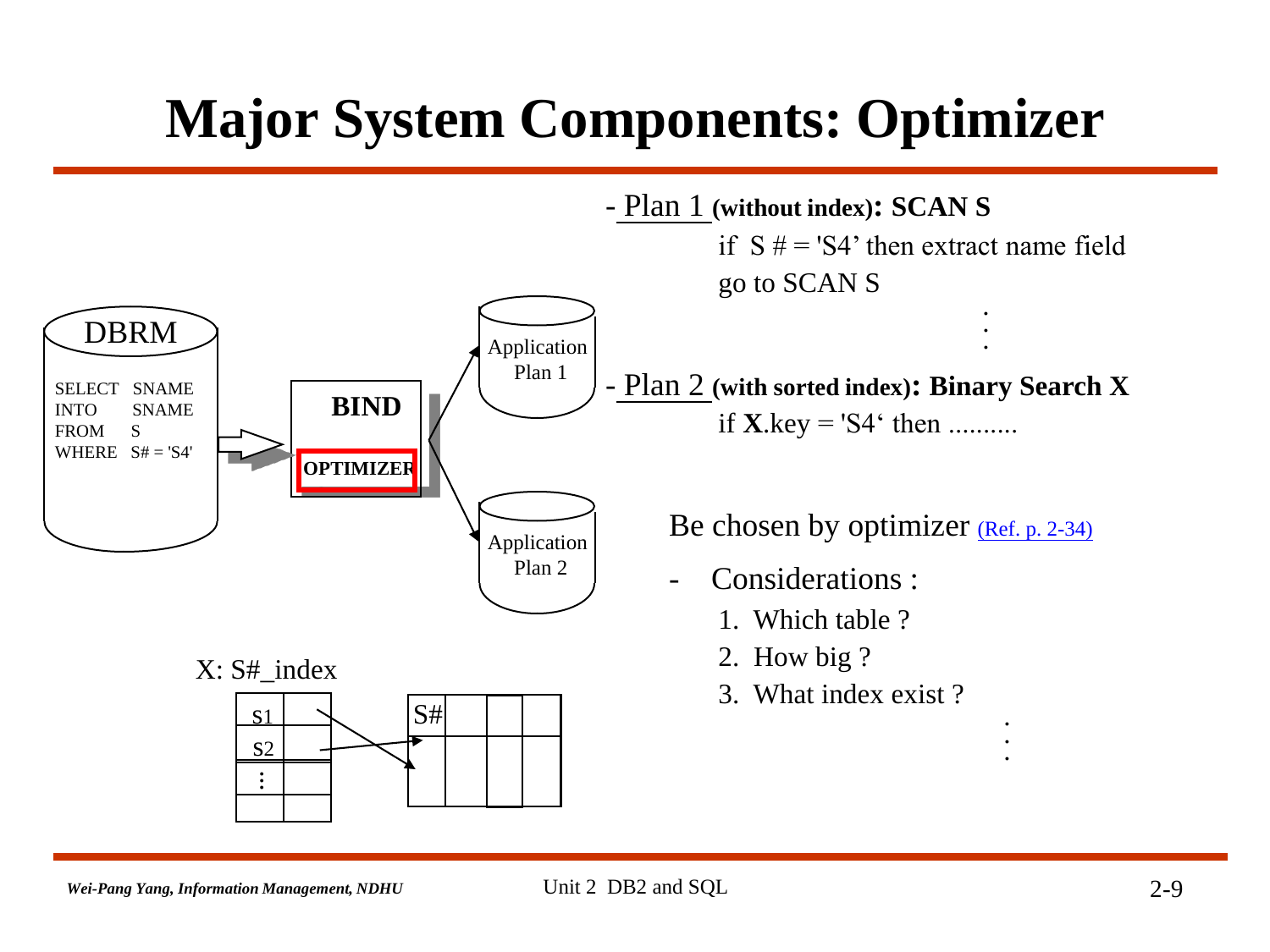## **2.2 Data Definition**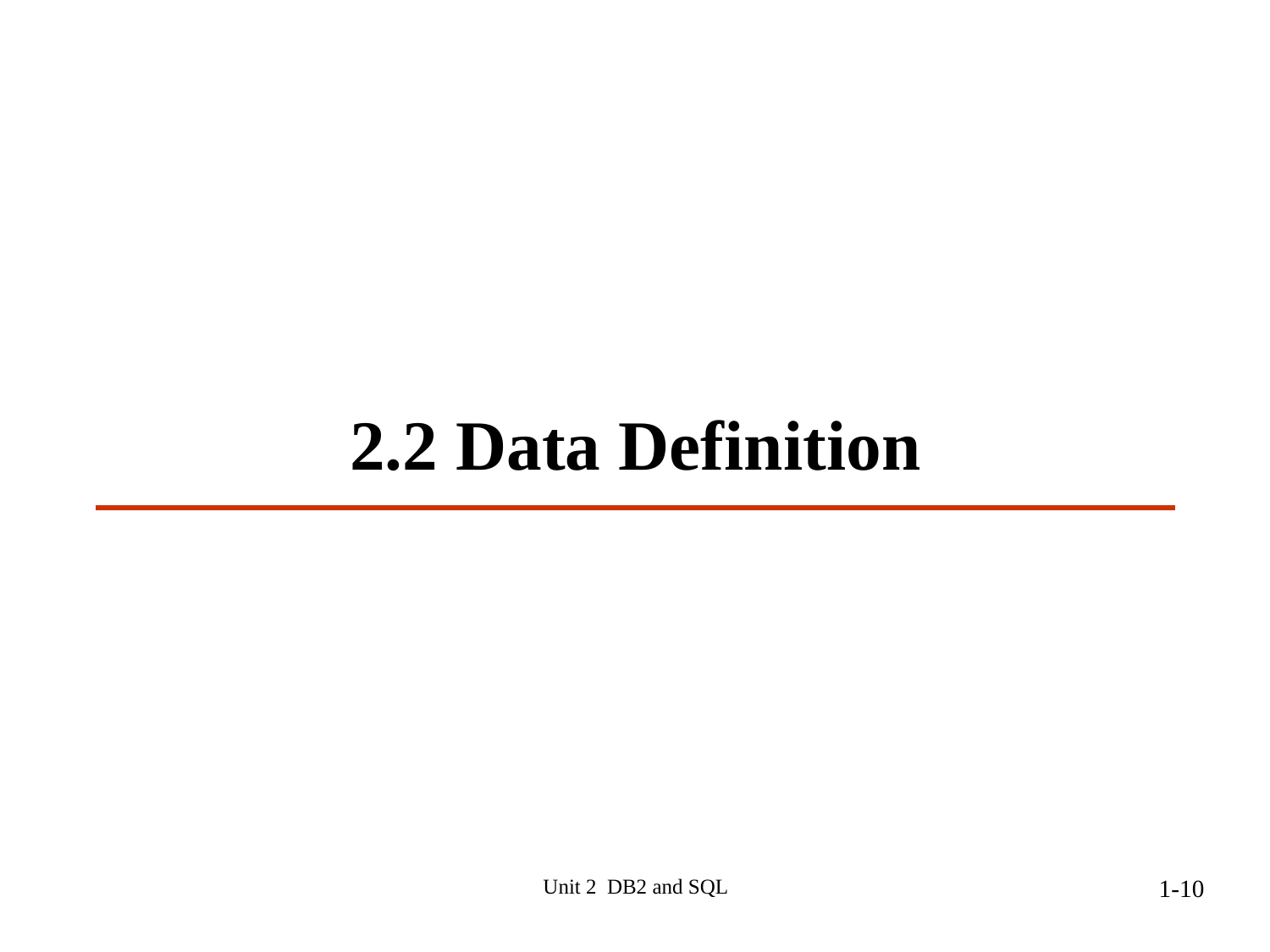## **DDL of SQL**

#### **Base Table**

- Create Table
- Drop Table
- Alter Table

### **Index**

- Create Index
- Clustering Index
- Drop Index
- **View**
	- Create View
	- Drop View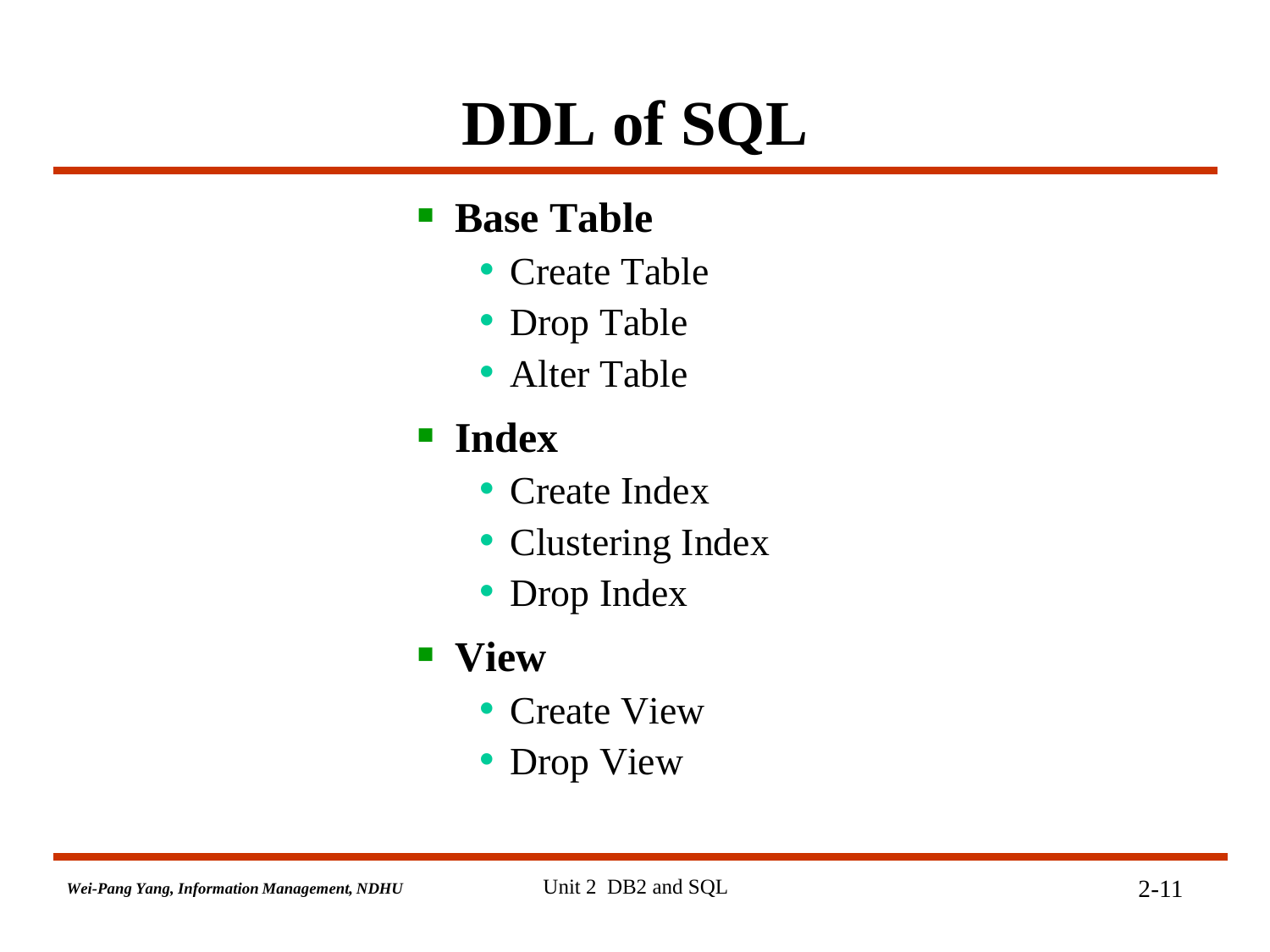## **Base Tables**



- Description of S is removed from **system catalog**.
- All index and views defined on S are automatically dropped.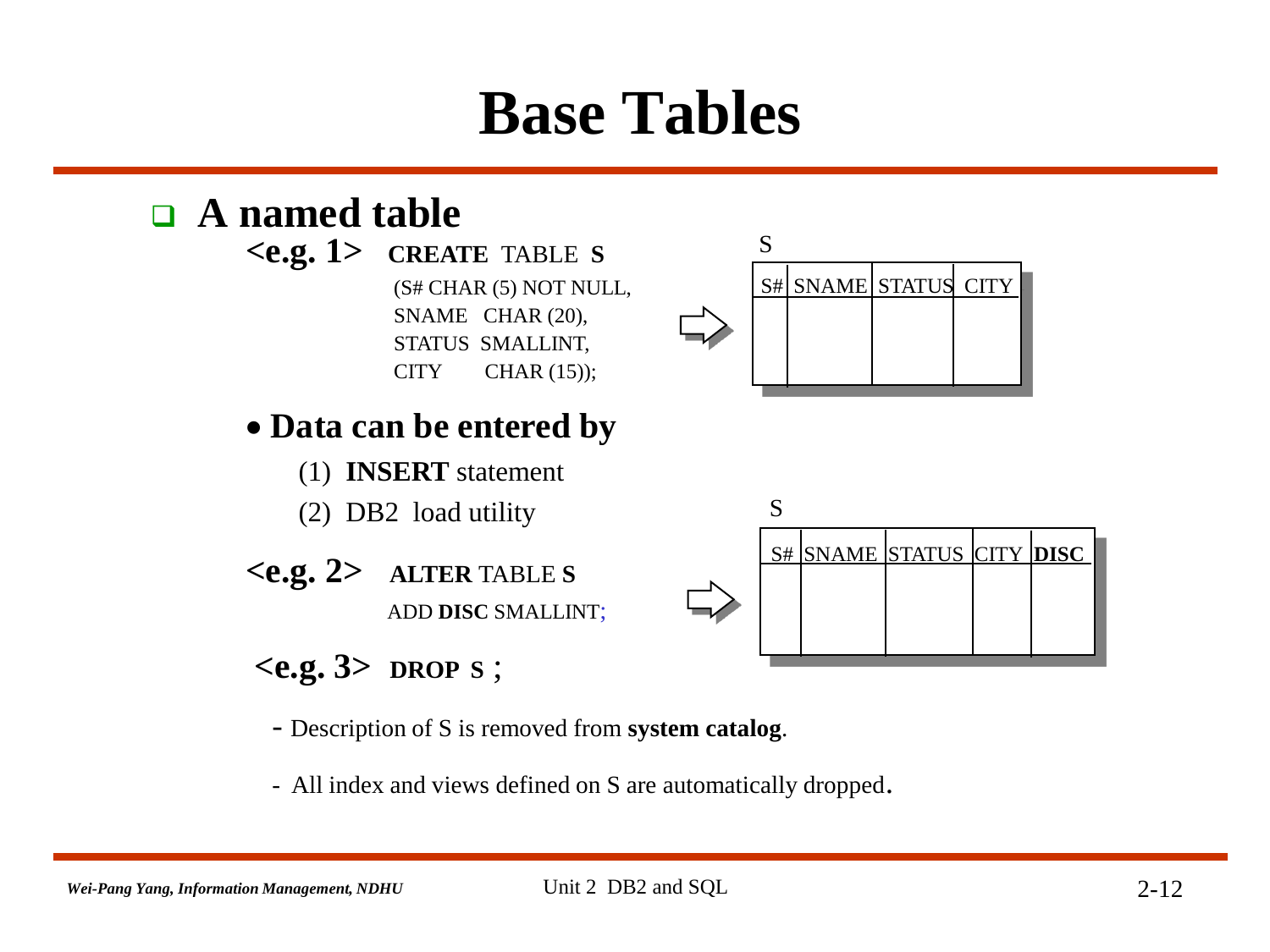## **Base Tables** (cont.)

#### **FOREIGN KEY**

**FOREIGN KEY (***column-commalist* **) REFERENCES** *base-table* **[(***column-commalist* **)] [ON DELETE** *option***] [ON UPDATE** *option***]**

**EXAMPLE CHECK** 

**CHECK (***conditional-expression***)**



*Wei-Pang Yang, Information Management, NDHU* Unit 2 DB2 and SQL 2-13

Unit 2 DB2 and SQL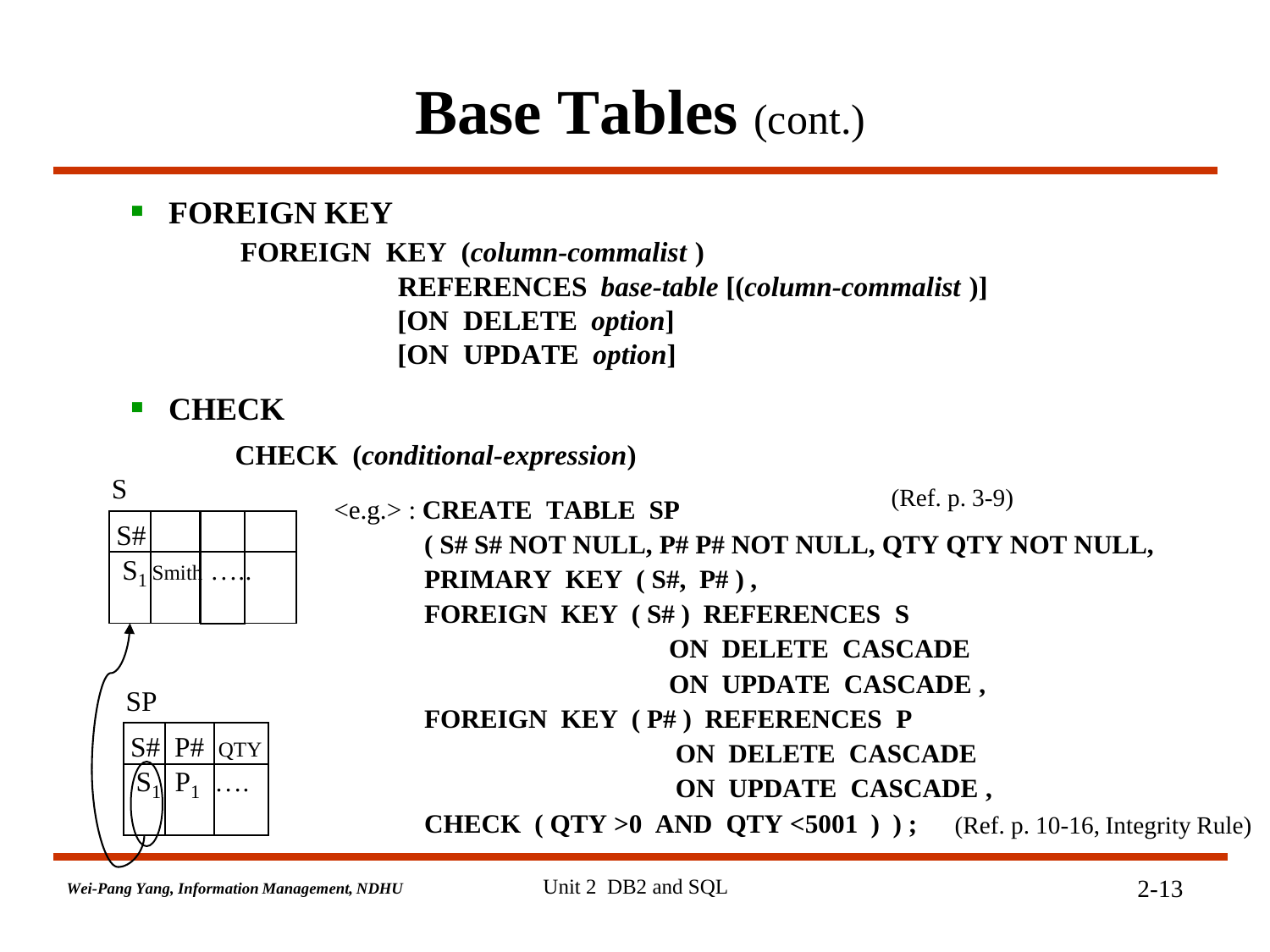## **Indexes**

#### **<e.g.1>: CREATE** INDEX **X** ON **SP** ( P# ASC, S# ASC);

#### **<e.g.2> : CREATE** UNIQUE INDEX **XS** ON **SP** (S#, P#)

- enforced that no two tuples have the same index field.

#### **<e.g.3>: DROP** INDEX **X**;

- Definition of **X** is removed from **Catalog**.

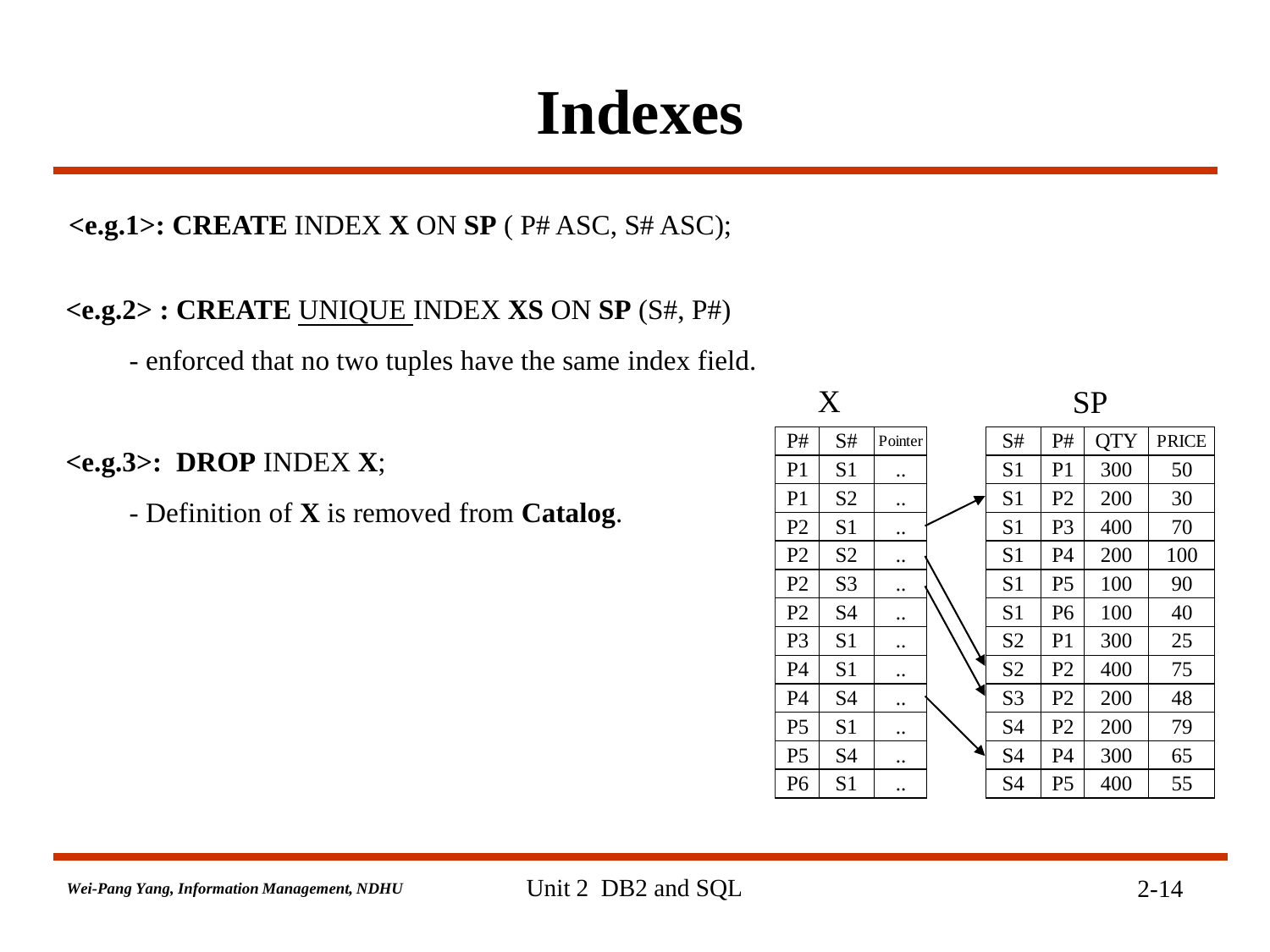## **Clustering index**

#### $\Box$  Logical sequence  $\cong$  Physical sequence



**logical sequence : P1 < P2 < P3 < . . .** 

**physical sequence :**



**<e.g.2>** CREATE INDEX **X** ON **P** ( P#) CLUSTER;

**Note:** A given base table can have at most one cluster index.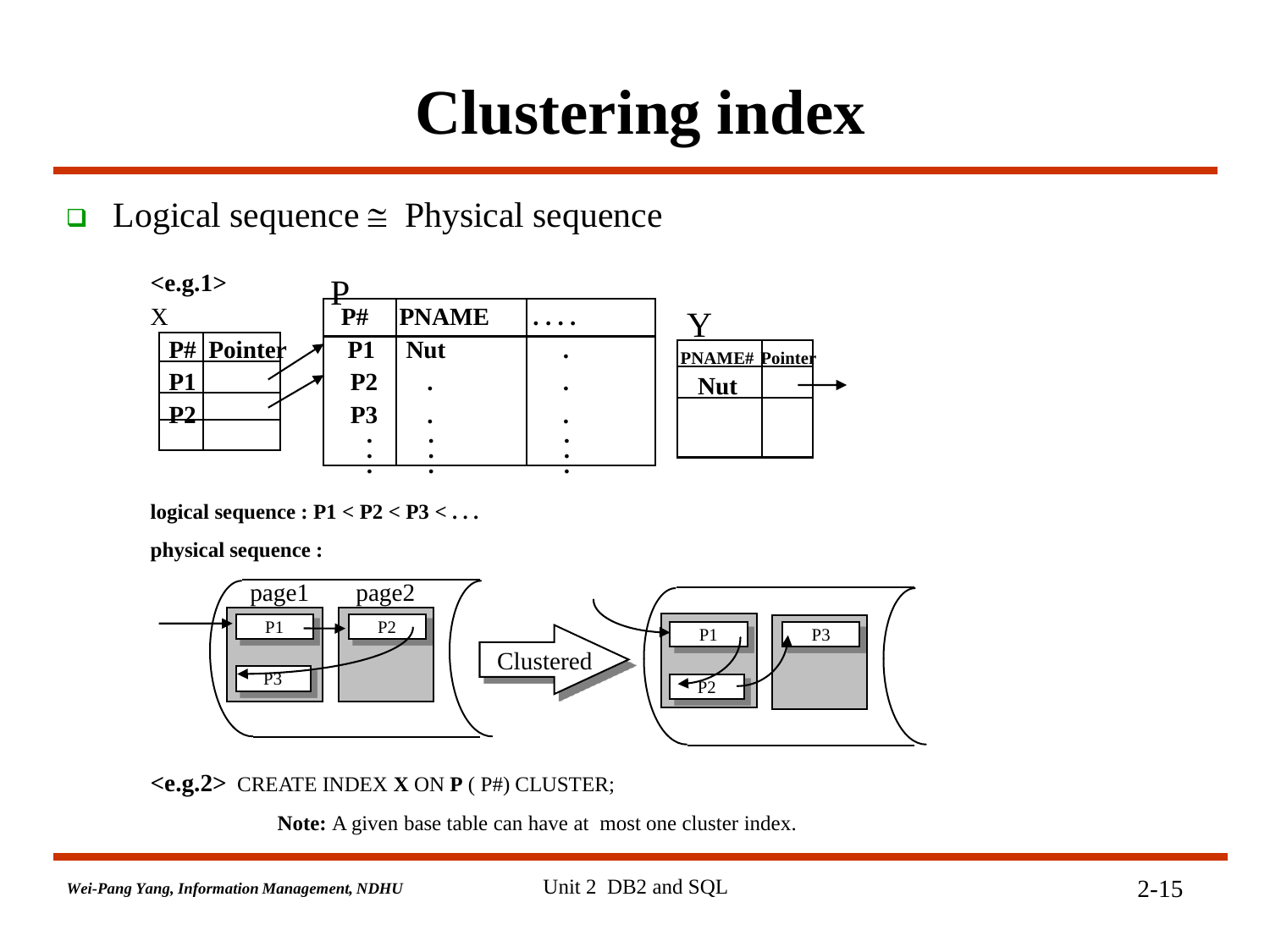## **Views**

- Virtual table (doesn't really exist )
- No stored file
- Definition of view is stored in **system catalog**
- A base table may be stored in several files
- A file may contain several base tables
- A view may be derived from several base tables
- A base table may derive several views

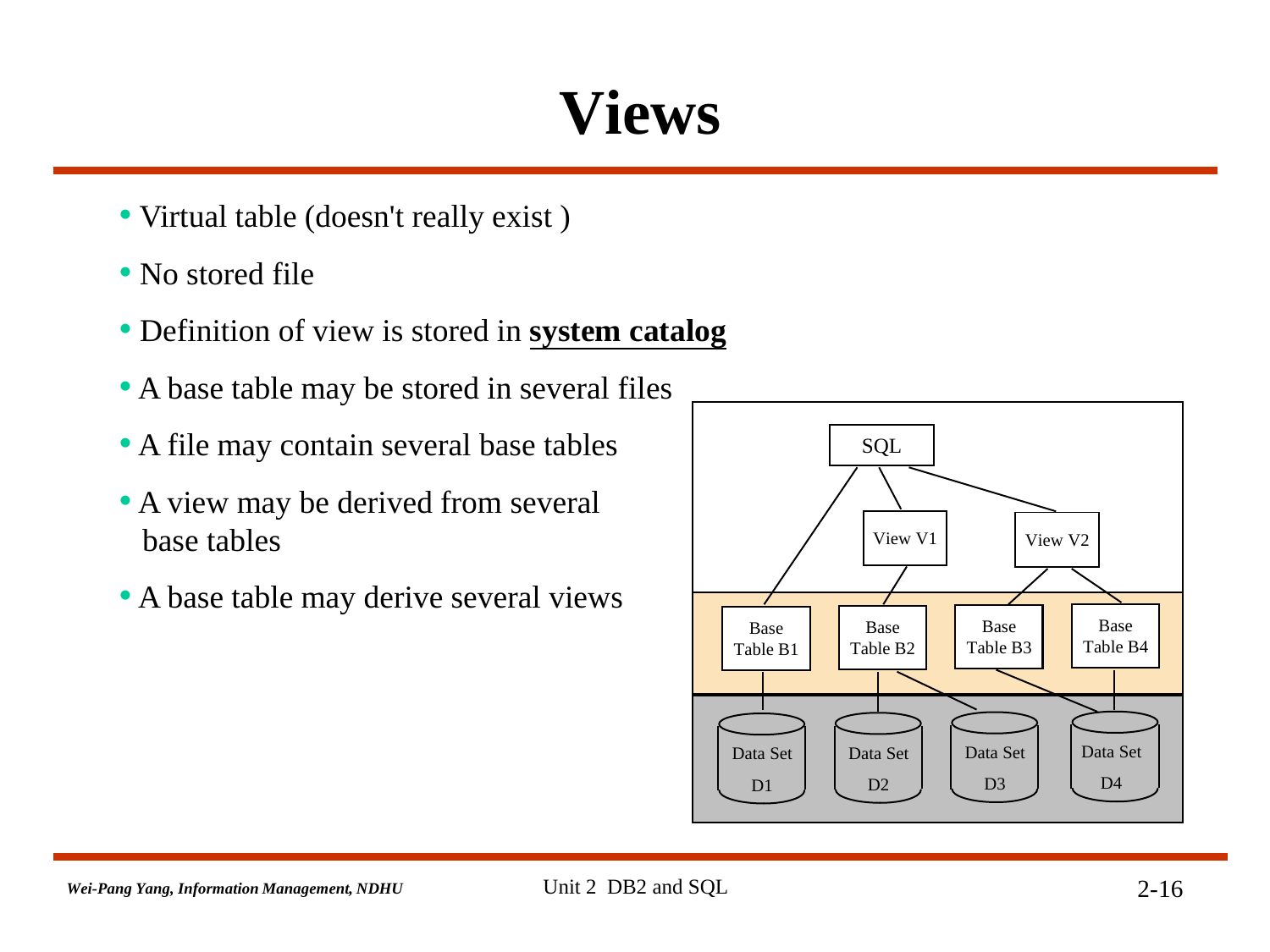### **Views: Example**



S5 Adams 30 Athens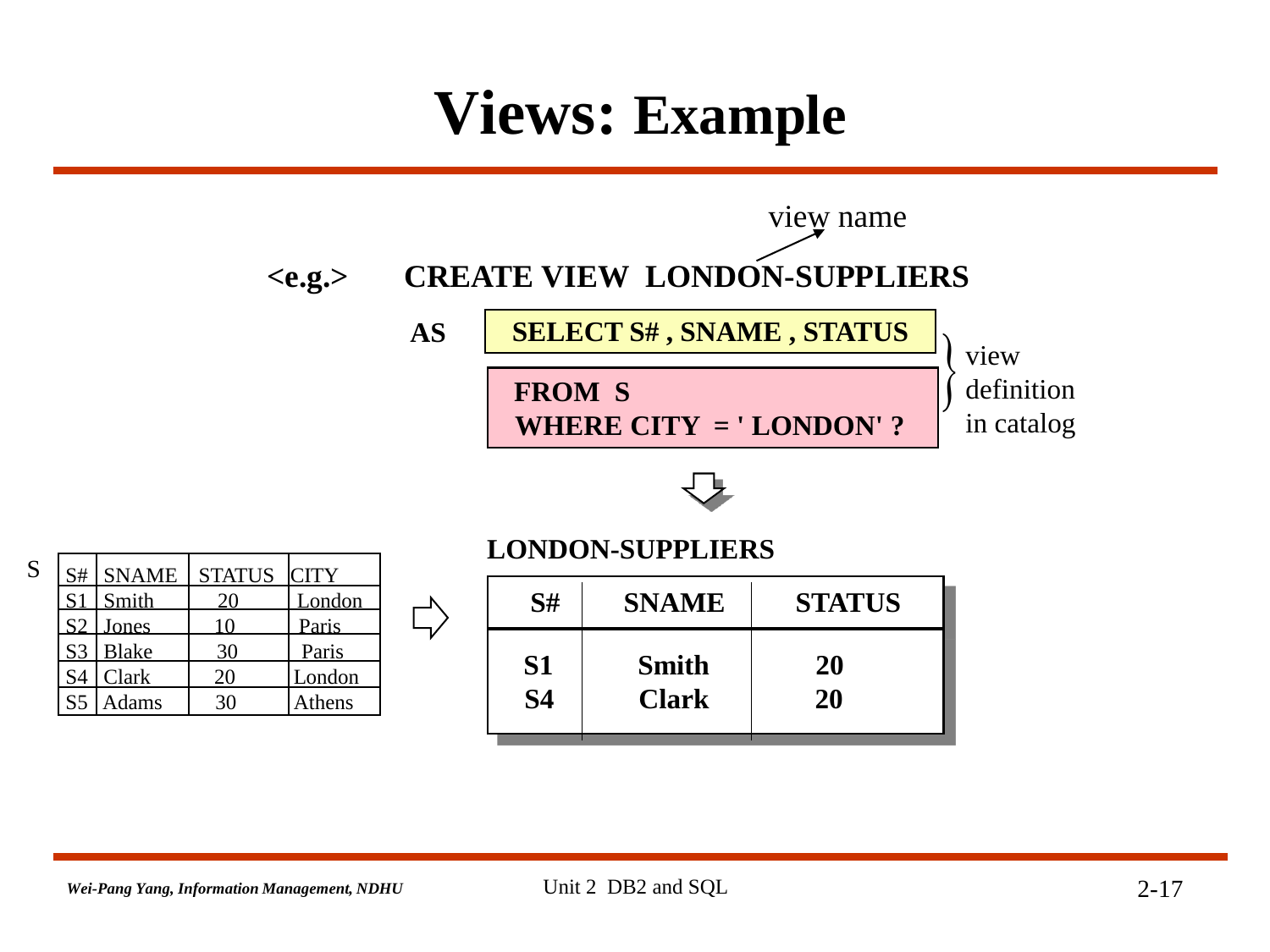### **Views: Example (cont.)**

Can be used as base table: e.g. S, P, SP

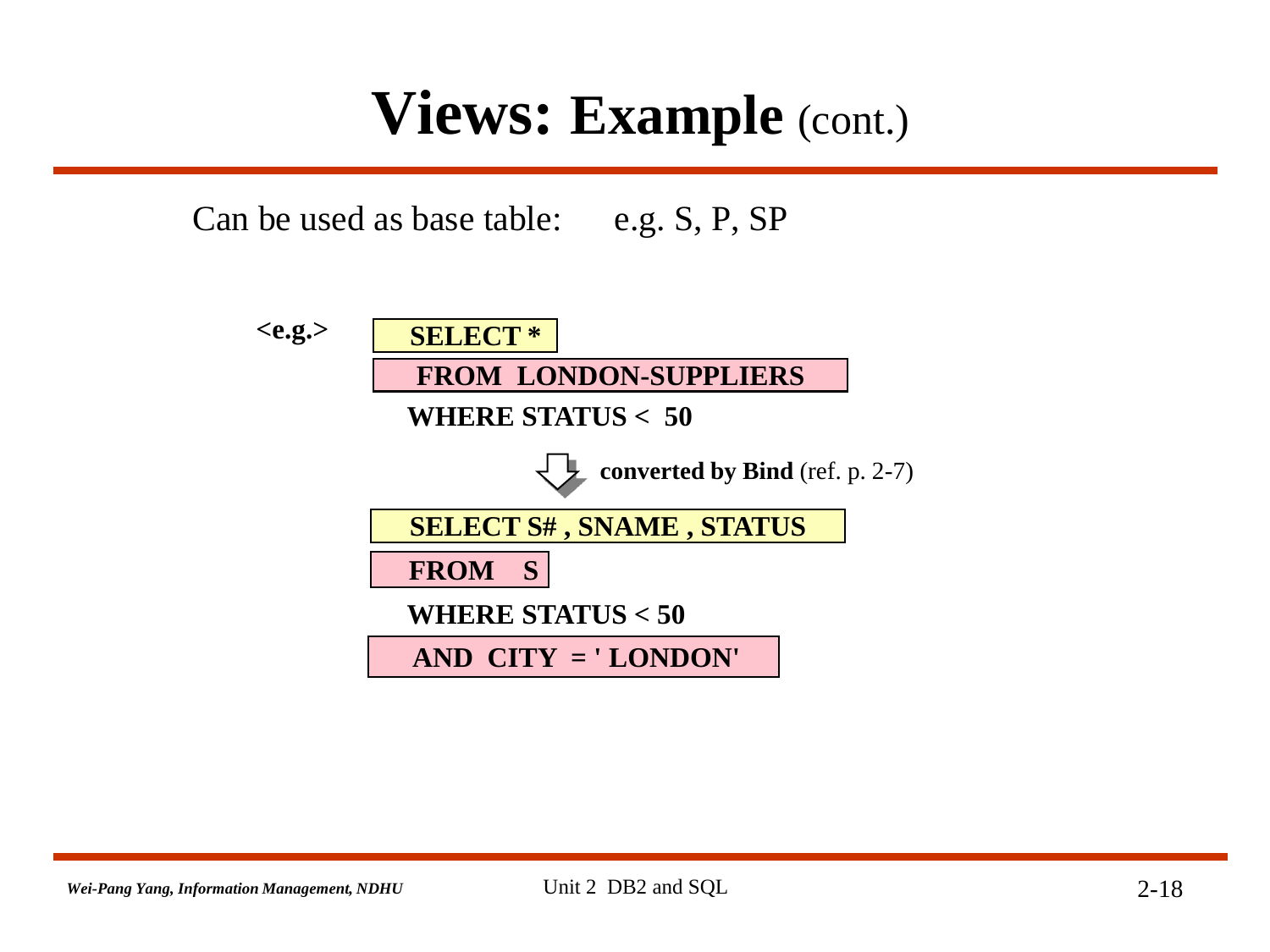## **Views: Advantages**

- **Advantages of views**:
	- (1) **Provide logical data independence :**

**Logical data independence** (e.g. Relation): users and user programs are not dependent on logical structure of the database.

Two aspects of logical data independence : Growth and restructuring.

- (v.s. **Physical data independence** (e.g. B-tree): users and user programs are not dependent on physical structure of the stored database.)
- (2) **Allow same data to be seen by different users in different ways.**
- (3) **User perception is simplified.**
- (4) **Automatic security is provided for hidden data**

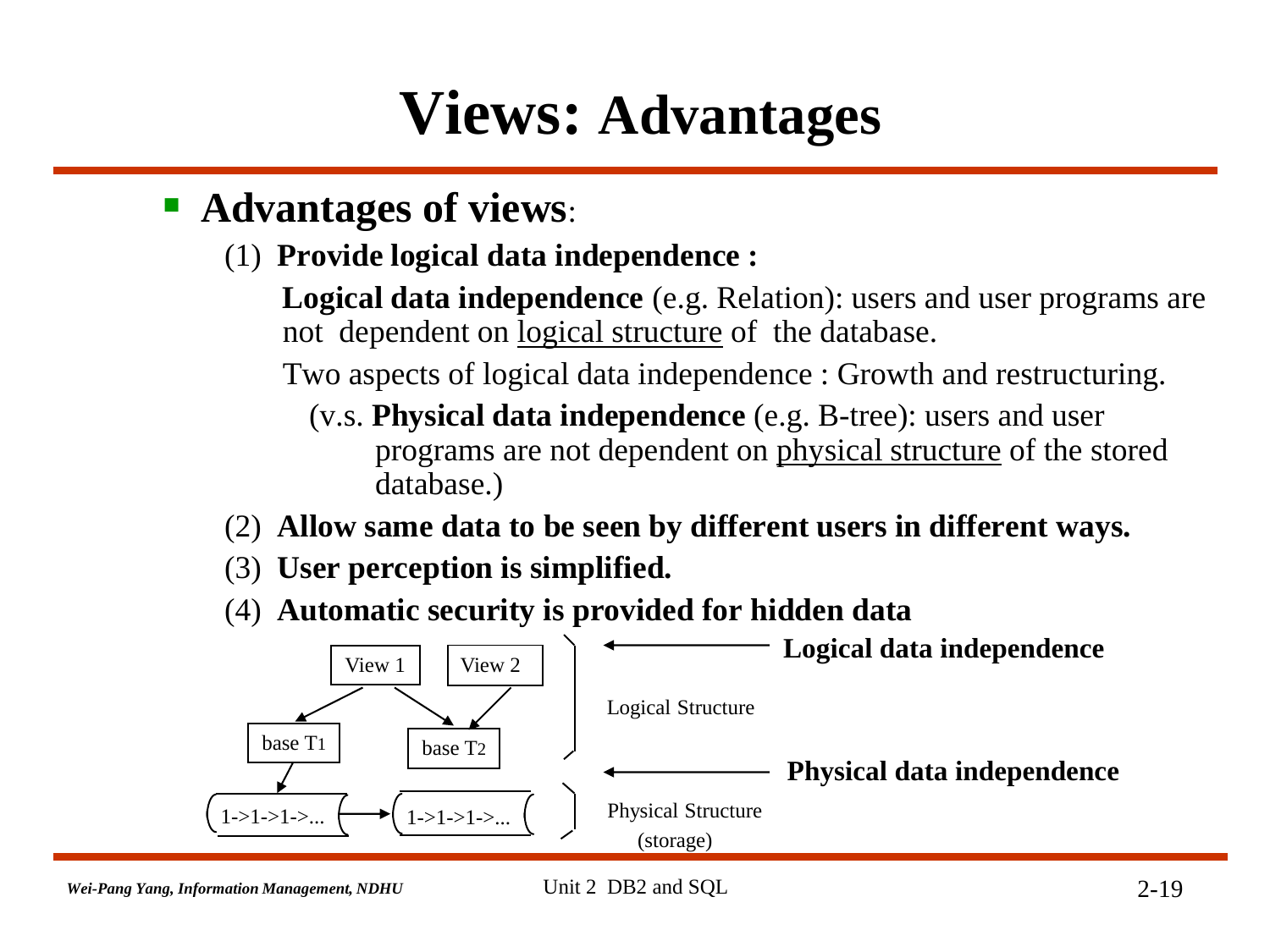## **2.3 Data Manipulation**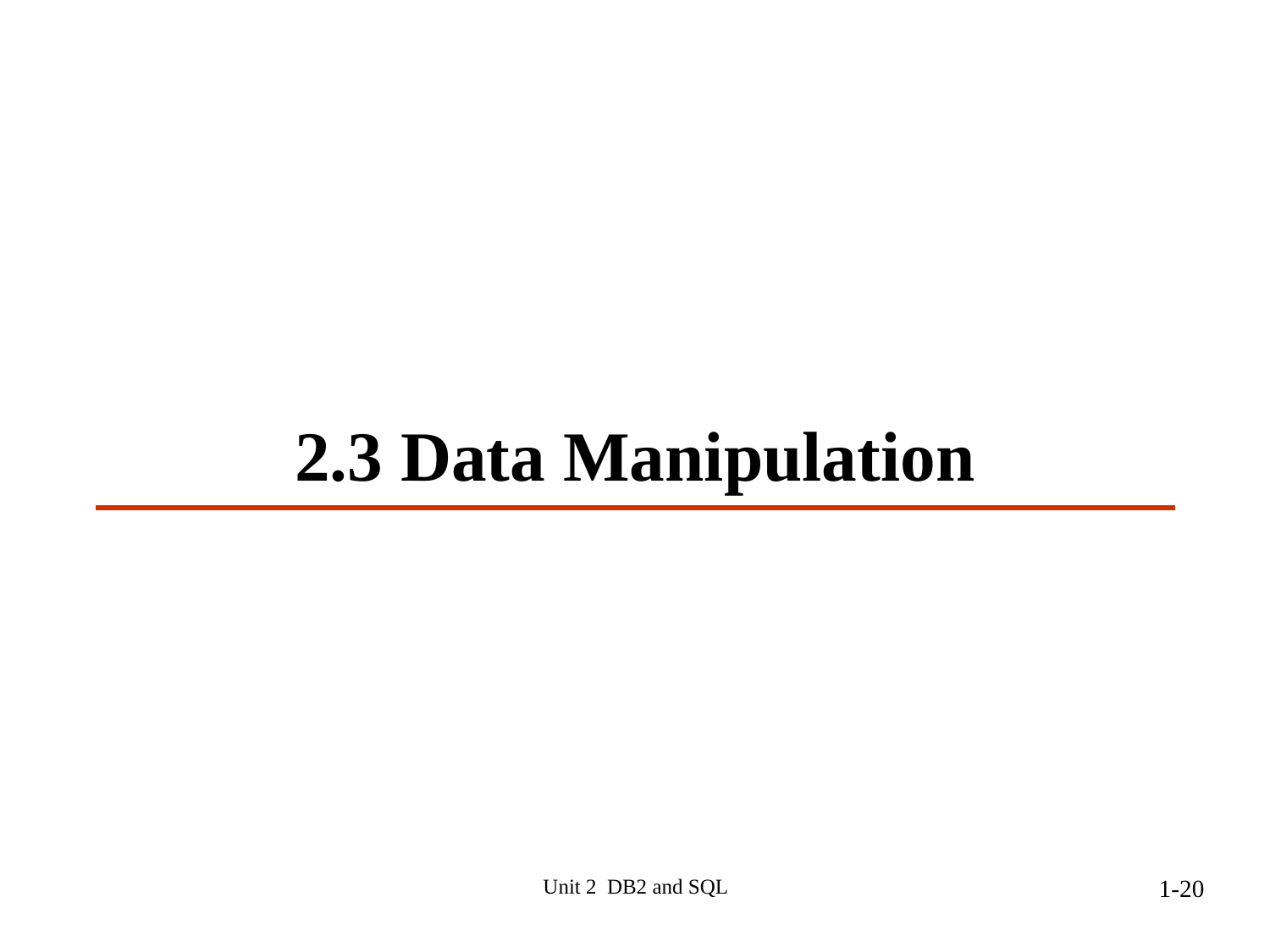# **DML of SQL**

### **Retrieval Operation**

**SELECT** 

### **Update Operation**

- **UPDATE**
- DELETE
- **INSERT**

### **Expressions**

**Table Expressions** 

### **Operations on View**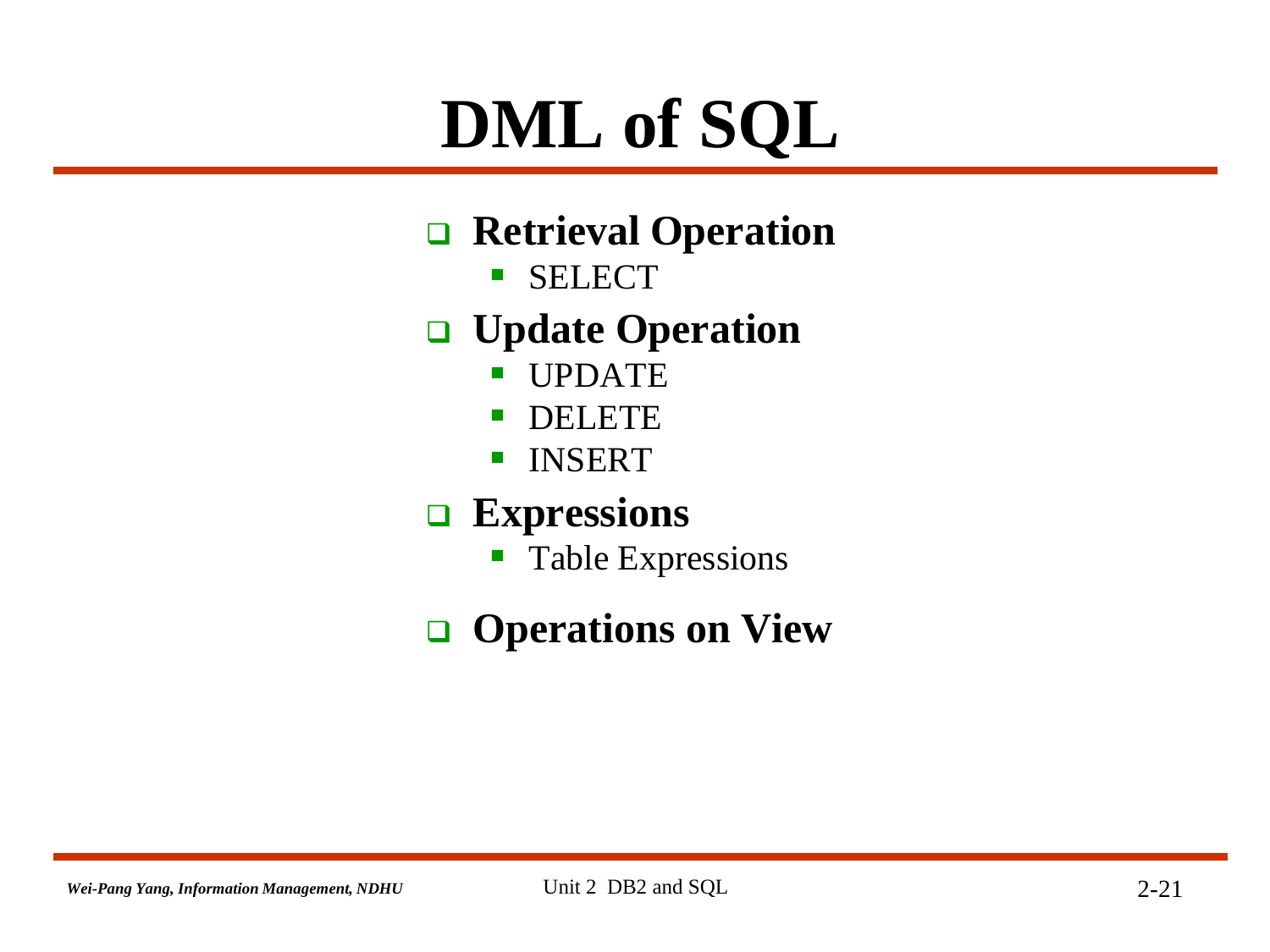# **Retrieval Operations**

**Get color and city for "non-Paris" parts with weight greater than ten.**

**SELECT P.COLOR, P.CITY FROM P WHERE P.CITY < > 'Paris' AND P.WEIGHT > 10;**

|  | <b>DISTINCT</b> |
|--|-----------------|
|--|-----------------|

**SELECT DISTINCT P.COLOR, P.CITY FROM P WHERE P.CITY < > 'Paris'**

**AND P.WEIGHT > 10;**

| P#             | <b>PNAME</b> COLOR      |             | <b>WEIGHT</b> | <b>CITY</b> |
|----------------|-------------------------|-------------|---------------|-------------|
| P1             | <b>Nut</b>              | Red         |               | London      |
| Pγ             | <b>Bolt</b>             | Green       |               | Paris       |
| P <sub>3</sub> | Screw                   | <b>Blue</b> |               | Rome        |
| P4             | Screw                   | Red         | 14            | London      |
| P <sub>5</sub> | Cam                     | Blue        | 12            | Paris       |
|                | $\overline{\text{Cog}}$ | Red         | 19            | London      |
|                |                         |             |               |             |

| <b>COLOR</b> | <b>CITY</b> |  |
|--------------|-------------|--|
| Red          | London      |  |
| Blue         | Rome        |  |
| Red          | London      |  |
| Red          | London      |  |

#### • **ORDER BY**

**SELECT DISTINCT P.COLOR, P.CITY FROM P WHERE P.CITY < > 'Paris' AND P.WEIGHT > 10 ORDER BY CITY DESC;**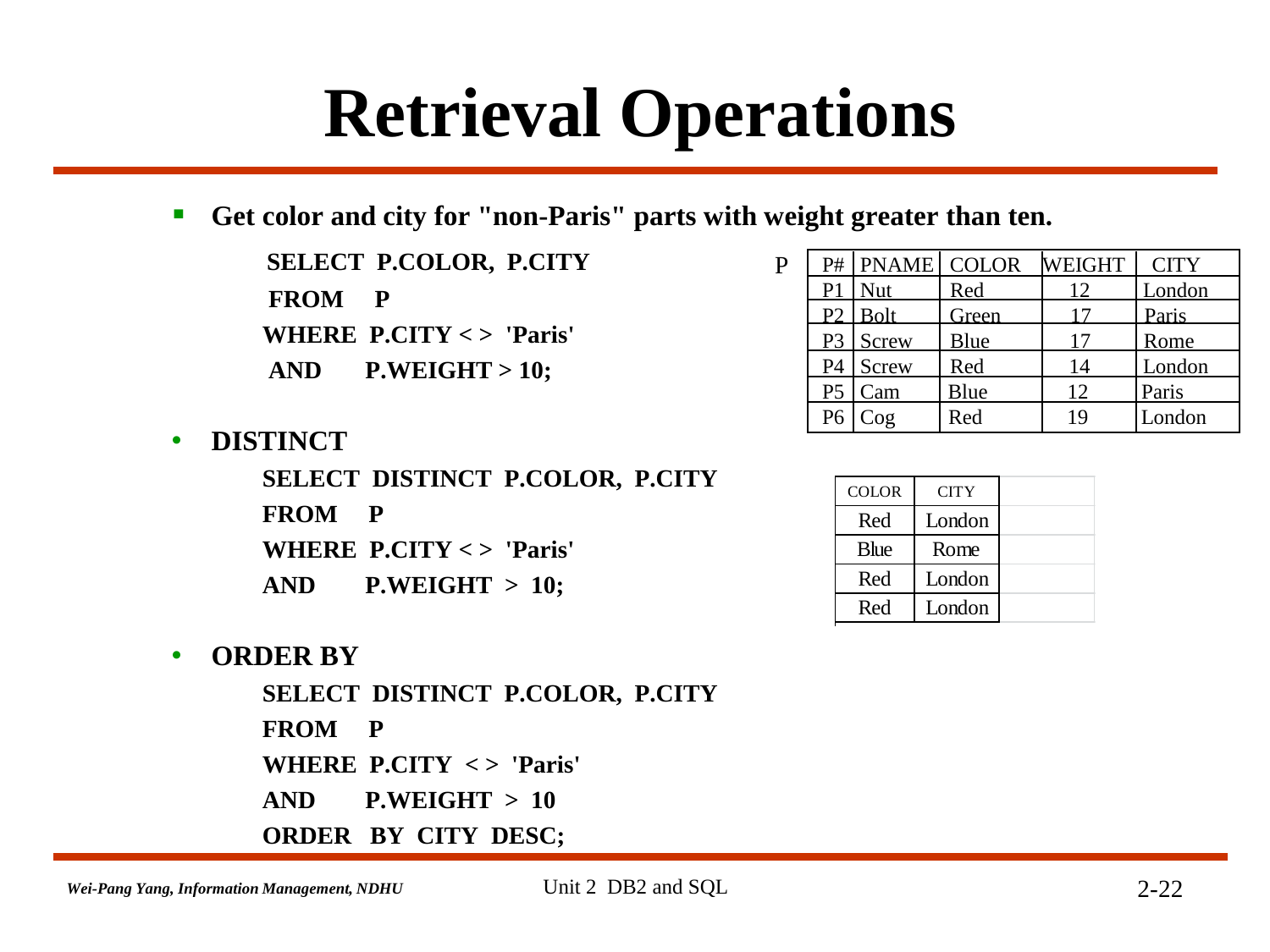# **Retrieval Operations** (cont.)

P

 For all parts, get the part number and the weight of that part in grams. **SELECT P.P#, P.WEIGHT \* 454 AS GMWT FROM P ;**

|                | P#   PNAME   COLOR |       | <b>WEIGHT</b> | <b>CITY</b> |
|----------------|--------------------|-------|---------------|-------------|
| P <sub>1</sub> | Nut                | Red   | 12            | London      |
|                | $P2$ Bolt          | Green |               | Paris       |
| P <sub>3</sub> | <b>Screw</b>       | Blue  | 17            | Rome        |
| P <sub>4</sub> | <b>Screw</b>       | Red   | 14            | London      |
| P <sub>5</sub> | Cam                | Blue  | 12            | Paris       |
| P <sub>6</sub> | $\cos$             | Red   | 19            | London      |

- **– If the AS MWT specification had been omitted, the corresponding result column would effectively have been unnamed.**
- Get full details of all suppliers. **SELECT \* – or "SELECT S.\*" (i.e., the "\*" can be qualified ) FROM S ;** S
- Get the total number of suppliers. **SELECT COUNT ( \* ) AS N FROM S ;**

| S#             | <b>SNAME</b> | STATUS CITY |        |
|----------------|--------------|-------------|--------|
|                | $SI$ Smith   |             | London |
| S <sub>2</sub> | <b>Jones</b> |             | Paris  |
| S <sub>3</sub> | Blake        |             | Paris  |
|                | Clark        | 20          | London |
|                | <b>Adams</b> |             | Athens |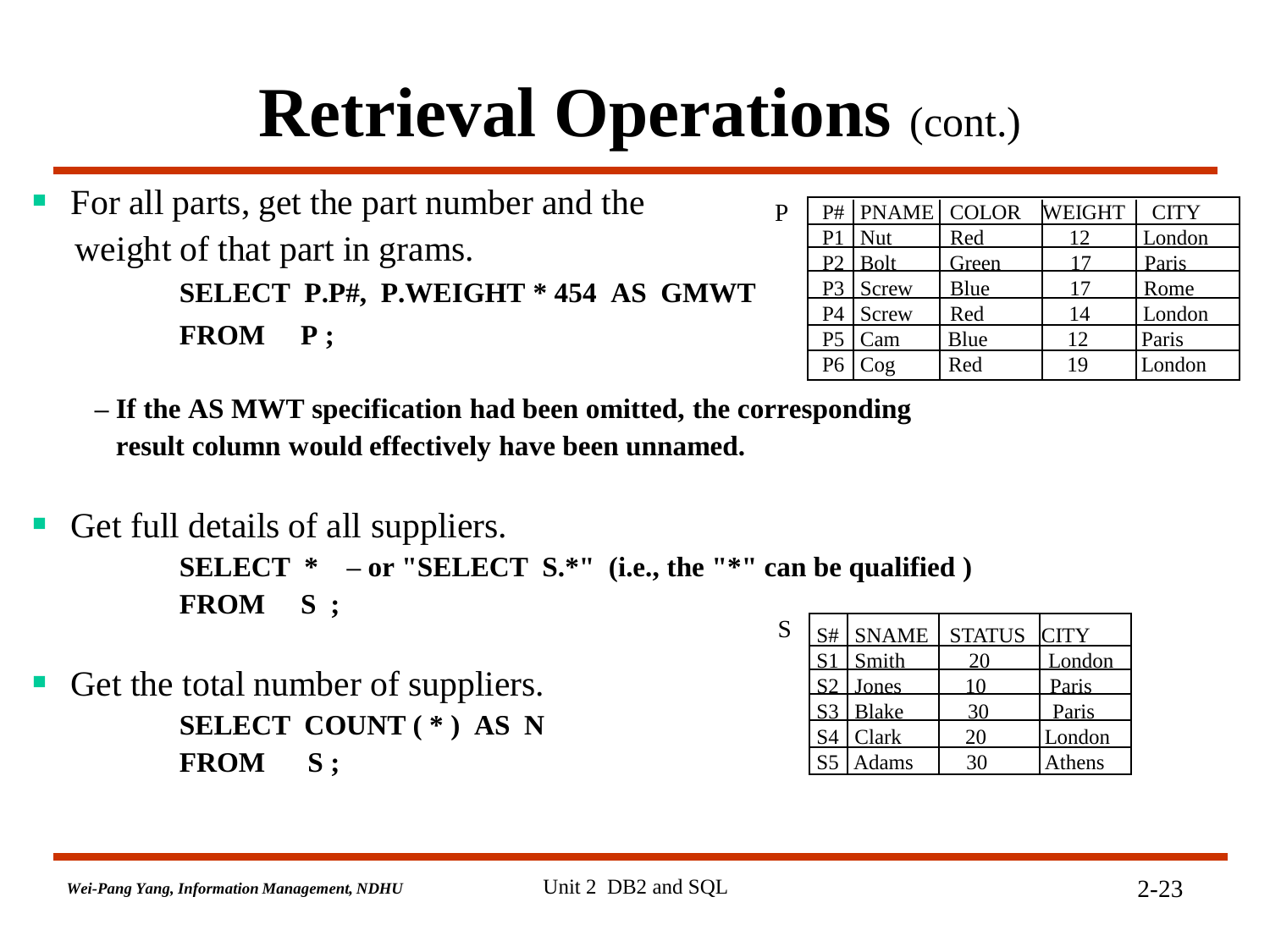# **Retrieval Operations** (cont.)

 Get the maximum and minimum quantity for part P2. **SELECT MAX (SP.QTY) AS MAXQ, MIN (SP.QTY) AS MINQ FROM SP WHERE SP. P# = 'P2';**

For each part supplied, get the part number and the total shipment quantity. **SELECT SP.P#, SUM (SP.QTY) AS TOTQTY FROM SP GROUP BY SP.P#;**

| SP | S#             | P#             | <b>QTY</b> |
|----|----------------|----------------|------------|
|    | S <sub>1</sub> | P <sub>1</sub> | 300        |
|    | S <sub>1</sub> | P <sub>2</sub> | 200        |
|    | S <sub>1</sub> | P <sub>3</sub> | 400        |
|    | S <sub>1</sub> | P <sub>4</sub> | 200        |
|    | S <sub>1</sub> | P <sub>5</sub> | 100        |
|    | S <sub>1</sub> | P <sub>6</sub> | 100        |
|    | S <sub>2</sub> | P <sub>1</sub> | 300        |
|    | S <sub>2</sub> | P <sub>2</sub> | 400        |
|    | S <sub>3</sub> | P <sub>2</sub> | 200        |
|    | S <sub>4</sub> | P <sub>2</sub> | 200        |
|    | S <sub>4</sub> | P4             | 300        |
|    | <b>S4</b>      | P <sub>5</sub> | 400        |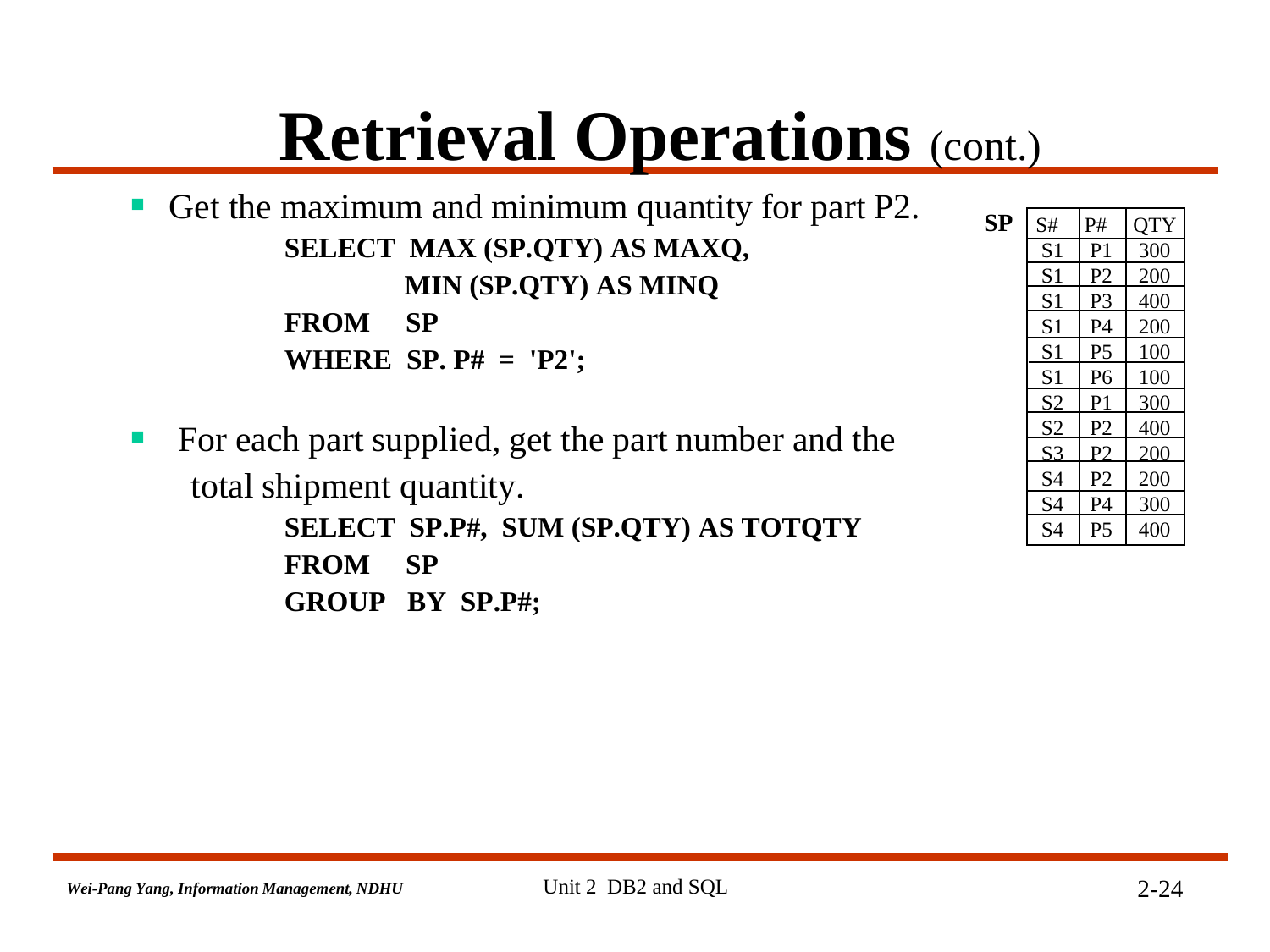# **Retrieval Operations** (cont.)

|                     | Get part numbers for all parts supplied by more      |
|---------------------|------------------------------------------------------|
| than one supplier.  |                                                      |
| <b>SELECT SP.P#</b> |                                                      |
| FROM SP             |                                                      |
|                     | <b>GROUP BY SP.P#</b>                                |
|                     | HAVING COUNT $(SP, S#) > 1$ ;                        |
|                     | Get supplier names for suppliers who supply part P2. |
|                     | <b>SELECT DISTINCT S.SNAME</b>                       |
| <b>FROM S</b>       |                                                      |
| WHERE S.S# IN       |                                                      |
|                     | (SELECT SP. S#                                       |
|                     | <b>SP</b><br><b>FROM</b>                             |

**WHERE SP.P# = 'P2');**

| SP | S#             | P#             | <b>QTY</b> |
|----|----------------|----------------|------------|
|    | S <sub>1</sub> | P <sub>1</sub> | 300        |
|    | S <sub>1</sub> | P <sub>2</sub> | 200        |
|    | S <sub>1</sub> | P <sub>3</sub> | 400        |
|    | S <sub>1</sub> | P4             | 200        |
|    | S <sub>1</sub> | P <sub>5</sub> | 100        |
|    | S <sub>1</sub> | P <sub>6</sub> | 100        |
|    | S <sub>2</sub> | P <sub>1</sub> | 300        |
|    | S <sub>2</sub> | P <sub>2</sub> | 400        |
|    | S <sub>3</sub> | P <sub>2</sub> | 200        |
|    | S <sub>4</sub> | P <sub>2</sub> | 200        |
|    | S <sub>4</sub> | P <sub>4</sub> | 300        |
|    | <b>S4</b>      | P <sub>5</sub> | 400        |

| S | S#             | <b>SNAME</b> | <b>STATUS</b> | <b>CITY</b> |
|---|----------------|--------------|---------------|-------------|
|   | S1             | Smith        |               | London      |
|   |                | Jones        |               | Paris       |
|   | S <sub>3</sub> | <b>Blake</b> |               | Paris       |
|   | S4             | Clark        | 20            | London      |
|   | $SS^5$         | Adams        |               | Athens      |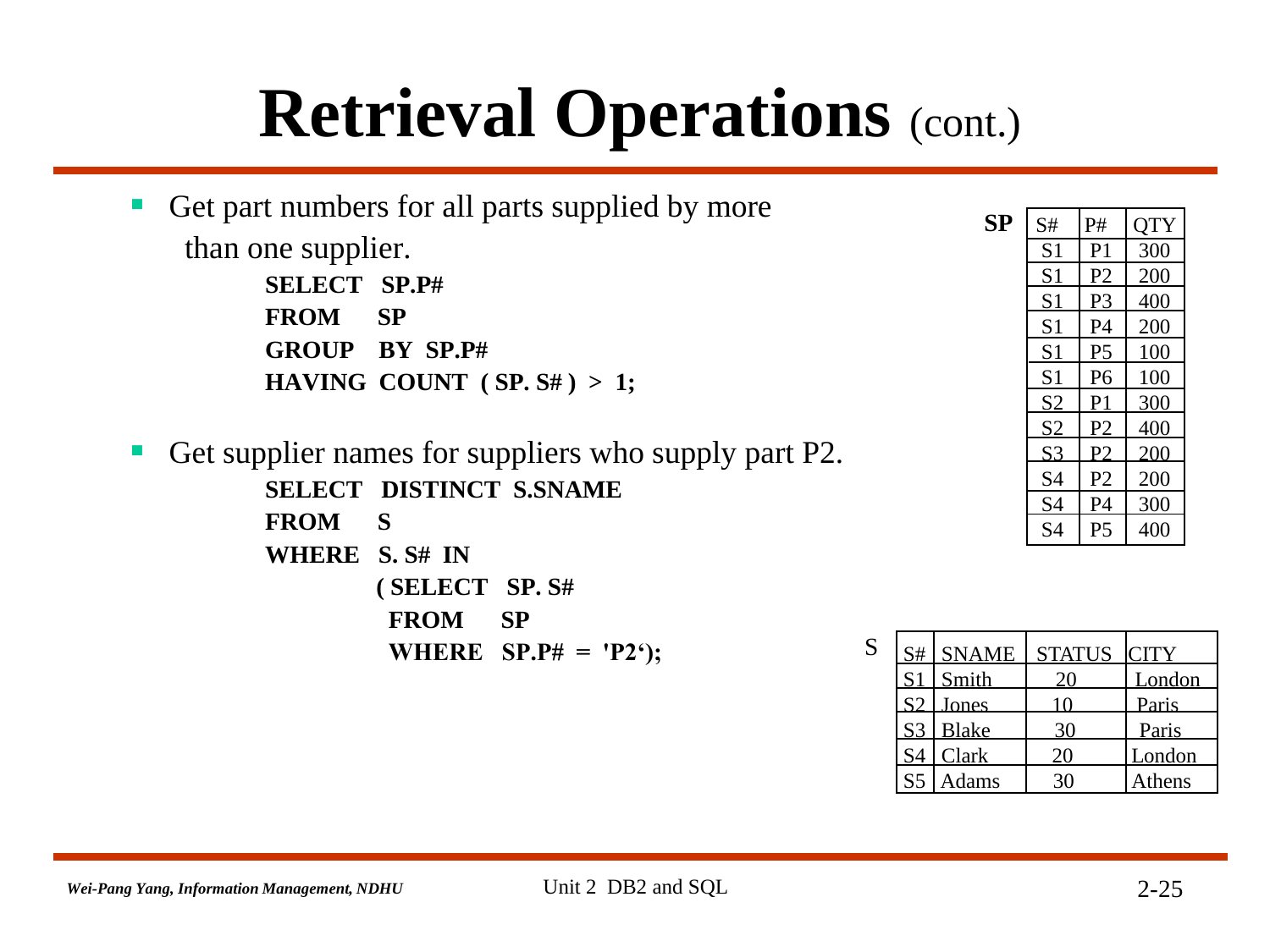# **Update Operations**

Single-row INSERT.

**INSERT**

**INTO P(P#, PNAME, COLOR, WEIGHT, CITY) VALUES ('P8', 'Sprocket', 'Pink', 14, 'Nice');**

#### Multi-row INSERT.

**INSERT**

- **INTO TEMP (S#, CITY) SELECT S.S#, S.CITY FROM S WHERE S.STATUS > 15 ;**
- Multi-row UPDATE.

**UPDATE P**

**SET COLOR = 'Yellow' ,**   $WEIGHT = PMEIGHT + 5$ **WHERE P.CITY = 'Paris';**

| P |                | $P#$ PNAME COLOR    |       | <b>WEIGHT</b> | <b>CITY</b> |
|---|----------------|---------------------|-------|---------------|-------------|
|   | P1             | Nut                 | Red   | 12            | London      |
|   |                | P <sub>2</sub> Bolt | Green |               | Paris       |
|   |                | $P3$ Screw          | Blue  | 17            | Rome        |
|   | P4             | Screw               | Red   | 14            | London      |
|   | P <sub>5</sub> | Cam                 | Blue  | 12            | Paris       |
|   | P <sub>6</sub> | $\cos$              | Red   | 19            | London      |
|   |                |                     |       |               |             |

| S | S#             | <b>SNAME</b> | STATUS CITY |        |
|---|----------------|--------------|-------------|--------|
|   | S <sub>1</sub> | Smith        |             | London |
|   | S <sub>2</sub> | Jones        |             | Paris  |
|   | S <sub>3</sub> | <b>Blake</b> |             | Paris  |
|   |                | Clark        | 20          | London |
|   |                | <b>Adams</b> |             | Athens |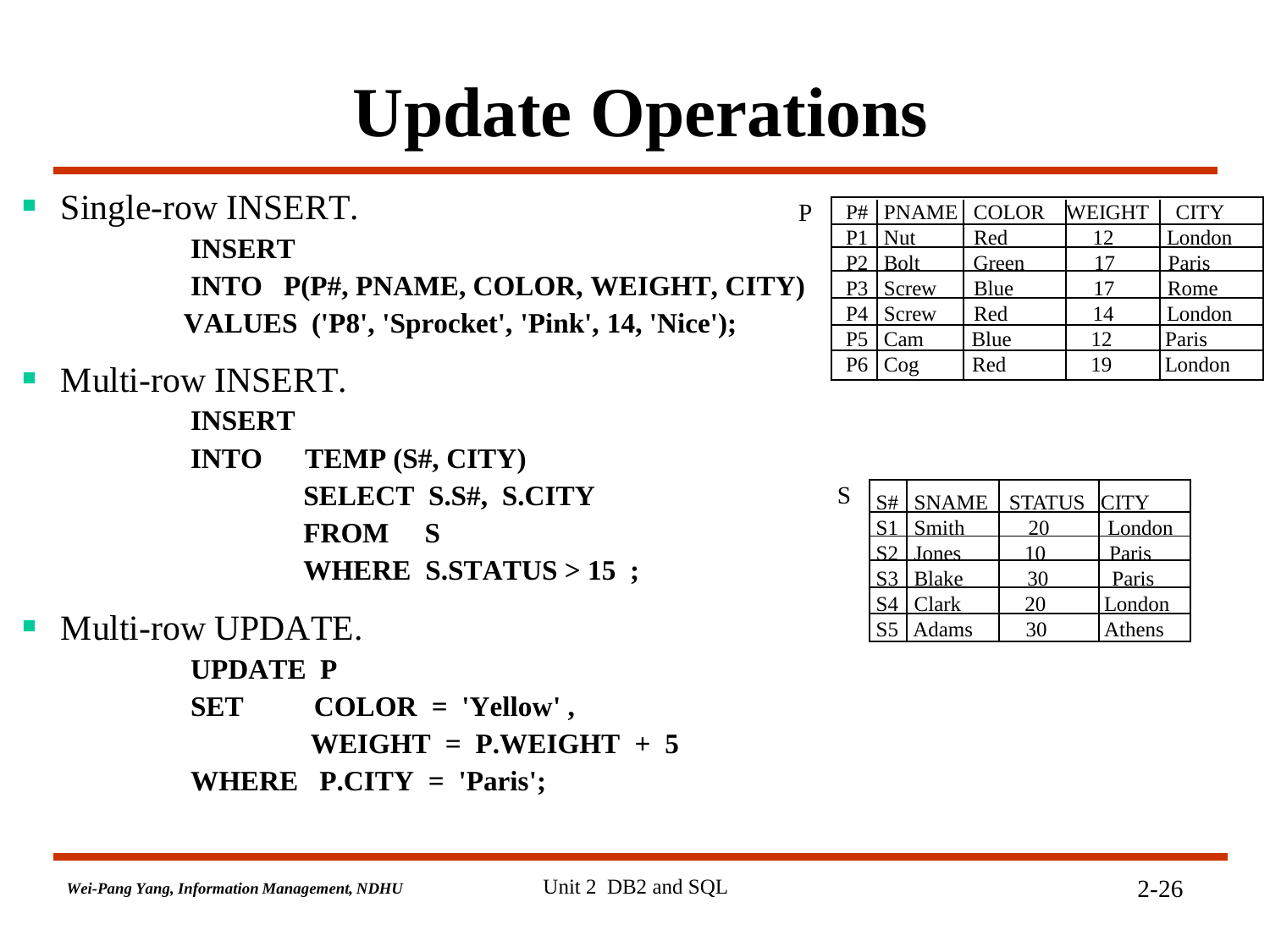# **Update Operations** (cont.)



|                | $P#$ PNAME COLOR |       | <b>WEIGHT</b> | <b>CITY</b> |
|----------------|------------------|-------|---------------|-------------|
| P1             | $\vert$ Nut      | Red   | 12            | London      |
|                | $P2$ Bolt        | Green |               | Paris       |
|                | $P3$ Screw       | Blue  | 17            | Rome        |
|                | $P4$ Screw       | Red   | 14            | London      |
| P <sub>5</sub> | Cam              | Blue  | 12            | Paris       |
| P <sub>6</sub> | $\cos$           | Red   | 19            | London      |

**Multi-row DELETE.** 

**DELETE**

| <b>FROM</b> | <b>SP</b> |
|-------------|-----------|
|-------------|-----------|

**WHERE 'London' = (SELECT S.CITY**

**FROM S**

**WHERE S.S# = SP.S#);**

| S | S#                     | <b>SNAME</b> | STATUS CITY |        |
|---|------------------------|--------------|-------------|--------|
|   | S <sub>1</sub>         | Smith        |             | London |
|   | $\cdot$ S <sub>2</sub> | Jones        |             | Paris  |
|   | S <sub>3</sub>         | <b>Blake</b> |             | Paris  |
|   | S4                     | Clark        |             | London |
|   | $S^5$                  | Adams        |             | Athens |

| <b>SP</b> | S#             | P#             | <b>QTY</b> |
|-----------|----------------|----------------|------------|
|           | S <sub>1</sub> | P <sub>1</sub> | 300        |
|           | S <sub>1</sub> | P <sub>2</sub> | 200        |
|           | S <sub>1</sub> | P <sub>3</sub> | 400        |
|           | S <sub>1</sub> | P <sub>4</sub> | 200        |
|           | S <sub>1</sub> | P <sub>5</sub> | 100        |
|           | S <sub>1</sub> | P <sub>6</sub> | 100        |
|           | <u>S2</u>      | P <sub>1</sub> | 300        |
|           | S <sub>2</sub> | P <sub>2</sub> | 400        |
|           | S <sub>3</sub> | P <sub>2</sub> | 200        |
|           | S <sub>4</sub> | P <sub>2</sub> | 200        |
|           | S <sub>4</sub> | <b>P4</b>      | 300        |
|           | S <sub>4</sub> | P <sub>5</sub> | 400        |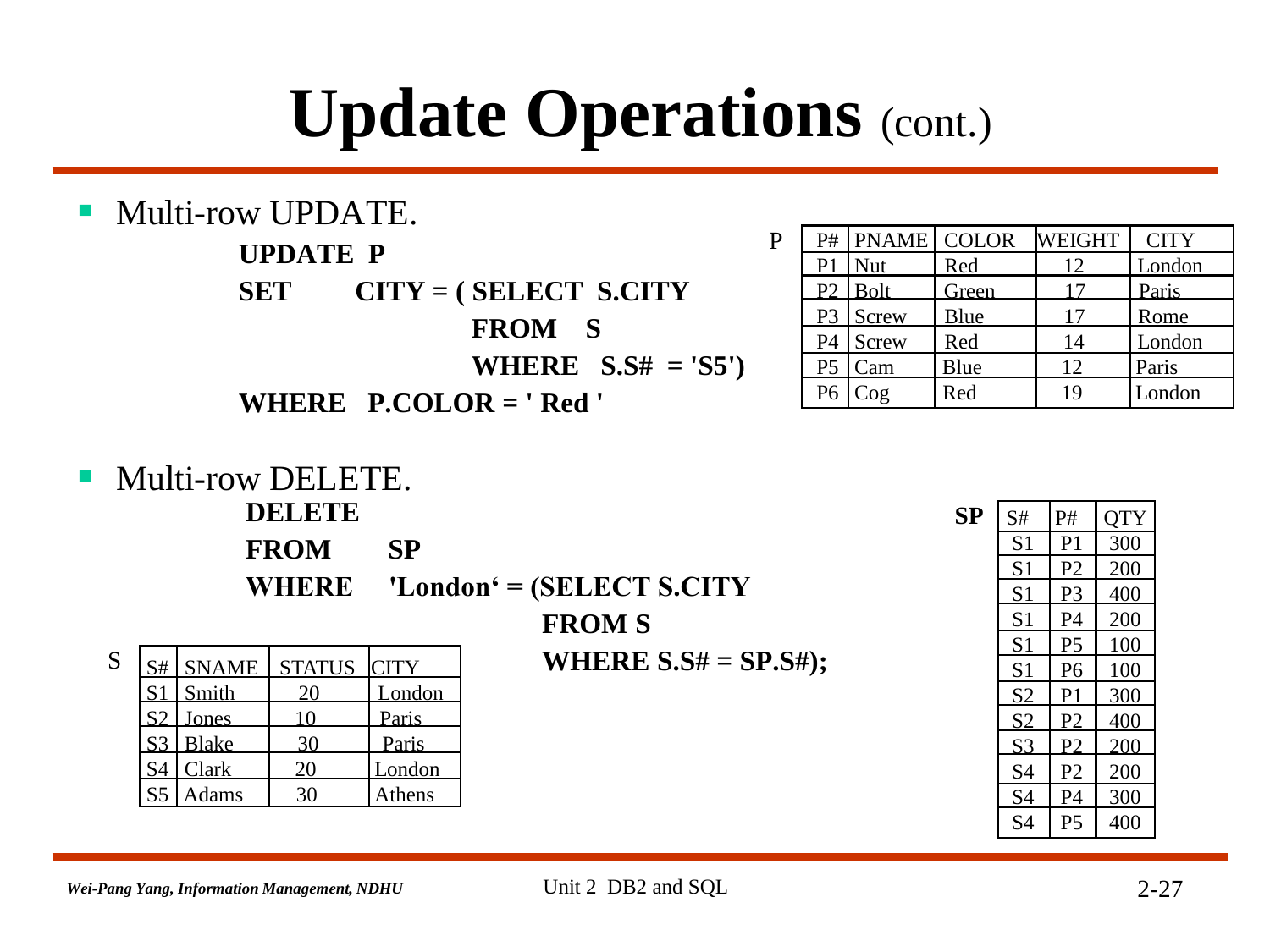# **Table Expressions**

- The SELECT, FROM, WHERE, GROUP BY, and HAVING clause.
- **A Comprehensive Example**

**SELECT P. P#, 'Weight in grams = ' AS TEXT1, P.WEIGHT \* 454 AS GMWT, P.COLOR, 'Max quantity = ' AS TEXT2, MAX (SP.QTY) AS MQY**

- **FROM P, SP**
- **WHERE P.P# = SP.P#**
- **AND ( P.COLOR = 'Red' OR P.COLOR = ' Blue')**
- **AND SP.QTY > 200**
- **GROUP BY P. P#, P.WEIGHT, P.COLOR**
- **HAVING SUM (SP.QTY) > 350;**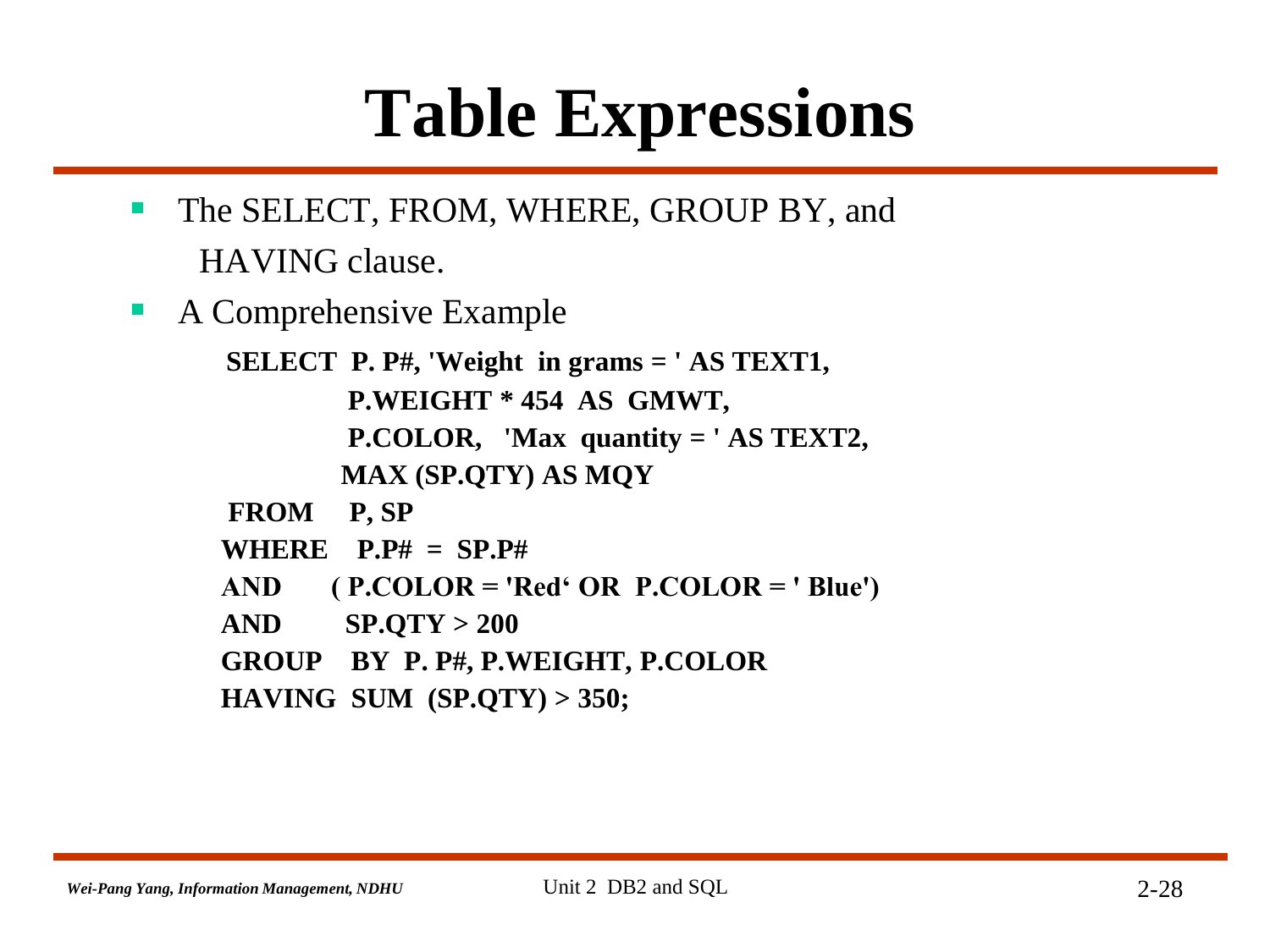## **DML operations on View**

- Retrieval (SELECT): no problem
- Update (INSERT, DELETE, UPDATE): ?

Base Table

B1

 $V1$  View

B2

**(1) Column Subset**: **theoretically updateable if contains primary key.**

<e.g.1> : **CREAT VIEW S#\_CITY AS SELECT S# , CITY FROM S;**

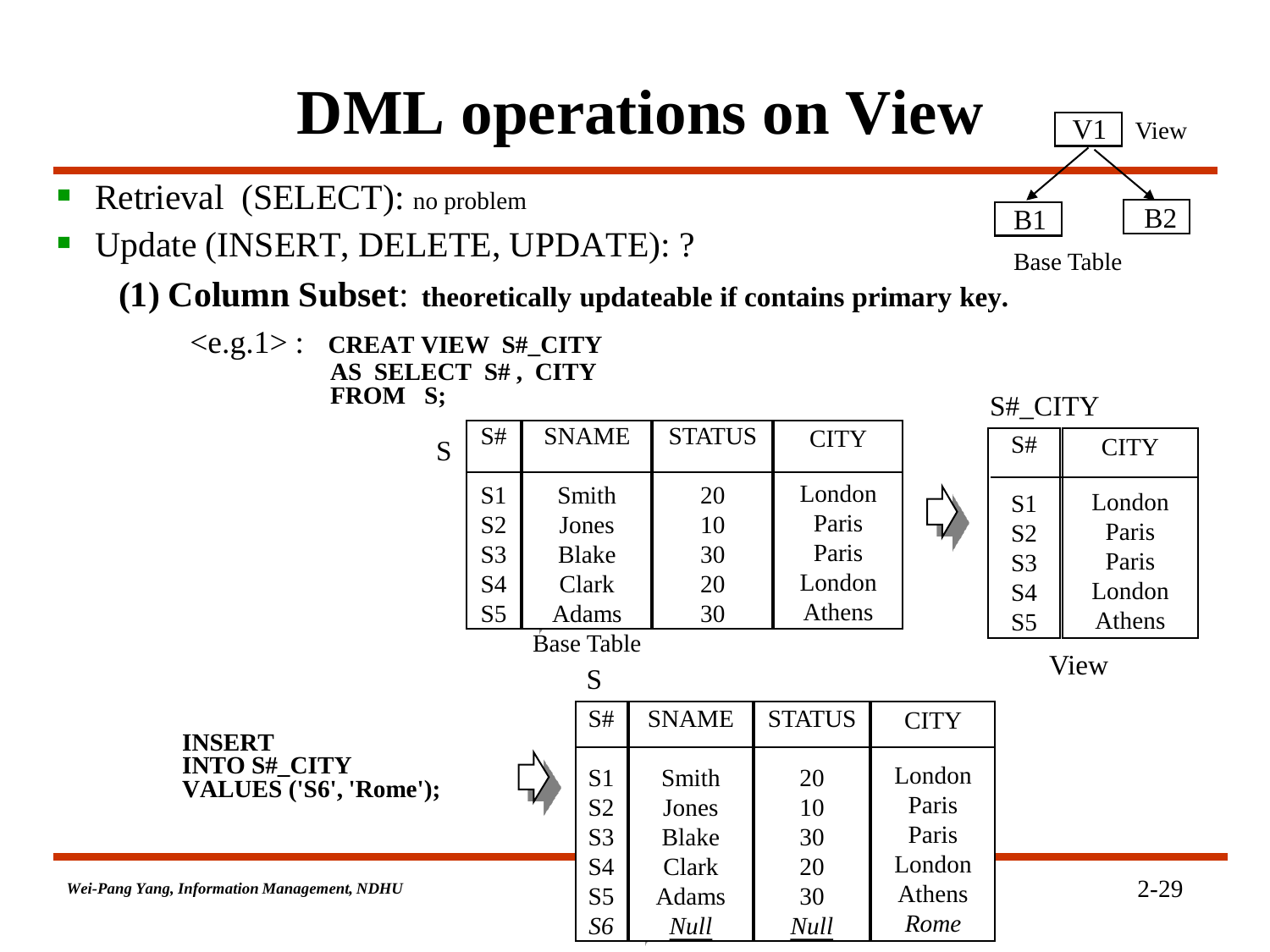## **DML on View: Column Subset without key**

#### $\langle e.g. 2 \rangle$

**CREATE VIEW STATUS\_CITY AS SELECT STATUS, CITY FROM S;**

| S#             | <b>SNAME</b> | <b>STATUS</b> | <b>CITY</b> |
|----------------|--------------|---------------|-------------|
|                |              |               |             |
| S <sub>1</sub> | Smith        | 20            | London      |
| S <sub>2</sub> | Jones        | 10            | Paris       |
| S <sub>3</sub> | <b>Blake</b> | 30            | Paris       |
| S <sub>4</sub> | Clark        | 20            | London      |
| S <sub>5</sub> | Adams        | 30            | Athens      |

#### STATUS\_CITY

| <b>STATUS</b>        | CITY                               |
|----------------------|------------------------------------|
| 20<br>10<br>30<br>30 | London<br>Paris<br>Paris<br>Athens |

S

 $\mathbf{C}$ 

**INSERT INTO STATUS\_CITY VALUES (30, 'Rome**')

| S#                                                                                        | <b>SNAME</b>                                                    | <b>STATUS</b>                    | <b>CITY</b>                                          |
|-------------------------------------------------------------------------------------------|-----------------------------------------------------------------|----------------------------------|------------------------------------------------------|
| S <sub>1</sub><br>S <sub>2</sub><br>S <sub>3</sub><br><b>S4</b><br>S <sub>5</sub><br>Null | Smith<br>Jones<br><b>Blake</b><br>Clark<br>Adams<br><b>Null</b> | 20<br>10<br>30<br>20<br>30<br>30 | London<br>Paris<br>Paris<br>London<br>Athens<br>Rome |
|                                                                                           |                                                                 |                                  |                                                      |

Primary key cannot be null !!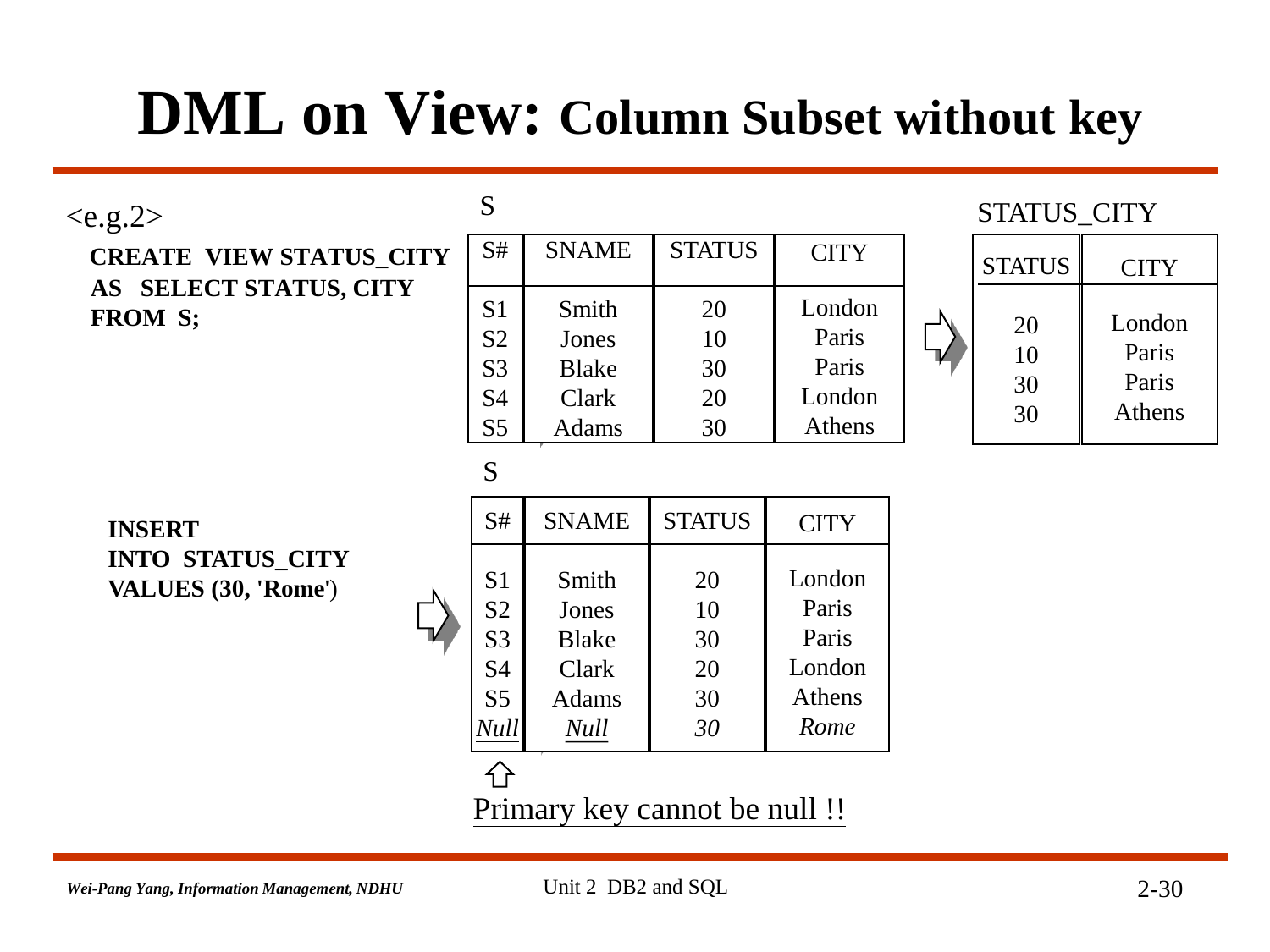### **DML on View: Row Subset and Join**

- **(2) Row Subset:** *updateable !*
- **(3) Join**: some are not updateable.
- **CREATE VIEW COLOCATED ( S#, SNAME, S.CITY, P#, PNAME, P.CITY) AS SELECT S# , SNAME , S.C ITY, P# , PNAME , P.CITY FORM S, P WHERE S.CITY=P.CITY;**   $S \qquad P$  $1 \quad \overbrace{ }$  1

COLOCATED

 $n \mid m \mid n \ast m$ 



- **If issued the following command:** 
	- **UPDATE COLOCATED**
	- **SET S.CITY = 'Athens'**
	- **WHERE S.CITY ='London**'
- Then  $S.CITY \neq P.CITY$

Violate the definition of the view!!

| S#             | <b>SNAME</b> | S.CITY | P#             | <b>PNAME</b> | <b>PCITY</b> |
|----------------|--------------|--------|----------------|--------------|--------------|
| S <sub>1</sub> | Smith        | London | P1             | <b>Nut</b>   | London       |
| S <sub>1</sub> | Smith        | London | P <sub>4</sub> | <b>Screw</b> | London       |
| S <sub>1</sub> | Smith        | London | P <sub>6</sub> | Cog          | London       |
| S <sub>2</sub> | Jones        | Paris  | P <sub>2</sub> | <b>Bolt</b>  | Paris        |
| S <sub>2</sub> | Jones        | Paris  | P <sub>5</sub> | Cam          | Paris        |
| S <sub>3</sub> | <b>Blake</b> | Paris  | P <sub>2</sub> | <b>Bolt</b>  | Paris        |
| S <sub>3</sub> | <b>Blake</b> | Paris  | P <sub>5</sub> | Cam          | Paris        |
| S <sub>4</sub> | <b>Clark</b> | London | P <sub>1</sub> | <b>Nut</b>   | London       |
| S <sub>4</sub> | <b>Clark</b> | London | P <sub>4</sub> | <b>Screw</b> | London       |
| S <sub>4</sub> | Clark        | London | P <sub>6</sub> | Cog          | London       |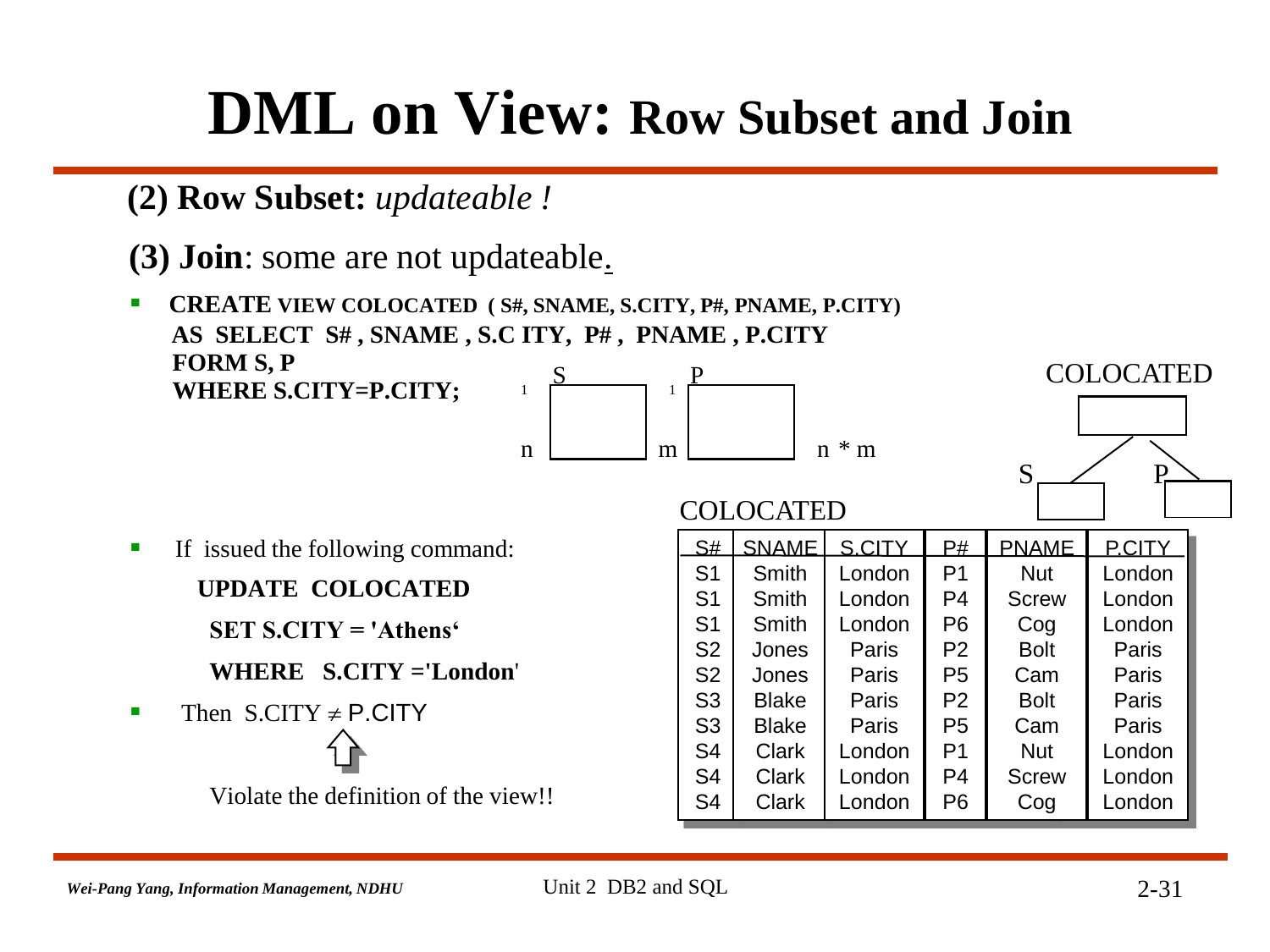## **DML on View: Statistical Summary**

| (4) Statistical Summary : not updateable.              |                     |                         |                                            |             | <b>SP</b> | S#<br>S <sub>1</sub>             | P#<br>P <sub>1</sub>             |
|--------------------------------------------------------|---------------------|-------------------------|--------------------------------------------|-------------|-----------|----------------------------------|----------------------------------|
| CREATE VIEW PQ(P#, TOTQTY)<br>$\langle e.g. \rangle$ : |                     |                         |                                            |             |           | S <sub>1</sub><br>S <sub>1</sub> | P2<br>P <sub>3</sub>             |
|                                                        |                     | AS SELECT P#, SUM( QTY) |                                            |             |           | S <sub>1</sub><br>S <sub>1</sub> | P <sub>4</sub><br>P <sub>5</sub> |
|                                                        | <b>FROM SP</b>      |                         |                                            |             |           | S <sub>1</sub><br>S <sub>2</sub> | P <sub>6</sub><br>P1             |
|                                                        | <b>GROUP BY P#;</b> |                         |                                            |             |           | S <sub>2</sub><br>S <sub>3</sub> | P2<br>P2                         |
|                                                        |                     |                         |                                            |             |           | S <sub>4</sub><br>S <sub>4</sub> | P <sub>2</sub><br>P <sub>4</sub> |
|                                                        |                     |                         | No stored data item for the field "TOTOTY" |             |           | <b>S4</b>                        | P <sub>5</sub>                   |
|                                                        |                     |                         | PO                                         |             |           |                                  |                                  |
|                                                        | P#                  | <b>TOTQTY</b>           | TOTQTY<br>P#<br>P <sub>1</sub><br>600      | View        |           |                                  |                                  |
|                                                        | P <sub>1</sub>      | 600                     |                                            |             |           |                                  |                                  |
|                                                        | P <sub>2</sub>      | 1000                    | <b>SP</b>                                  |             |           |                                  |                                  |
|                                                        |                     |                         | QTY <br>S#<br>P#                           | <b>Base</b> |           |                                  |                                  |

*Wei-Pang Yang, Information Management, NDHU* Unit 2 DB2 and SQL 2-32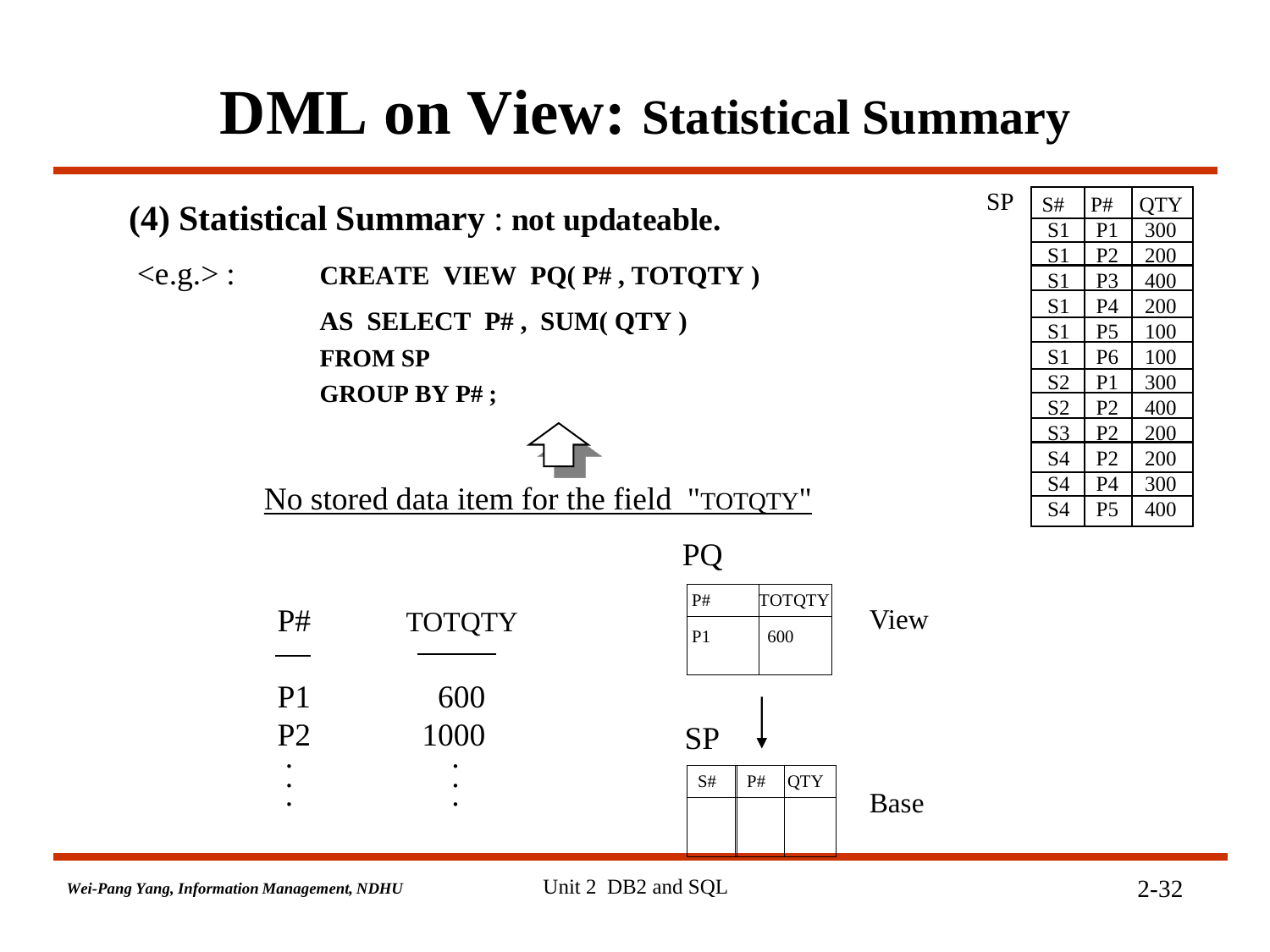## **2.4 The System Catalog**

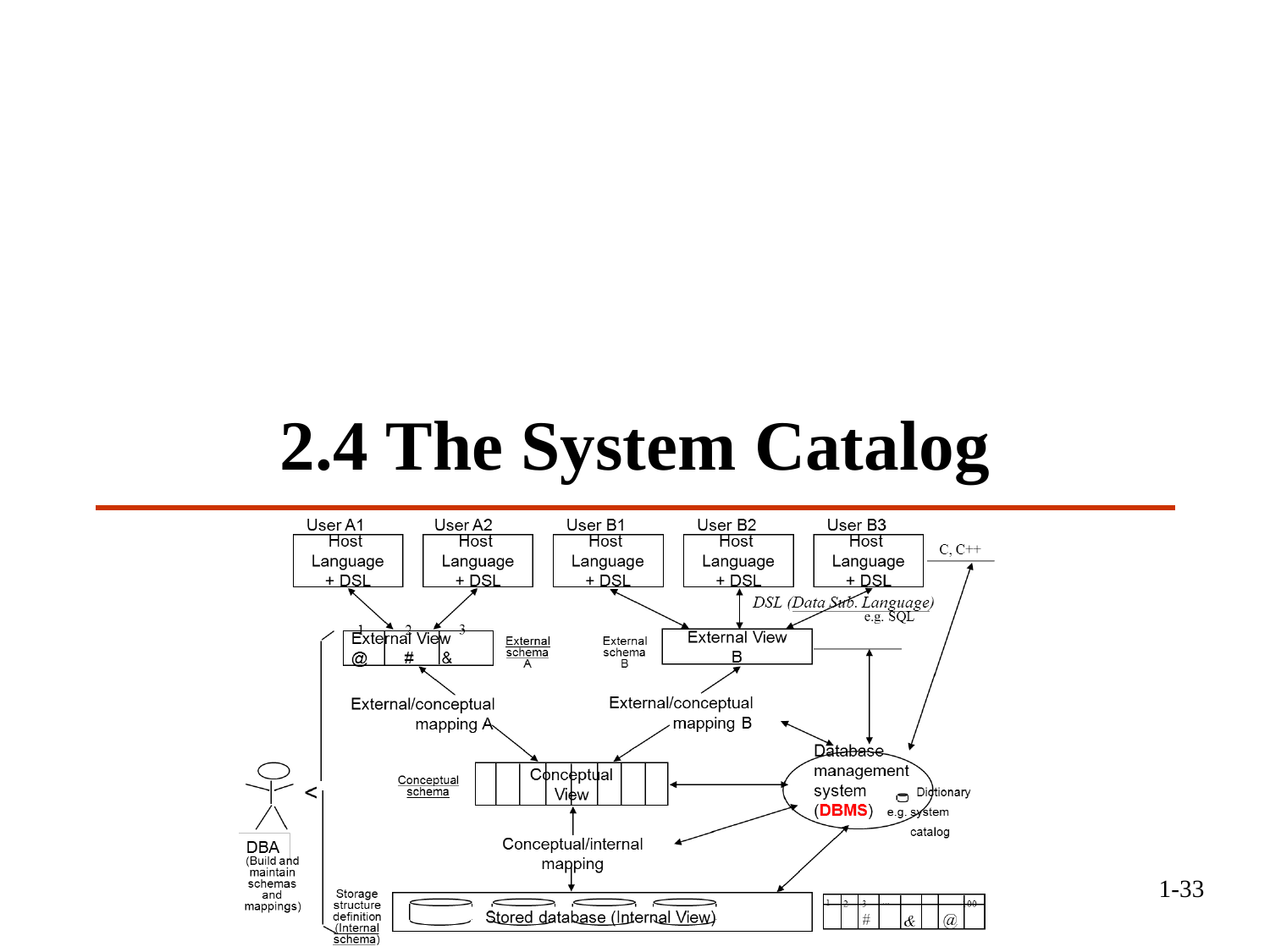## **System Catalog: Concept**

- **The Catalog Structure**
	- **SYSTABLES**
	- SYSCOLUMNS
	- SYSINDEXES
- **System Catalog:** *''Data about data*" [\(Ref. p. 2-8\)](#page-7-0)

i.e. information of base tables, view, indexes, users, and access privileges that are of interest to the system itself.

- **Optimizer:** use index info. to choose access method. [\(Ref. p. 2-9\)](#page-8-0)
- Authorization subsystem: use access privilege to grant or deny user requests.

|                | T1 | T2 |         |
|----------------|----|----|---------|
| $u1$           | R  | R  | access  |
| $\mathbf{u}$   |    | R  | control |
| $\mathbf{u}$ n |    |    | matrix  |

*Querying the catalog:* by SQL DML

<span id="page-33-0"></span>

| Wei-Pang Yang, Information Management, NDHU | Unit 2 DB2 and SQL | $-34$ |
|---------------------------------------------|--------------------|-------|
|---------------------------------------------|--------------------|-------|

|                           |              |                | cc record creator |  |
|---------------------------|--------------|----------------|-------------------|--|
|                           |              |                |                   |  |
| $\overline{\overline{S}}$ |              | $\overline{5}$ | Yang              |  |
| P                         | 5            | 6              | Yang              |  |
| <b>SP</b>                 | $\mathbf{c}$ | 12             | Yang              |  |
|                           |              |                |                   |  |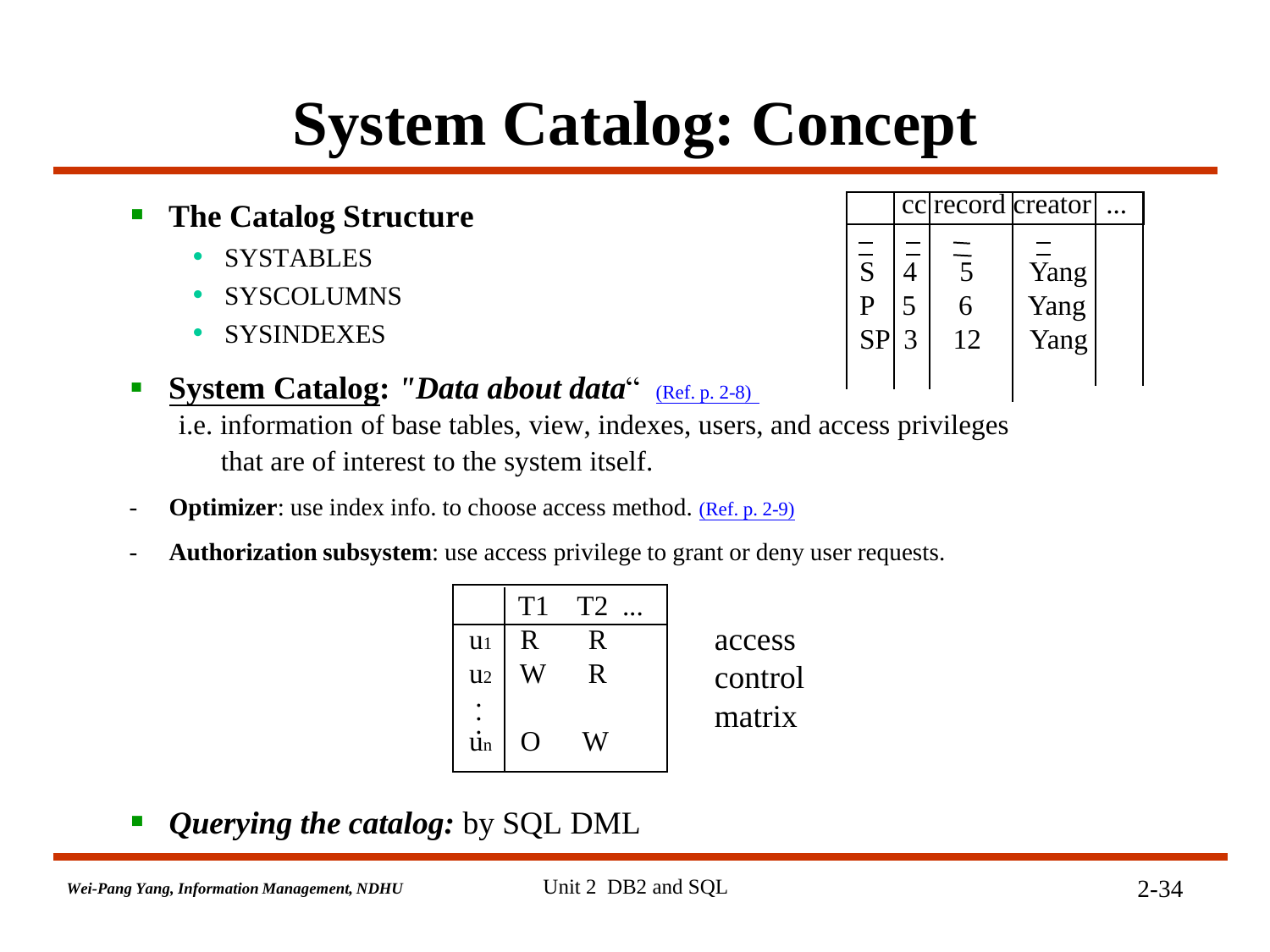## **Updating the Catalog**

- Cannot use the SQL update, delete and insert, because it would be too easy to destroy information!
- It is data definition statements (i.e. CREATE, DROP, ALTER) that perform such updates.
	- CREATE = INSERT into catalog
	- DROP = DELETE from catalog
	- ALTER = UPDATE catalog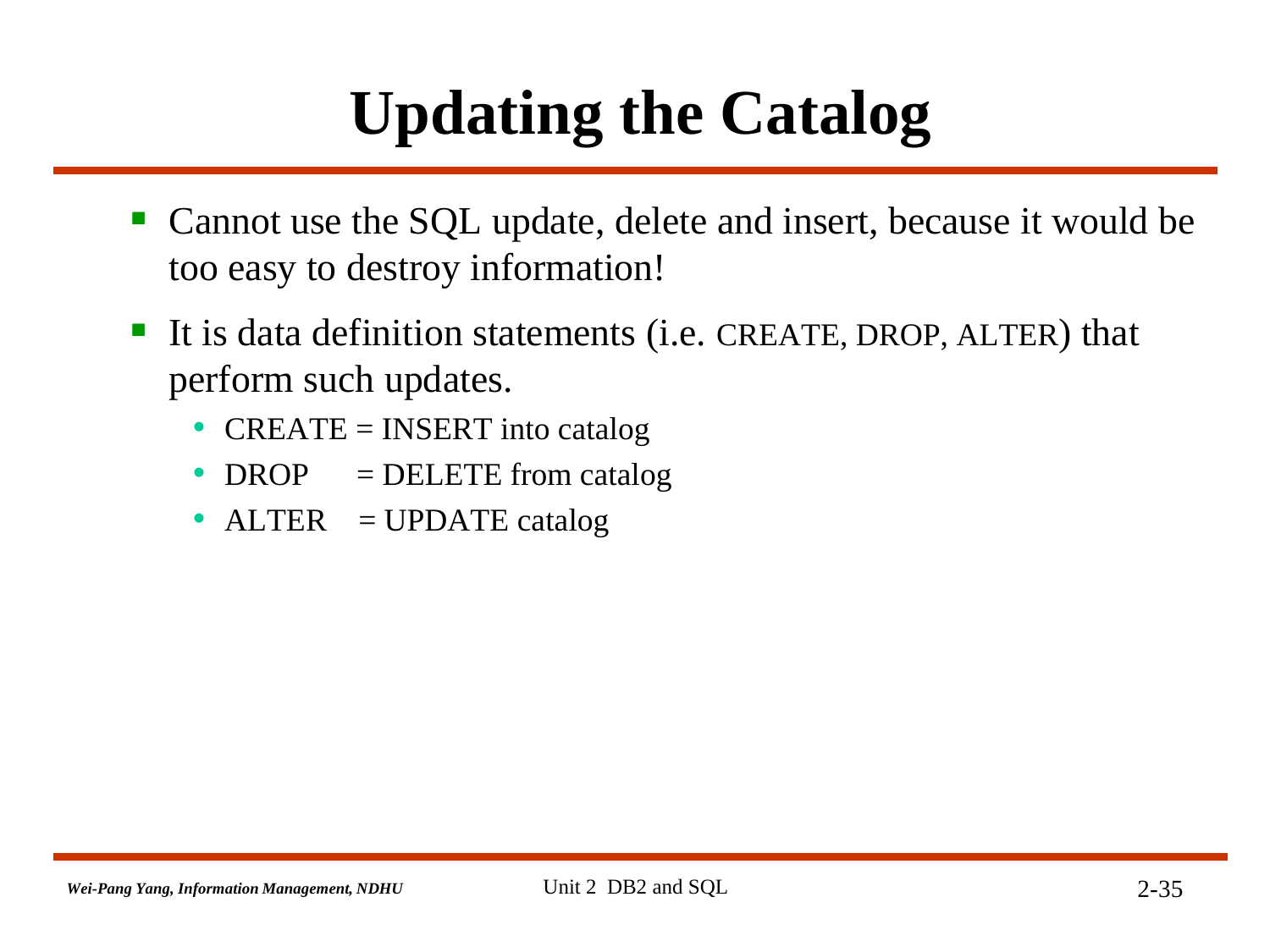## **Updating the Catalog: Example**

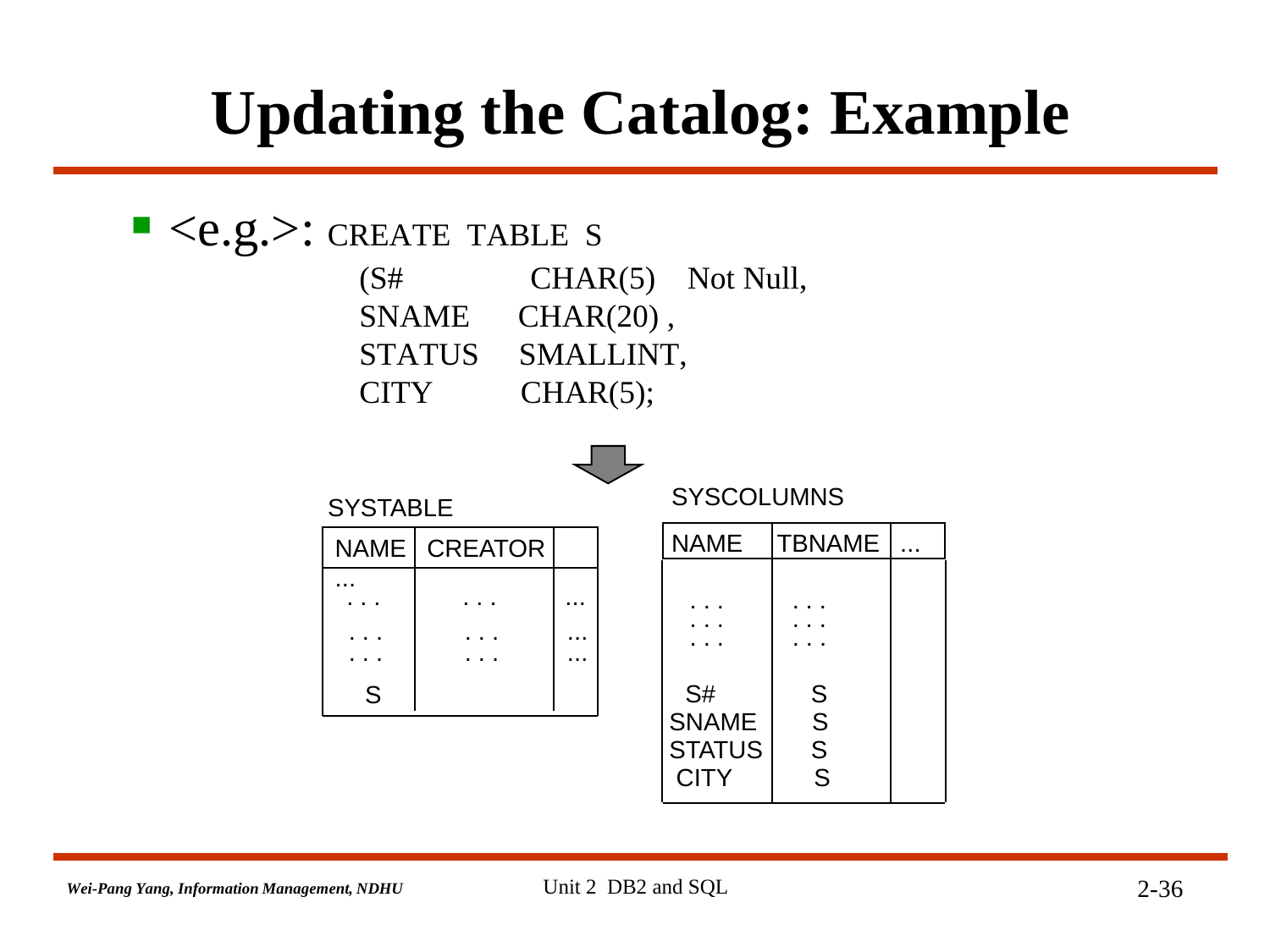## **Updating the Catalog: COMMENT**

Catalog also includes entries for catalog tables.

| <b>STAB</b><br>L |
|------------------|
|------------------|

| <b>NAME</b>      | <b>CREATOR</b> | $\cdots$               | <b>REMARK</b>          |
|------------------|----------------|------------------------|------------------------|
| <b>SYSTABLE</b>  | <b>SYSIBM</b>  | $\ddot{\phantom{a}}$ . | $\ddot{\phantom{a}}$ . |
| <b>SYSCOLUMN</b> | <b>SYSIBM</b>  | $\cdots$               | $\ddot{\phantom{a}}$ . |
|                  |                | $\cdots$               | $\ddot{\phantom{a}}$ . |
|                  |                | $\ddot{\phantom{a}}$ . | $\ddot{\phantom{a}}$   |
| S                | Yang           | $\ddot{\phantom{a}}$ . | Supplier<br>Part       |
| $\mathbf P$      | Yang           | $\ddot{\phantom{0}}$ . |                        |
| <b>SP</b>        | Yang           | $\cdots$               | $\cdots$               |
|                  |                |                        |                        |
|                  |                |                        |                        |

The only statement that updates catalog: *COMMENT*

• <e.g.>: COMMENT ON TABLE S IS Supplier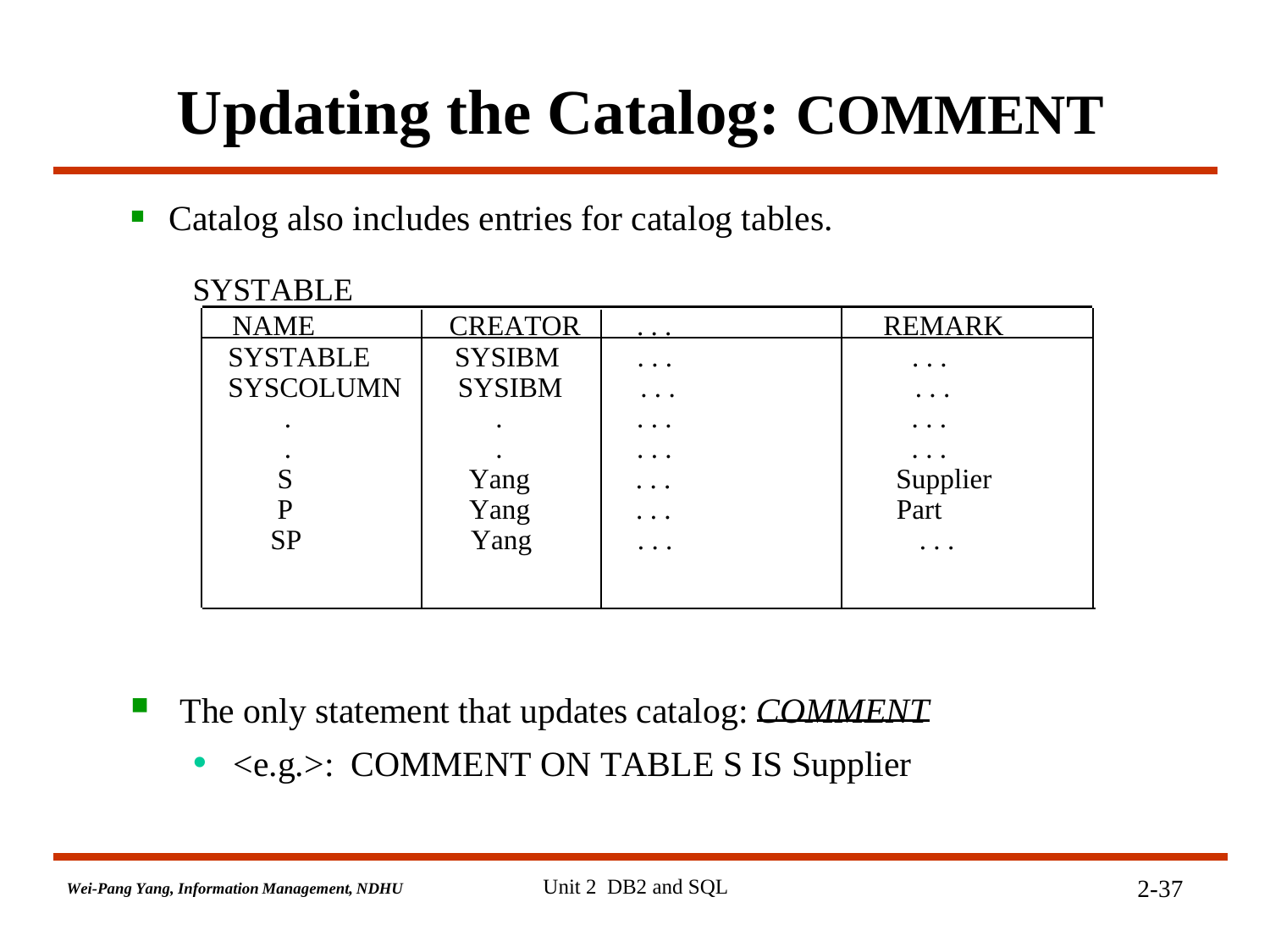# **2.5 Embedded SQL**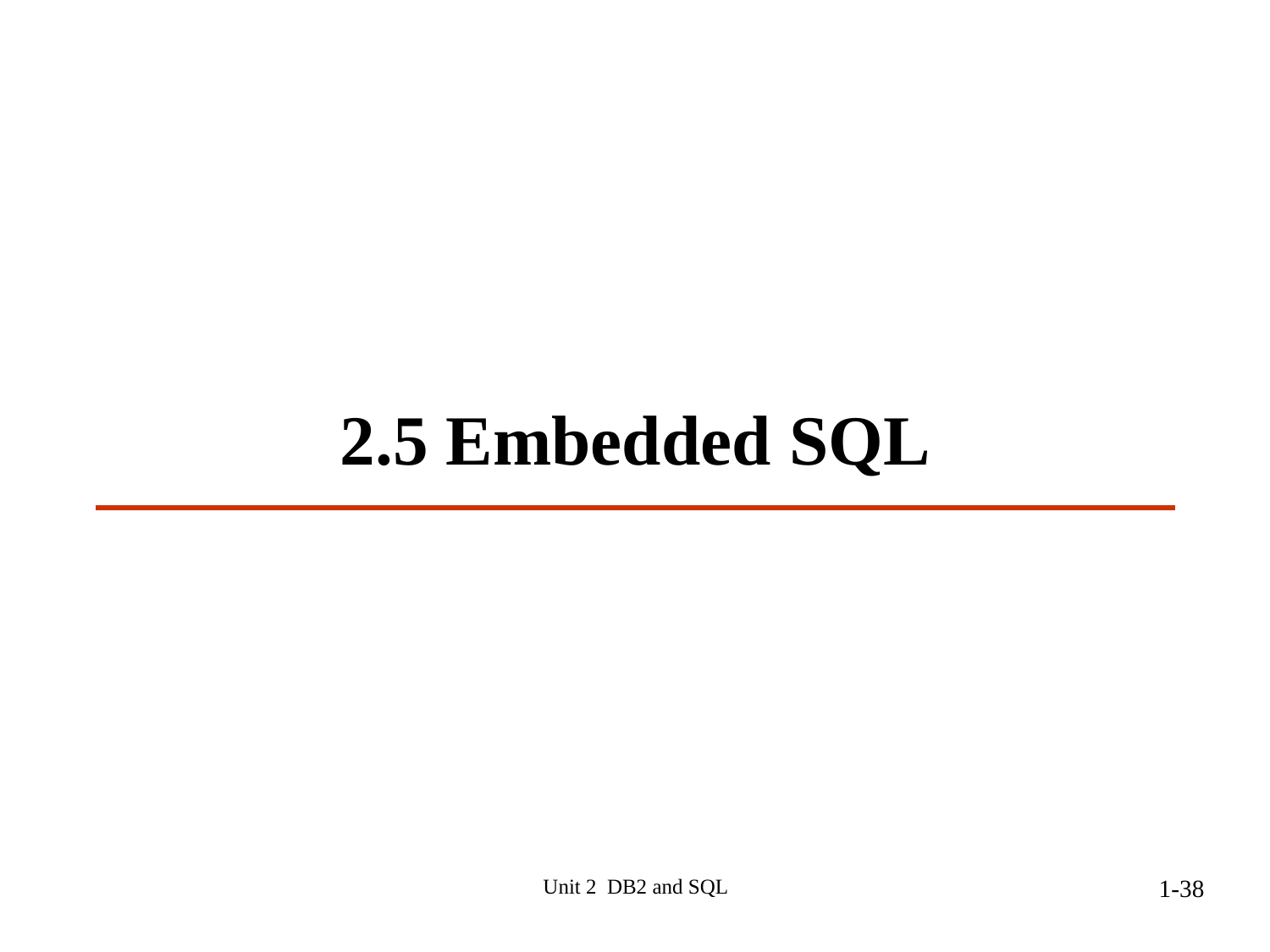## **Embedded SQL: Dual-mode**

■ Dual-mode principle: any SQL statement that can be used at terminal (interactive), can also be used in an application program (programmable).



### **PL/I** (Record operations) vs. **SQL** (Set operations)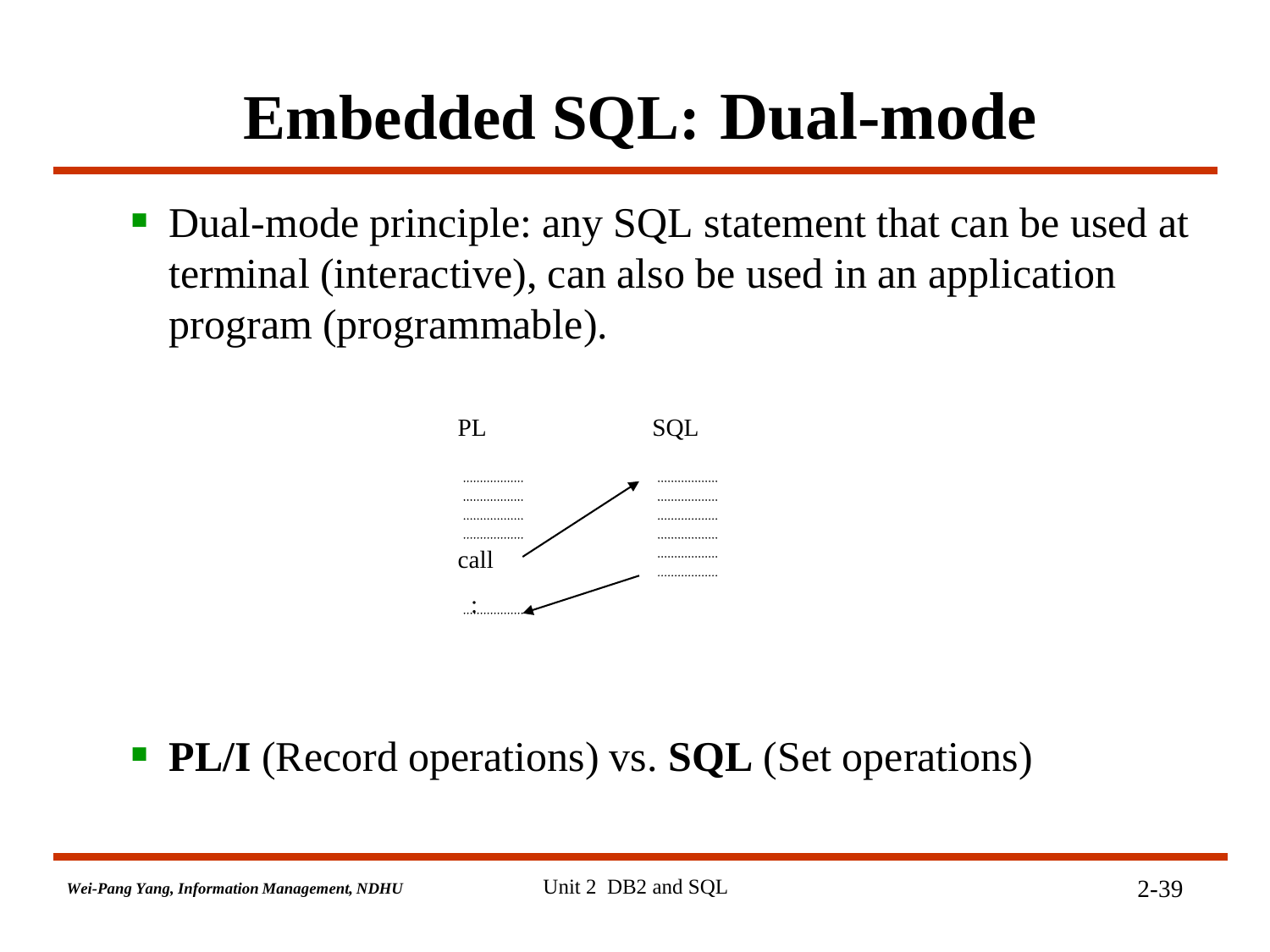## **Embedded SQL: a Fragment**

#### **<e.g.> Fragment of a PL/I program with embedded SQL**

```
1 EXEC SQL BEGIN DECLARE SECTION ;
2 DCL SQLSTATE CHAR(5) ;
3 DCL P# CHAR(6) ;
4 DCL WEIGHT FIXED DECIMAL(3) ;
5 EXEC SQL END DECLARE SECTION ;
6 P# = 'P2'; /* for example */
7 EXEC SQL SELECT P.WEIGHT
8 INTO :WEIGHT
9 FROM P
10 WHERE P. P# = :P# ;
11 IF SQLSTATE = ' 00000 ' 
12 THEN …. ; /* WEIGHT = retrieved value */
13 ELSE …. ; /* some exception occurred */
```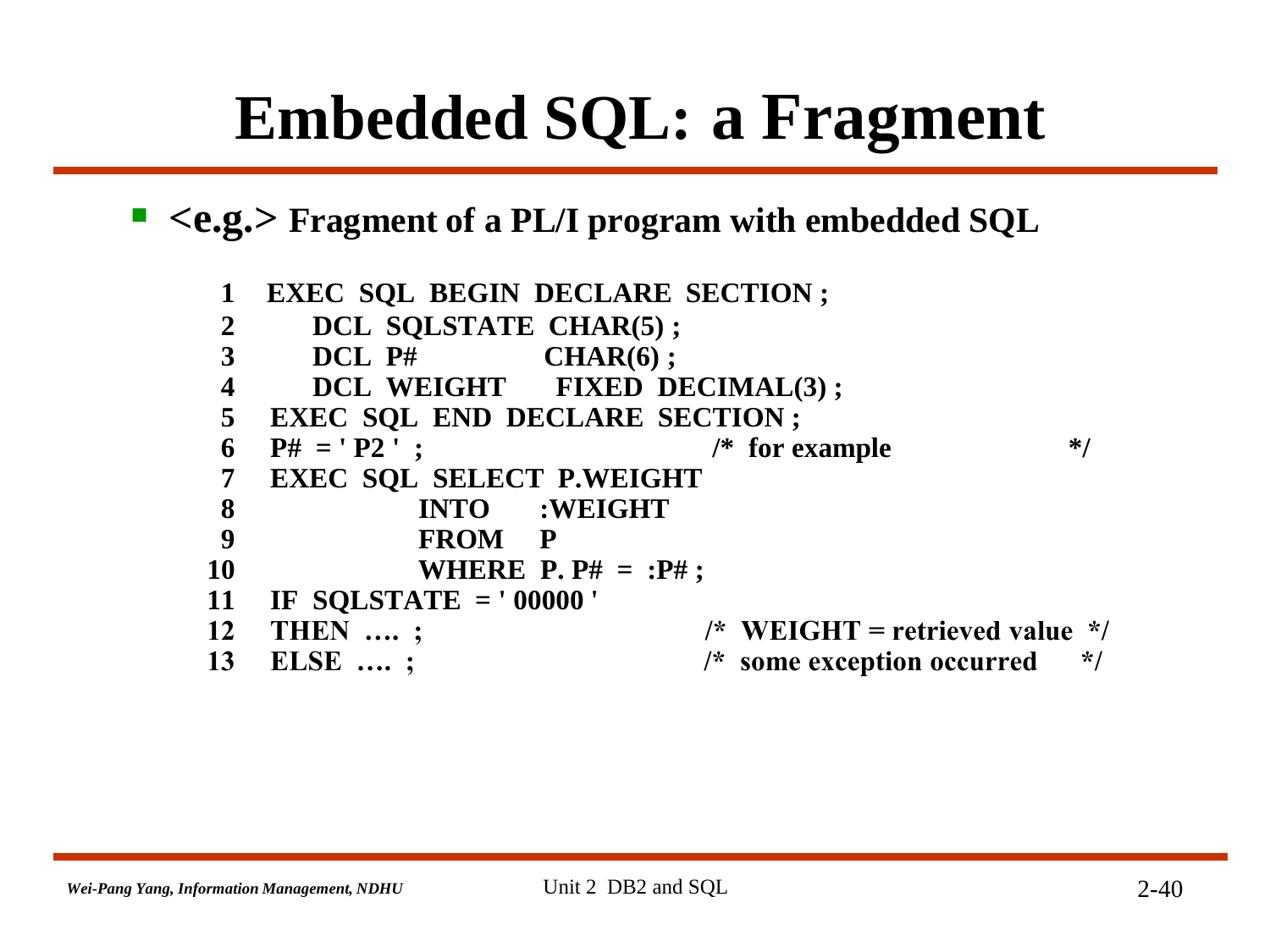$\blacksquare$  <e.g.> Fragment of a PL/I program with embedded SQL

```
EXEC SQL BEGIN DECLARE SECTION ;
 1
       DCL SQLSTATE CHAR(5);
 2
 3
                       CHAR(6);DCL P#\overline{\mathbf{4}}DCL WEIGHT FIXED DECIMAL(3);
5
    EXEC SQL END DECLARE SECTION ;
                                   /* for example
6
    P# = 'P2':
                                                            \star/
7
    EXEC SQL SELECT P.WEIGHT
8
              INTO : WEIGHT
\boldsymbol{9}FROM
                       P
10
              WHERE P. P# = P#;
11
    IF SOLSTATE = '00000'
12
    THEN .... :
                                   /* WEIGHT = retrieved value */13
    ELSE .... :
                                   /* some exception occurred
                                                             \star/
```
- 1. Embedded SQL statements are prefix by EXEC SQL.
- 2. Executable statements can appear wherever. (non-executable statements: e.g. DECLARE TABLE, DECLARE CURSOR).
- 3. SQL statements can reference host variable. (PL/I var., :City)
- 4. Any table used should be declared by DECLARE TABLE, it is used by pre-compiler.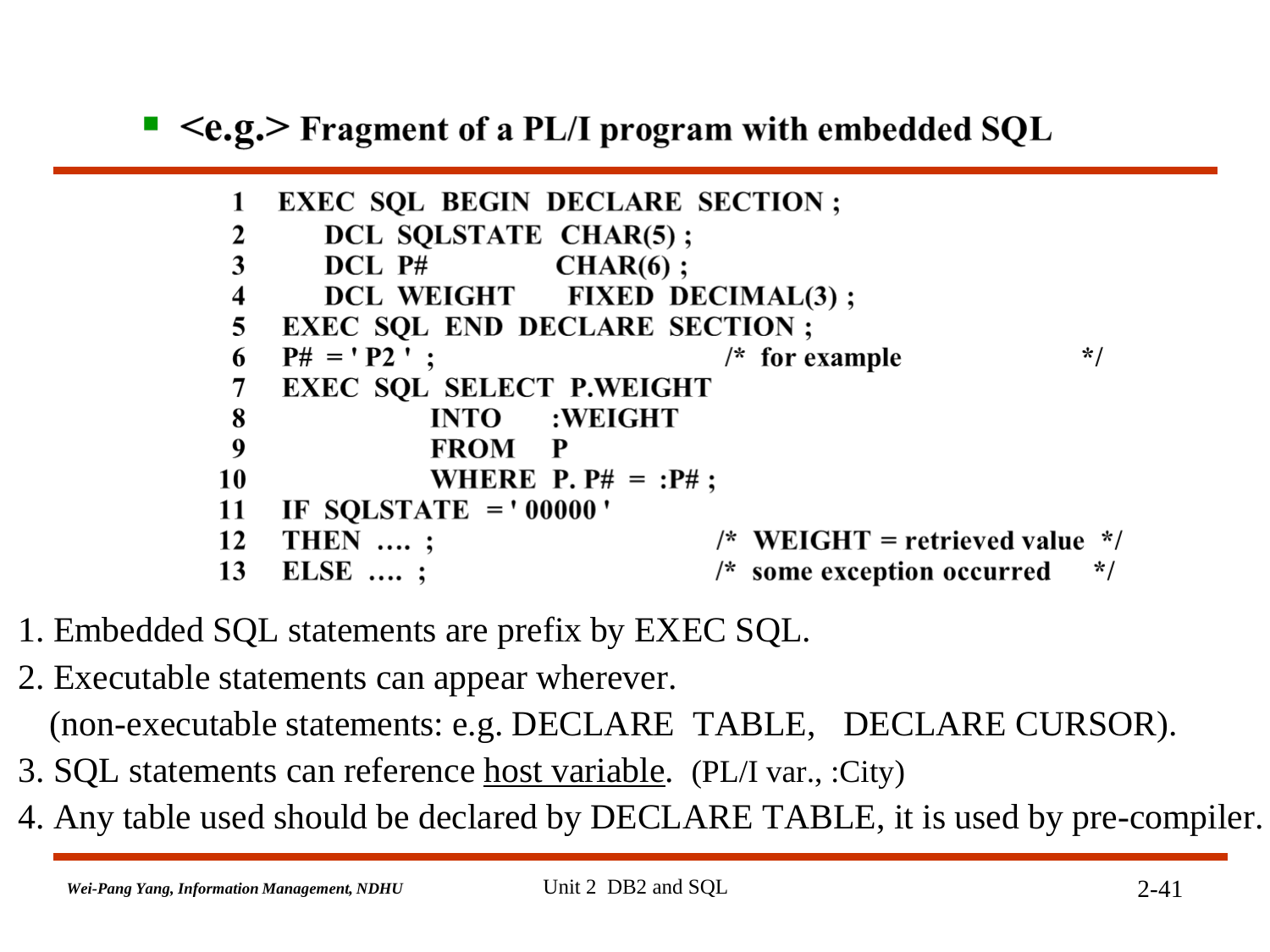$\leq$ e.g. Fragment of a PL/I program with embedded SQL

```
EXEC SOL BEGIN DECLARE SECTION:
1
 \mathbf{2}DCL SOLSTATE CHAR(5):
 3
       DCL P#CHAR(6):
       DCL WEIGHT
                       FIXED DECIMAL(3):
 4
5
   EXEC SQL END DECLARE SECTION ;
    P# = 'P2' :
                                  /* for example
                                                          \star/6
 7
    EXEC SOL SELECT P.WEIGHT
8
                      :WEIGHT
              INTO
9
              FROM
                      P
10
              WHERE P. P# = P#;
11
    IF SOLSTATE = '00000'
12
    THEN .... ;
                                 /* WEIGHT = retrieved value */13
    ELSE .... ;
                                 /* some exception occurred
                                                           */
```
5. **SQLSTATE/SQLCODE**: feedback information of SQL, stored in **SQLCA** (**SQL C**ommunication **A**rea).  $\text{SQLSTATE}$  = 0 success<br>> 0 warning **> 0 warning < 0 error SQLCA SQLSTATE** or **SQLCODE**

6. Host variables must have compatible data type with SQL field. e.g. **City**, **:City** 7. Host variables can have same name as database fields. (SQL) (PL/I)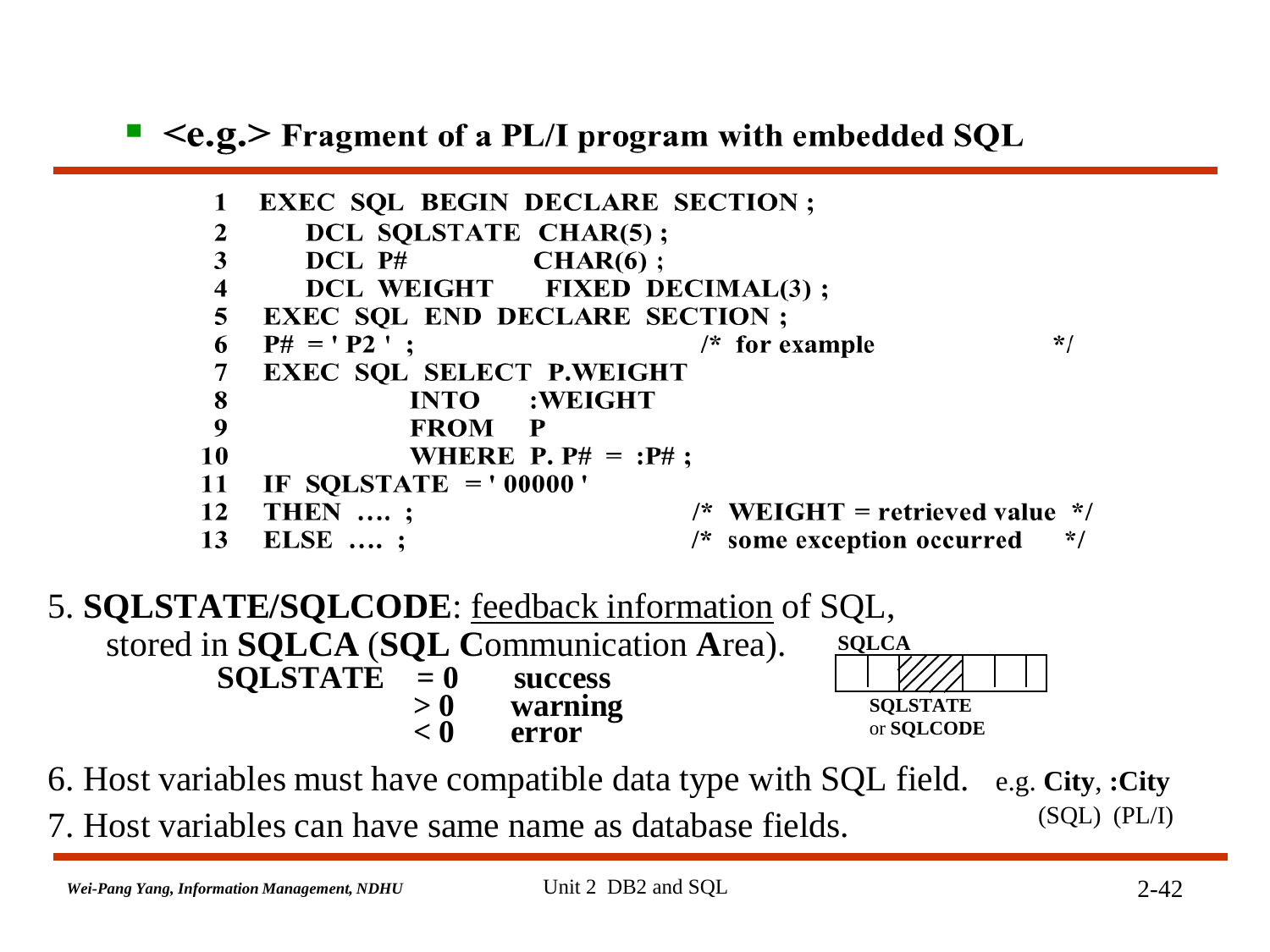## **2.5.1 Operations**

### **Singleton SELECT:**

EXEC SQL SELECT STATUS INTO :RANK FROM S WHERE S#=: GIVENS#;

| S | S#             | <b>SNAME</b> | <b>STATUS</b> | <b>CITY</b> |
|---|----------------|--------------|---------------|-------------|
|   | S1             | Smith        |               | London      |
|   | S <sub>2</sub> | Jones        |               | Paris       |
|   |                | S3 Blake     | 30            | Paris       |
|   | S4             | Clark        |               | London      |
|   | S <sub>5</sub> | Adams        | 30            | Athens      |

- If only one record is satisfied: SQLCODE = 0
- If no record is satisfied: SQLCODE > 0
- If more than one record are satisfied:  $\text{SQLCODE} < 0$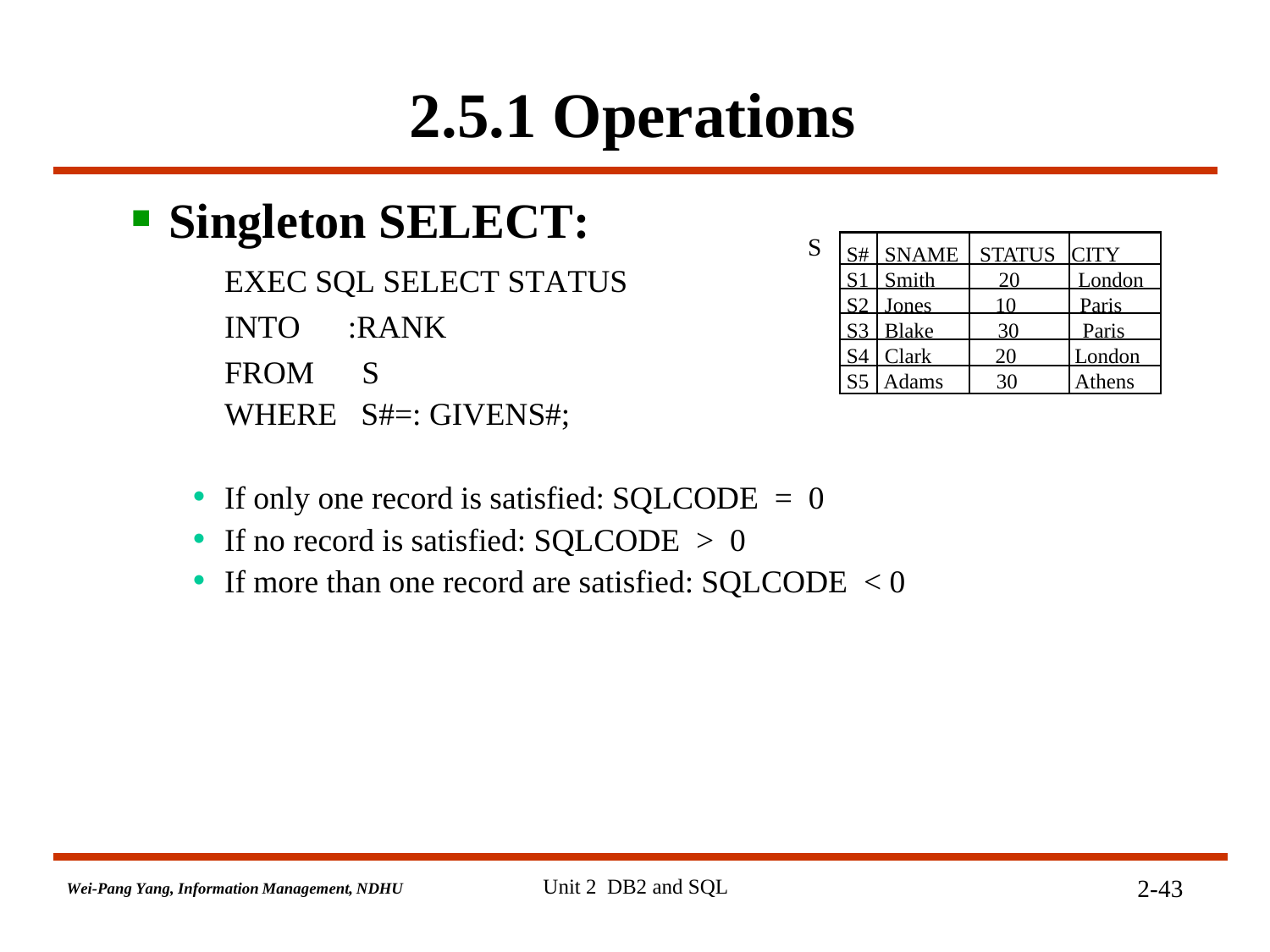## **Operation: Multiple SELECT**

```
EXEC SQL SELECT STATUS
FROM S
WHERE CITY=: GIVENCIT;
```

| S | S#             | <b>SNAME</b> | STATUS CITY |        |
|---|----------------|--------------|-------------|--------|
|   | S <sub>1</sub> | Smith        |             | London |
|   | S <sub>2</sub> | Jones        |             | Paris  |
|   |                | S3 Blake     |             | Paris  |
|   |                | Clark        |             | London |
|   |                | Adams        |             | Athens |

- **Multiple SELECT:** 
	- How to handle the cases that more than one record are satisfied?

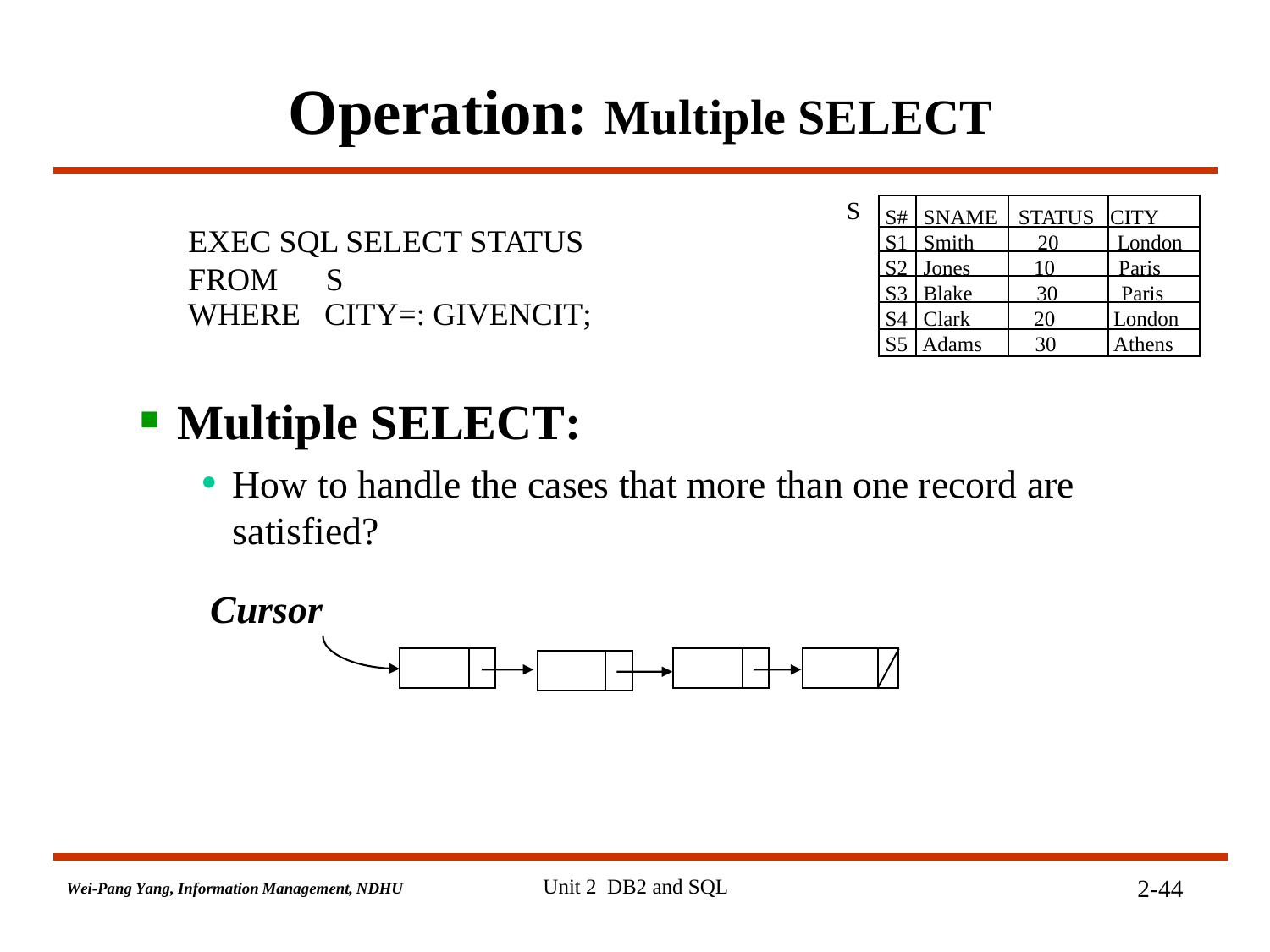# **Cursor**

| S | S#             | <b>SNAME</b> | <b>STATUS</b> | <b>CITY</b> |
|---|----------------|--------------|---------------|-------------|
|   | S <sub>1</sub> | Smith        |               | London      |
|   | S <sub>2</sub> | Jones        |               | Paris       |
|   | S <sub>3</sub> | Blake        |               | Paris       |
|   | S <sub>4</sub> | Clark        | 20            | London      |
|   | S <sub>5</sub> | Adams        |               | Athens      |

A kind of pointer that can be run through a set of records.

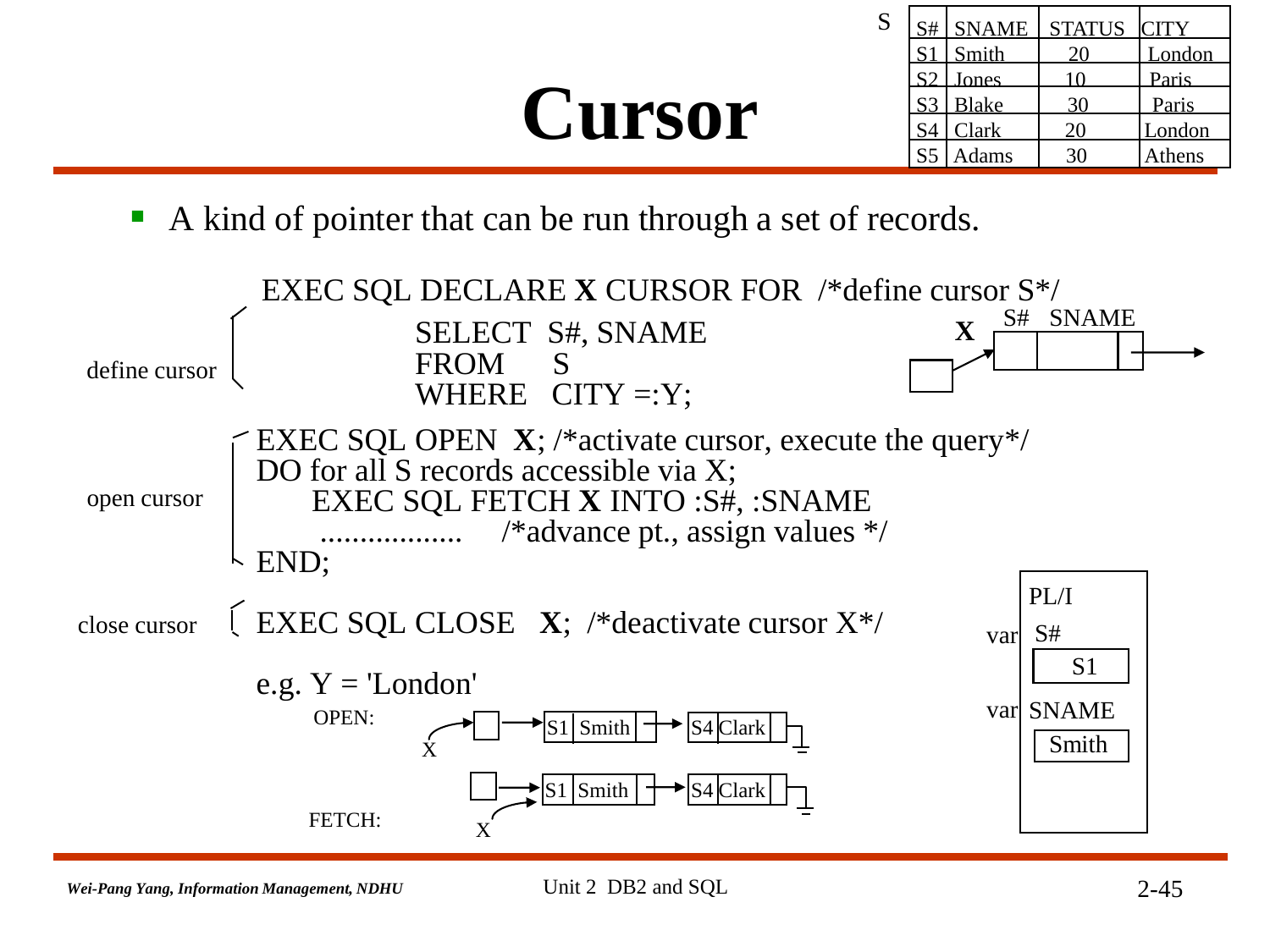## **2.5.2 Embedded SQL: An Example**

 The program accepts four input values : a part number (GIVENP#), a city name (GIVENCIT), a status increment (GIVENINC), and a status level (GIVENLVL). The program scans all suppliers of the part identified by GIVENP#. For each such supplier, if the supplier city is GIVENCIT, then the status is increased by GIVENINC; otherwise, if the status is less than GIVENLVL, the supplier is deleted, together with all shipments for that supplier. In all cases supplier information is listed on the printer, with an indication of how that particular supplier was handled by the program.

#### $\langle e.g. \rangle$  Supplier-and-Parts Database

<span id="page-45-0"></span>

| S | S#                     | <b>SNAME</b> | <b>STATUS</b> | <b>CITY</b> |
|---|------------------------|--------------|---------------|-------------|
|   | $\cdot$ S <sup>1</sup> | Smith        |               | London      |
|   |                        | Jones        | $\left($      | Paris       |
|   | S <sub>3</sub>         | Blake        | 30            | Paris       |
|   |                        | Clark        | 20            | London      |
|   | S <sub>5</sub>         | Adams        | 30            | Athens      |

| P | <b>PNAME</b> COLOR<br>P# |       |       | WEIGHT | <b>CITY</b> |
|---|--------------------------|-------|-------|--------|-------------|
|   | P1                       | Nut   | Red   | 12     | London      |
|   | P <sub>2</sub>           | Bolt  | Green |        | Paris       |
|   | P3                       | Screw | Blue  | 17     | Rome        |
|   | P4                       | Screw | Red   | 14     | London      |
|   | P <sub>5</sub>           | Cam   | Blue  | 12     | Paris       |
|   | P6                       | Cog   | Red   | 19     | London      |

| <b>SP</b> | S#             | P#             | QTY             |   |
|-----------|----------------|----------------|-----------------|---|
|           | S1             | P <sub>1</sub> | 300             |   |
|           | S1             | P <sub>2</sub> | 200             |   |
|           | S1             | P <sub>3</sub> | 400             |   |
|           | S1             | P <sub>4</sub> | 200             |   |
|           | S1             | P <sub>5</sub> | 100             |   |
|           | S1             | P <sub>6</sub> | 100             |   |
|           | S2             | P <sub>1</sub> | 300             |   |
|           | S2             | P <sub>2</sub> | 400             |   |
|           | S <sub>3</sub> | P2             | 200             |   |
|           | Ŝ4             | P2             | 200             |   |
|           |                |                |                 |   |
|           | S4             | P <sub>4</sub> | 30 <sub>0</sub> | f |
|           | S4             | P <sub>5</sub> | 400             |   |
|           |                |                |                 |   |

Unit 2 DB2 and SQL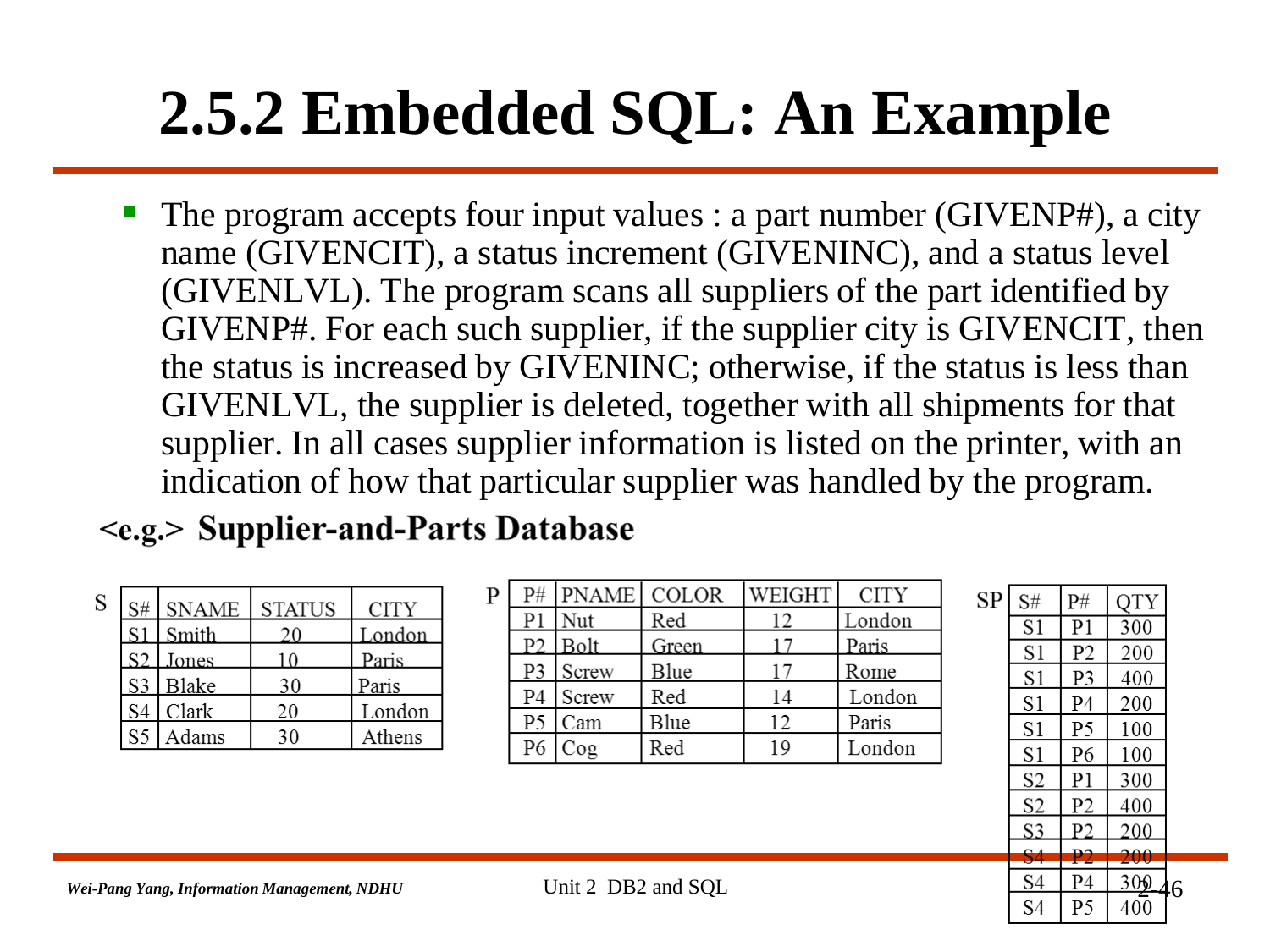**SQLEX: PROC OPTIONS (MAIN) ;**



<span id="page-46-0"></span>*Wei-Pang Yang, Information Management, NDHU* Unit 2 DB2 and SQL 2-47

Unit 2 DB2 and SQL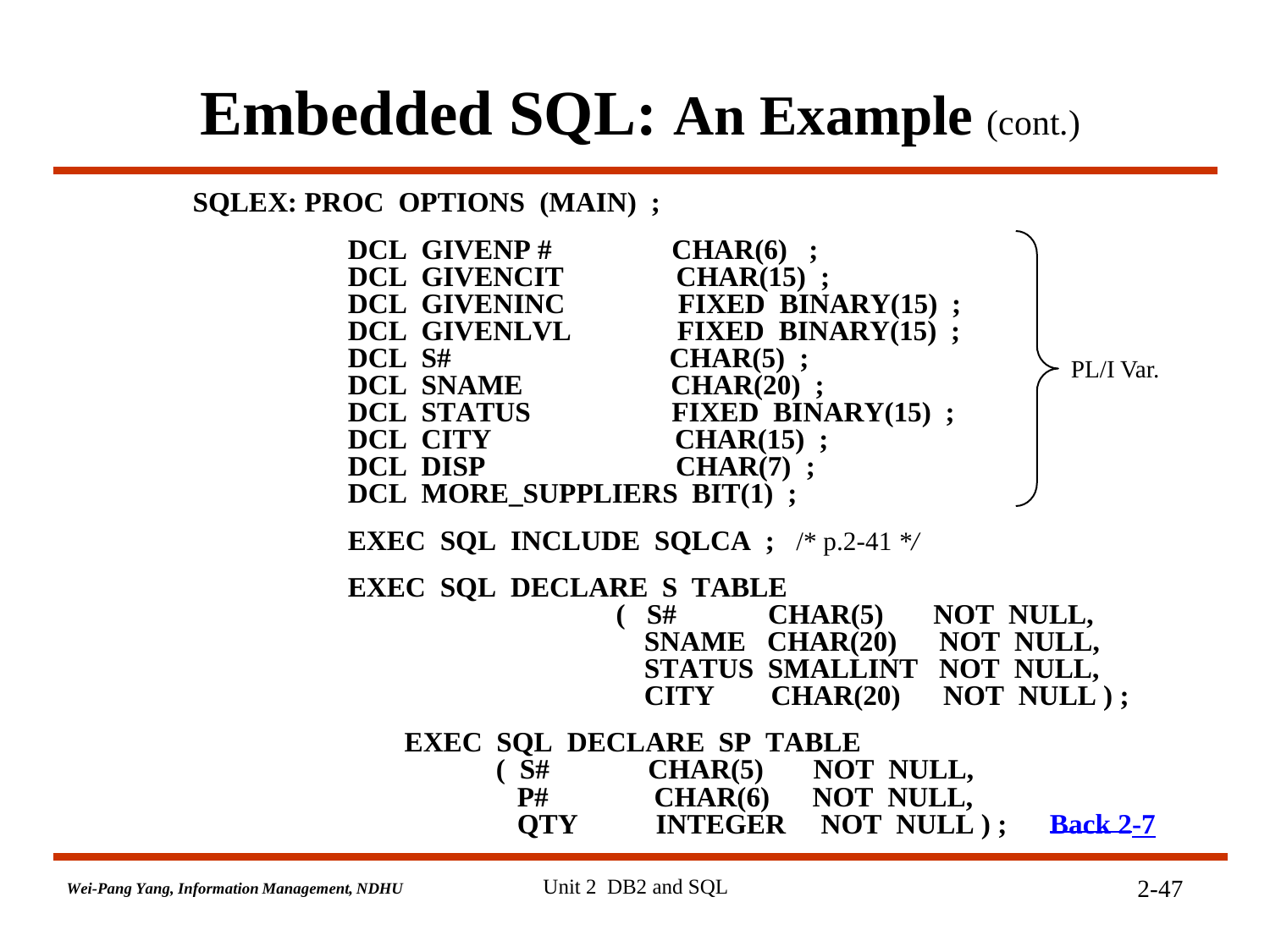```
EXEC SQL DECLARE Z CURSOR FOR
         SELECT S#, SNAME, STATUS, CITY
        FROM S
         WHERE EXISTS 
               ( SELECT *
                FROM SP
                WHERE SP. S# = S. S#
                AND SP. P# = : GIVENP# ) i.e. P2
               FOR UPDATE OF STATUS ;
EXEC SQL WHENEVER NOT FOUND CONTINUE ;
EXEC SQL WHENEVER SQLERROR CONTINUE ;
```
**EXEC SQL WHENEVER SQLWARNING CONTINUE ;**

```
ON CONDITION ( DBEXCEPTION )
BEGIN ;
   PUT SKIP LIST ( SQLCA ) ;
   EXEC SQL ROLLBACK ;
   GO TO QUIT ;
```
**END ;**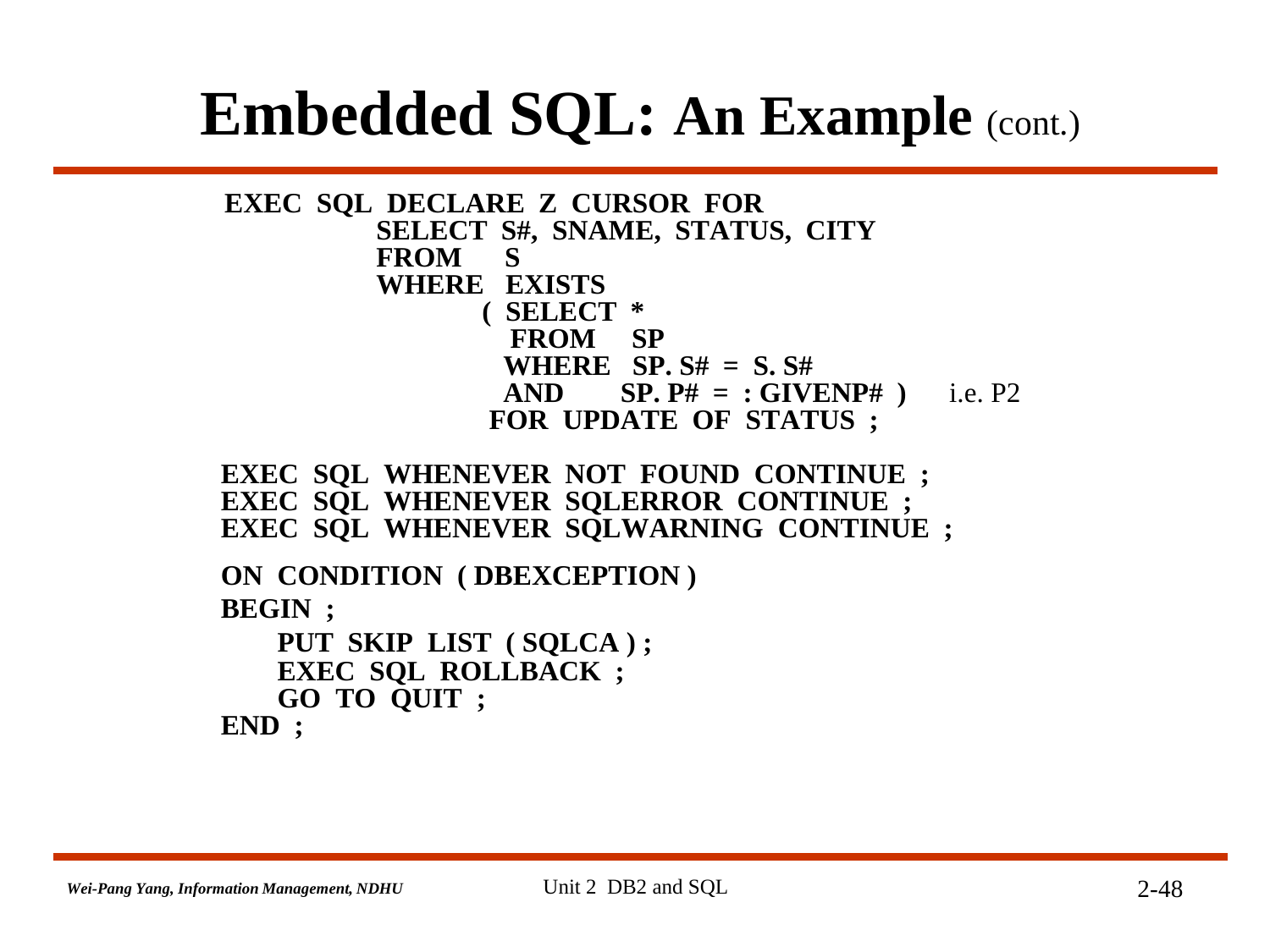Main → GET LIST (GIVENP#, GIVENCIT, GIVENINC, GIVENLVL); **EXEC SQL OPEN Z ; IF SQLCODE**  $\langle \rangle$  **0 /\* abnormal \*/ THEN SIGNAL CONDITION ( DBEXCEPTION ) ;**  $\text{SQLCODE} = 0 \rightarrow \text{MORE\_SUPPLIERS} = '1' \text{B}$ ; **DO WHILE ( MORE\_SUPPLIERS ) ; EXEC SQL FETCH Z INTO :S#, :SNAME, :STATUS, :CITY ; SELECT ; /\* case \*/ /\* a PL/I SELECT, not a SQL SELECT \*/ WHEN** ( $\text{SQLCODE} = 100$ ) /\* Not found \*/ MORE SUPPLIERS = '0'B; WHEN (  $\text{SOLCODE} \leq 100 \& \text{SOLCODE} \leq 0$  ) /\* Warning \*/ **SIGNAL CONDITION ( DBEXCEPTION ) ;**

#### $\langle e.g. \rangle$  Supplier-and-Parts Database

| S | S#<br>' SNAME<br>S <sub>1</sub><br>Smith<br>S <sub>2</sub><br>Jones<br>$S3$   Blake<br>Clark<br>S4 I<br>SS'<br>Adams | STATUS<br>20<br>10<br>30<br>20<br>30 | <b>CITY</b><br>London -<br>Paris<br>Paris<br>∟ondon<br>Athens | P#<br>P <sub>1</sub><br>P <sub>2</sub><br>P <sub>3</sub><br>P4<br>P <sub>5</sub><br>P6 | <b>PNAME</b> COLOR<br>1 Nut<br>l Bolt<br>l Screw<br>l Screw<br>Cam<br>$\log$ | Red<br>Green<br>Blue<br>Red<br>Blue<br>Red | WEIGHT<br>14<br>19 | CITY<br>London<br>Paris<br>Rome<br>London<br>Paris<br>London | SP <sup>1</sup> | S#<br>S1<br>S1<br>-S 1<br>S1<br>S1<br>S <sub>1</sub> | P#<br>P <sub>1</sub><br>P <sub>2</sub><br>P <sub>3</sub><br>P4<br>P <sub>5</sub><br>P <sub>6</sub> | <b>QTY</b><br>300<br>200<br>400<br>200<br>100<br>100 |          |
|---|----------------------------------------------------------------------------------------------------------------------|--------------------------------------|---------------------------------------------------------------|----------------------------------------------------------------------------------------|------------------------------------------------------------------------------|--------------------------------------------|--------------------|--------------------------------------------------------------|-----------------|------------------------------------------------------|----------------------------------------------------------------------------------------------------|------------------------------------------------------|----------|
|   |                                                                                                                      |                                      | Wei-Pang Yang, Information Management, NDHU                   |                                                                                        |                                                                              |                                            |                    | Unit 2 DB2 and $SQL \}$                                      |                 | 52<br>S <sub>2</sub><br>S <sub>3</sub><br>S4<br>S4   | דו<br>P <sub>2</sub><br>$\mathbf{p}$<br>P <sub>2</sub><br>P <sub>4</sub>                           | 300<br>400<br>200<br>200<br>300                      | $2 - 49$ |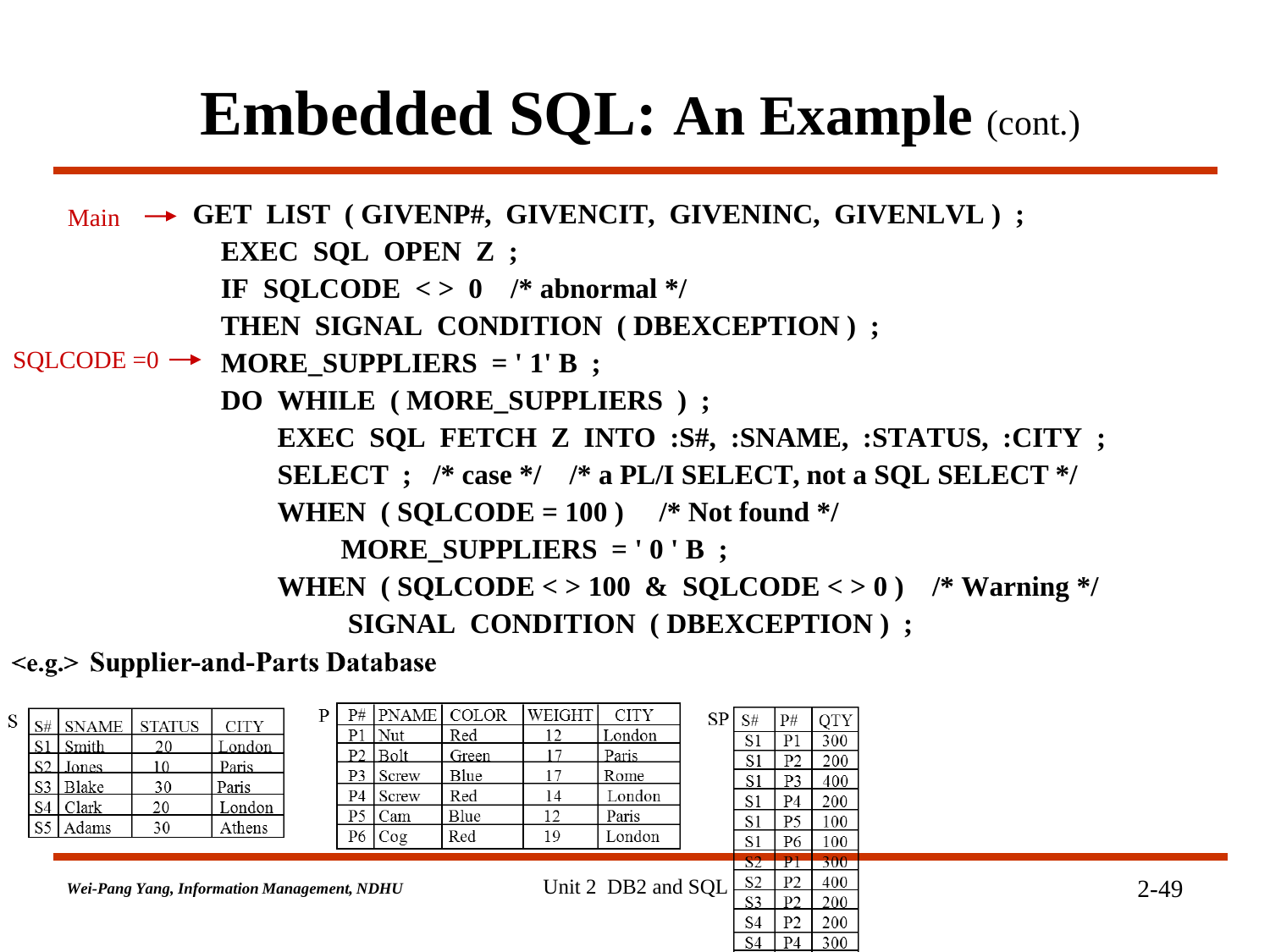```
WHEN ( \text{SQLCODE} = 0 ) /* success */
                                             DO ;
                                                  DISP = \mathbf{b} bbbbbbb \mathbf{b} ; /* empty the display buffer */
                                                  IF CITY = GIVENCIT
                                                  THEN 
                                                       DO ;
                                                            EXEC SQL UPDATE S
                                                                            SET STATUS = STATUS + : GIVENINC; 
                                                                            WHERE CURRENT OF Z ;
                                                            IF SQLCODE < > 0
                                                            THEN SIGNAL CONDITION ( DBEXCEPTION ) ;
                                                            DISP = ' UPDATED ' ;
                                                       END ;
                                                  ELSE
                                                       IF STATUS < GIVENLVL
                                                       THEN
                                                             DO ;
                                                                 EXEC SQL DELETE
<e.g.> Supplier-and-Parts Database
                                                                                 FROM SP 
                                                                                  WHERE S# = : S# ;
                            P
                               P# PNAME COLOR
                                                WEIGHT
                                                        CITY
                                                                SP S#|p#QTY
  S# SNAME STATUS
                    CITY
                               P1 Nut
                                        Red
                                                 12London
                                                                    S1
                                                                       \overline{P1}\overline{300}S1 Smith
             20
                   London
                               P2 Bolt
                                        Green
                                                 17Paris
                                                                    S1P<sub>2</sub>200
  S<sub>2</sub> Jones
             10Paris
                               P<sub>3</sub>Screw
                                        Blue
                                                 17Rome
                                                                       P<sub>3</sub>S1
                                                                           400
             30
  S3 Blake
                   Paris
                               P<sub>4</sub>Red
                                                 14
                                                       London
                                  Screw
                                                                    S1
                                                                       P<sub>4</sub>200
  S4 Clark
             20
                   London
                                                 12
                               P<sub>5</sub> | Cam
                                        Blue
                                                       Paris
                                                                    S<sub>1</sub>P<sub>5</sub>
                                                                           100
  S5 Adams
             30
                   Athens
                               P6 CogRed
                                                 19
                                                       London
                                                                       P<sub>6</sub>
                                                                    S1
                                                                           100
                                                                    S2 P1 300
      Wei-Pang Yang, Information Management, NDHU Unit 2 DB2 and \frac{SSQP2}{SSQP1} (2000)
                                                                       P<sub>2</sub>S<sub>4</sub>
                                                                           200
                                                                    S4
                                                                       P4
                                                                           300
```
S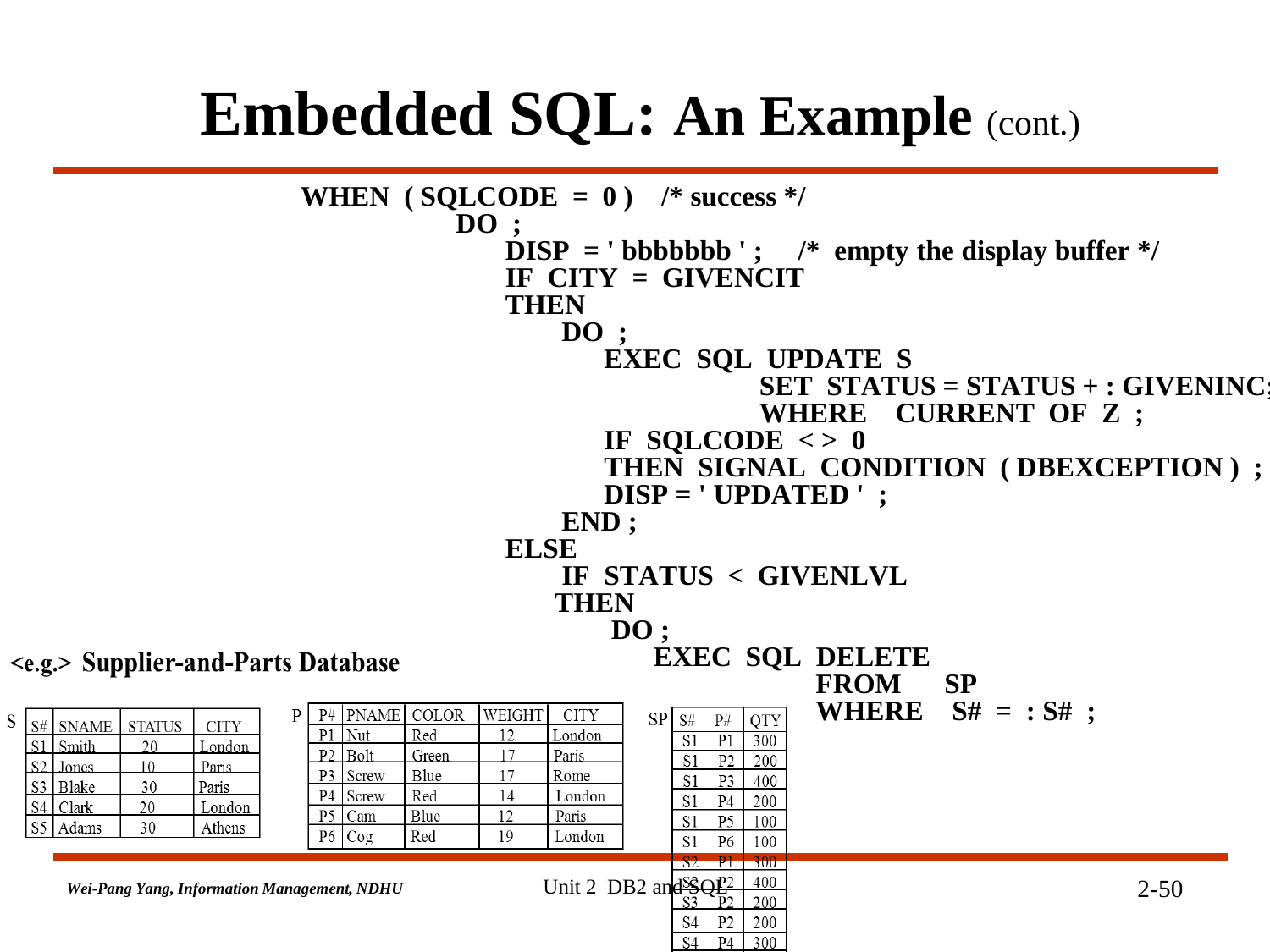IF SOLCODE  $\langle > 0 \&$  SOLCODE  $\langle > 100 \rangle$ **THEN SIGNAL CONDITION ( DBEXCEPTION ); EXEC SQL DELETE FROM S WHERE CURRENT OF Z ;** IF SOLCODE  $\lt$  > 0 **THEN SIGNAL CONDITION ( DBEXCEPTION); DISP = 'DELETED ' ; END ;** PUT SKIP LIST ( S#, SNAME, STATUS, CITY, DISP ) ; **END** ; /\* **WHEN** (  $SQLCODE = 0$  ) \*/ **END ; /\* PL/I SELECT \*/ END ; /\* DO WHILE \*/ EXEC SQL CLOSE Z ; EXEC SQL COMMIT ; /\* normal termination \*/ QUIT: RETURN ; END ; /\* SQLEX \*/**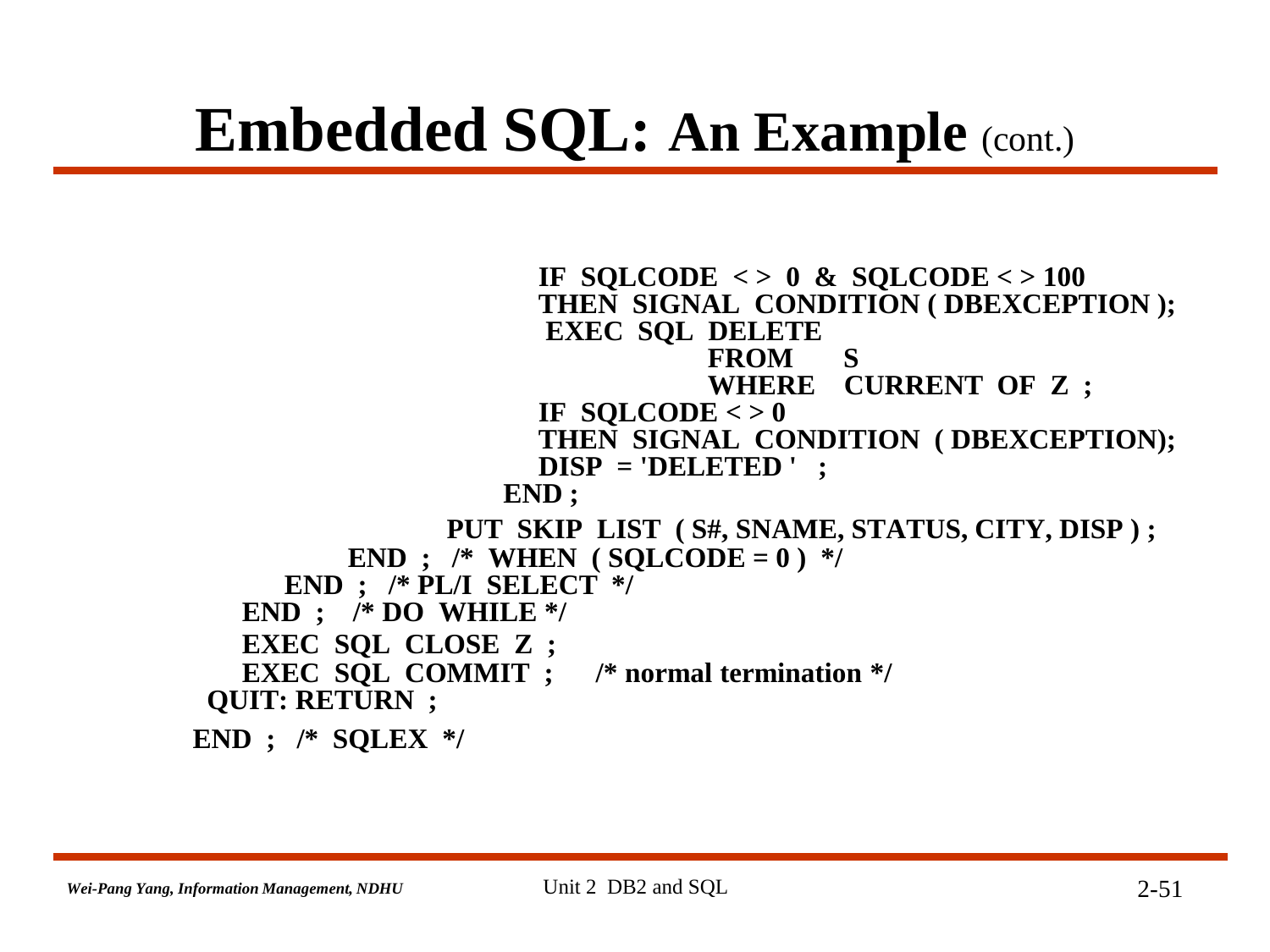# 2.6 實作及範例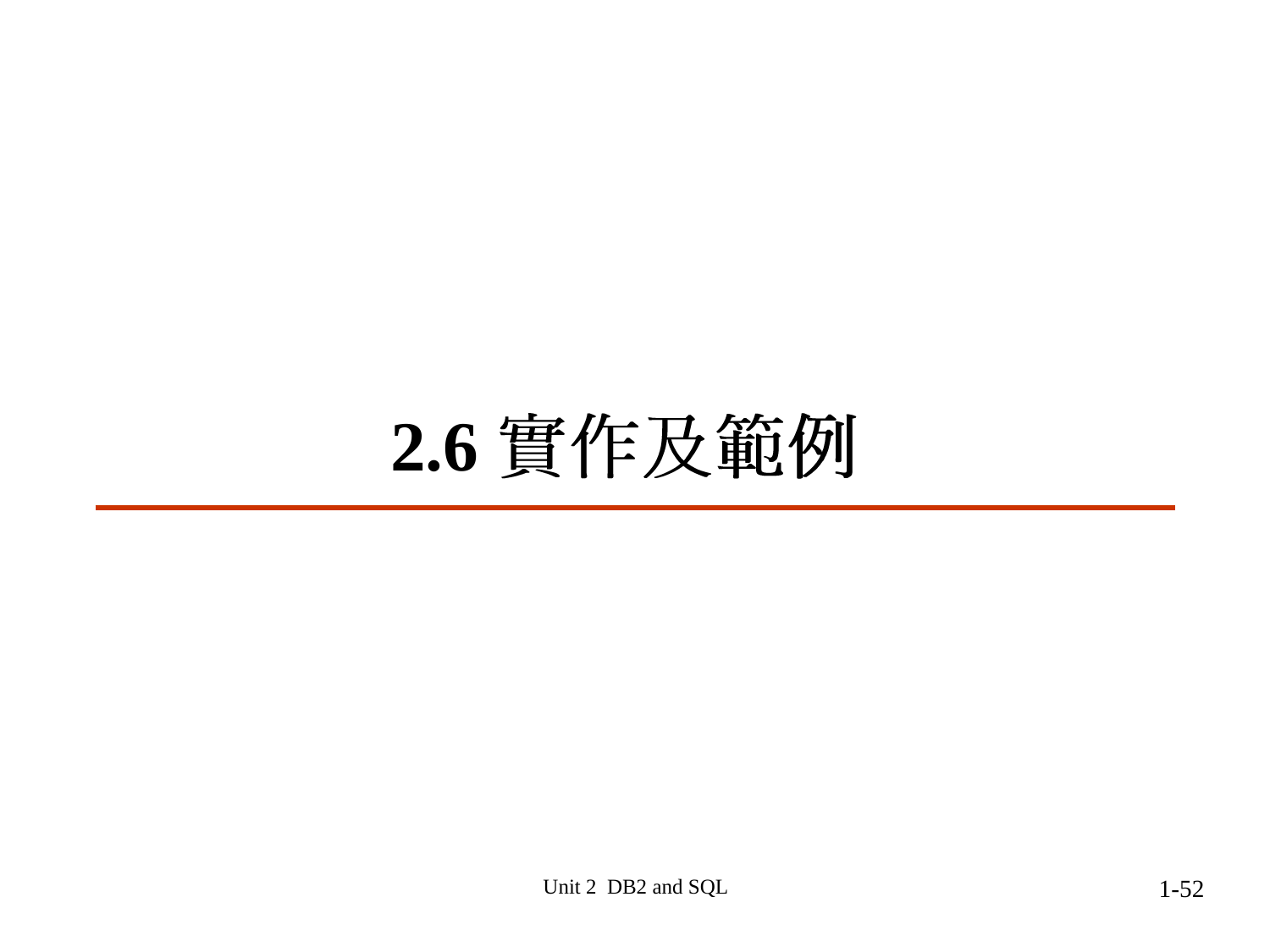## **Program Exercise 1: Using DBMS (EX1:usingSQL)**

EX. 4.1-4.6 **(p.99-100)**

**Using the suppliers-parts-projects database, write a program with embedded SQL statements to list all supplier rows, in supplier number order. Each supplier row should be immediately followed in the listing by all project rows for projects supplied by that supplier, in project number order.** 

- **create database**
- **selection**
- **update**
- **query catalog**
	- **. .**

**.**

• **embedded SQL (program)**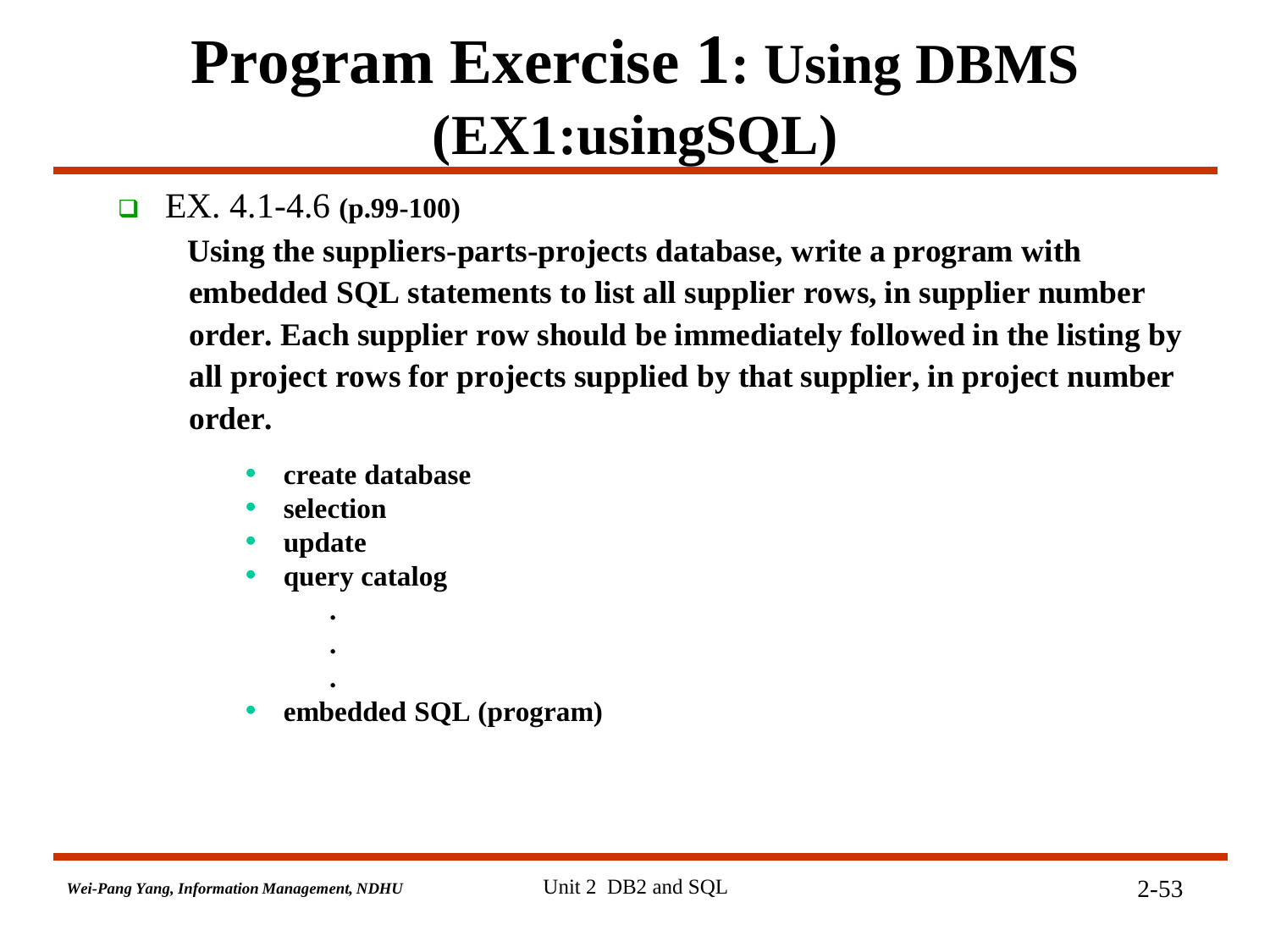## 下載安裝WampSever(含MySQL)

#### □ 建立使用環境:下載安裝WampSever

- <u>[WampServer](http://www.wampserver.com/en/)</u> 是一個整合了 Apache (網站伺服器)、MySQL (資料庫系統) PHP 的套件,即安裝一次 WampServer
- 我們就是資料庫網站開發人員  $\bullet$ 
	- 可在自己的桌面電腦上編寫和測試程式,無須檔案上傳到伺服器,<br>可以節省很多時間;  $\checkmark$
	- 程式錯誤不會破壞伺服器,若有差錯,也只是在自已的電腦的某一<br>個資料夾,絕不會影響伺服器上的其他系統。  $\checkmark$

- □ 點選影音檔 Ex1: 下載安裝WampSever (含MySQL) [助教說明]
- |點選影音檔 Ex1:下載安裝WampSever (含MySQL) [吳嘉峰同學 範例說明1